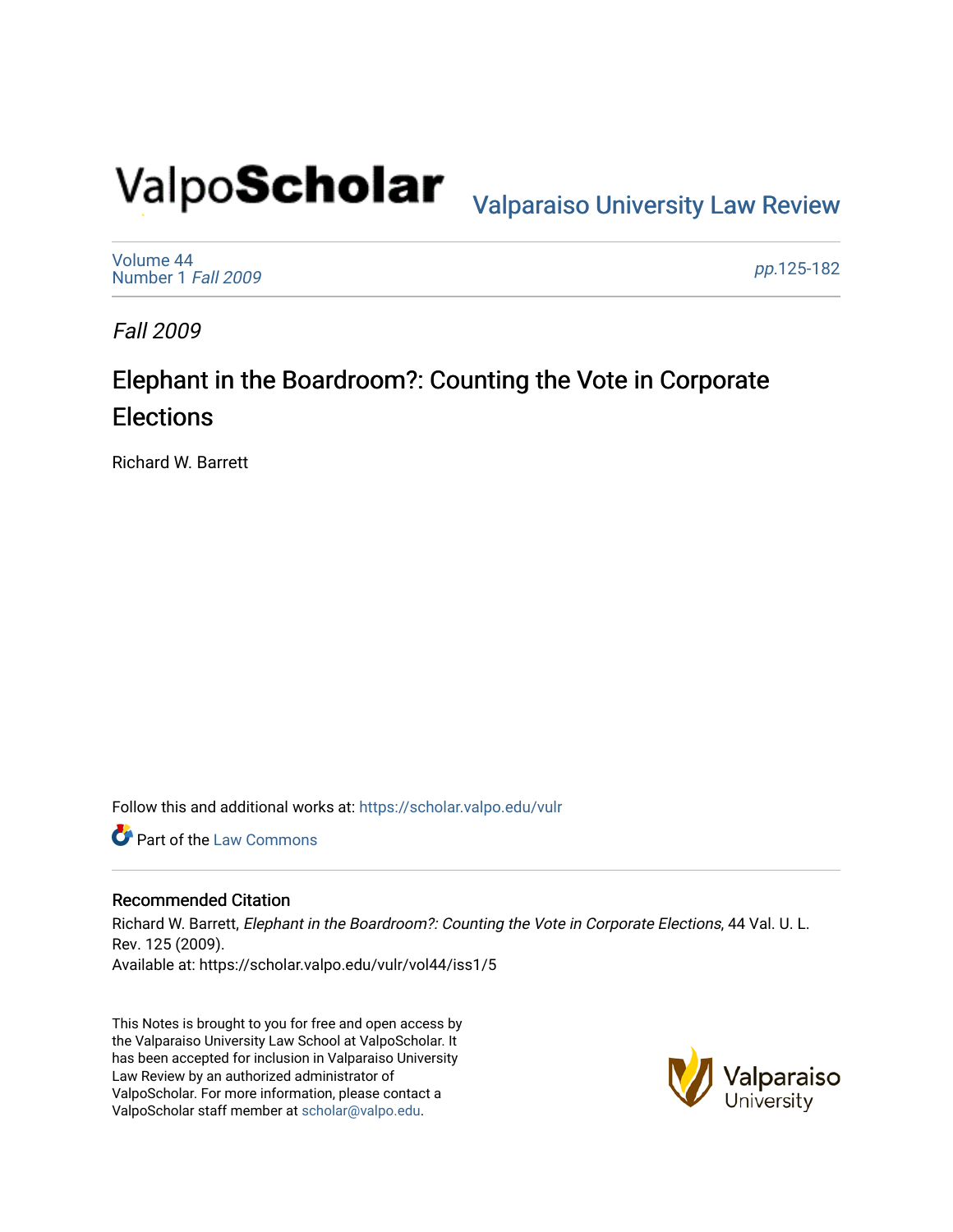## **ELEPHANT IN THE BOARDROOM?: COUNTING THE VOTE IN CORPORATE ELECTIONS**

*While corporate elections are not perfectly parallel to civic elections . . . notions of what a fair election means and entails do inescapably carry over ....* It is troubling ... if the side in control of the levers of power *employs them . . . to coerce its opposition . . . . One need not assume bad faith on the part of incumbents to foresee . . . the prospects for unfairness; honest men seeking their (disputable) vision of what is best, if not bound-in by rules, are capable of gross impositions. Thus, it offers cold comfort that the law will assume that directors are acting in good faith. Where the franchise is involved a special obligation falls upon courts to review with care action that impinges upon legitimate election activities*. 1

#### I. INTRODUCTION

After a tense proxy fight for control of Yahoo Inc., election results announced at the August 1, 2008, annual meeting showed the incumbent board of directors remained in control.2 Yahoo announced that Chairman Roy Bostock received a 79.5% favorable vote, CEO Jerry Yang 85.4% favorable, and the next day the Wall Street Journal reported that "[s]hareholders overwhelmingly endorsed the board."3 The six-month run-up to the annual meeting had been tumultuous: it began with an unsolicited buyout offer from Microsoft on February 1, followed by onagain, off-again negotiations with Microsoft, the unwelcome intervention of Carl Icahn, a "just vote no" proxy campaign mounted by dissident shareholders, and a share price that had roller-coastered from about \$20 to more than \$33 and back to \$20.4

The Yahoo board's sense of relief was short-lived because an institutional investor asked Broadridge Financial Solutions, the

125

Stahl v. Apple Bancorp, Inc., Civ. A. No. 11510, 1990 WL 114222 at \*5 (Del. Ch. Aug. 9, 1990) (holding, despite the dicta quoted, that under *Unocal* analysis a board's defenses against a takeover bid were reasonable in light of the threat). Chancellor Allen stated further that "assessment of the reasonably foreseeable consequences . . . on legitimate election activities, made as of the time that the board acted . . . is relevant for a determination whether the action was authorized and whether it constituted a breach of duty of loyalty." *Id.* at \*6.

<sup>2</sup> Jessica E. Vascellaro, *Yahoo Shareholders Endorse Board*, WALL ST. J., Aug. 2, 2008, at B6, *available at* http://online.wsj.com/article/SB121761996994605499.html. <sup>3</sup> *Id*.

<sup>4</sup> *See* Jessica E. Vascellaro & Matthew Karnitschnig, *Yahoo Will Add Icahn to its Board*, WALL ST. J., July 22, 2008, at B2, *available at* http://online.wsj.com/article/ SB121664028755469981.html (including a table that concisely summarizes the key events leading up to Yahoo's annual meeting. *Id*.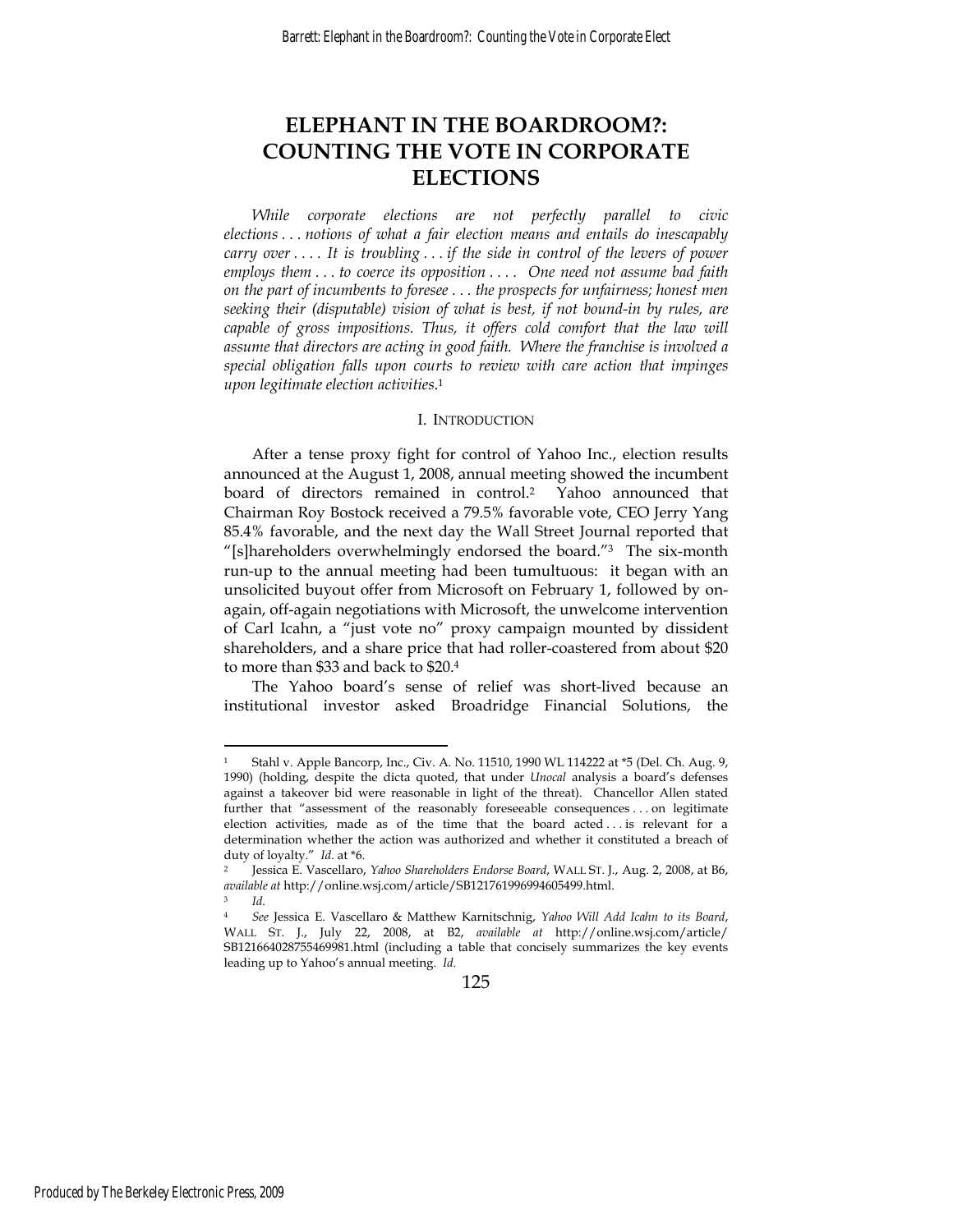independent vote-tabulator Yahoo had employed, to check the totals.5 The investor, who along with a related fund, controlled about 16% of Yahoo's outstanding stock, strongly doubted whether support for the incumbent board was as high as news reports indicated.<sup>6</sup> After checking the totals, Broadridge and Yahoo announced a corrected vote count on August 5, revealing a miscount amounting to about 20% of the total vote, with roughly twice as many votes withheld from the chairman and CEO as first reported.7 The recount did not change the outcome of the election, but shareholders' view of the board's performance evidently fell short of overwhelming endorsement.8

The events at Yahoo were not unique.<sup>9</sup> For two and one-half months after the June 2008 annual meeting of CSX Corp., the incumbent board

The leaky dam of proxy tabulation burst in the 1993 proxy season when various institutional investors blew the whistle on Automatic Data Processing (ADP) [now Broadridge], a tabulation firm that handles over seventy percent of all corporate proxy solicitations. Several investors claimed [Broadridge] had not tallied their proxies in a "just vote no" campaign against Paramount Communications. The Paramount miscount was only the tip of the iceberg. During the solicitation period before the 1993 spring annual meetings, [Broadridge] had experienced significant difficulties: Proxy materials were sent out late or not at all; [Broadridge] received proxy tabulations late or not at all, causing several firms to struggle to meet quorum requirements or to postpone meetings; electronic tabulation systems failed to function; and proxy solicitors had to solicit proxies several times.

*Id*.

<sup>5</sup> Jessica E. Vascellaro, *Yahoo Shareholder Questions Vote on CEO*, WALL ST. J., Aug. 5, 2008, at B6, *available at* http://online.wsj.com/article/SB121788630096211373.html.

<sup>6</sup> *Id*. 7 Benjamin Pimentel & Dan Gallagher, *Yahoo Board Vote Count Sharply Revised*, MARKETWATCH, Aug. 5, 2008, http://www.marketwatch.com/news/story/votes-againstyahoo-board-much/story.aspx?guid={91D5D9F5-AC7B-4F60-9B08-69FF5A156875}&dist= msr\_6; Jessica E. Vascellaro, *Yahoo Vote-Counting Error Overstated Support for Yang*, WALL ST. J., Aug. 6, 2008, at B6. Analysis revealed the source of the error was a truncated total on a computer-generated report. Scott M. Fulton III, *Huge Correction: More Opposition to Yahoo's Yang than First Tabulated,* BETA NEWS (Aug. 6, 2008), http://www.betanews.com/article/ Huge\_correction\_More\_opposition\_to\_Yahoos\_Yang\_than\_first\_tabulated/1218038502

<sup>(</sup>candidates who received votes totaling a nine-digit number "had votes removed from their 'against' column and moved to their 'for' column. . . . Shareholder votes were tabulated on paper").

<sup>8</sup> Pimentel & Gallagher, *supra* note 7. 9 *See In re* Waddell & Reed Financial, Inc., No. Civ. A. 4602-CC (Del. Ch., June 12, 2009) (ordering an inspector of election to reopen the vote and accept previously omitted votes of approximately 3.2 million shares of Waddell & Reed after a proxy advisory firm failed to transmit votes because of a technical error). *See generally* Dale A. Oesterle & Alan R. Palmiter, *Judicial Schizophrenia in Shareholder Voting Cases,* 79 IOWA L. REV. 485, 510–11 (1994):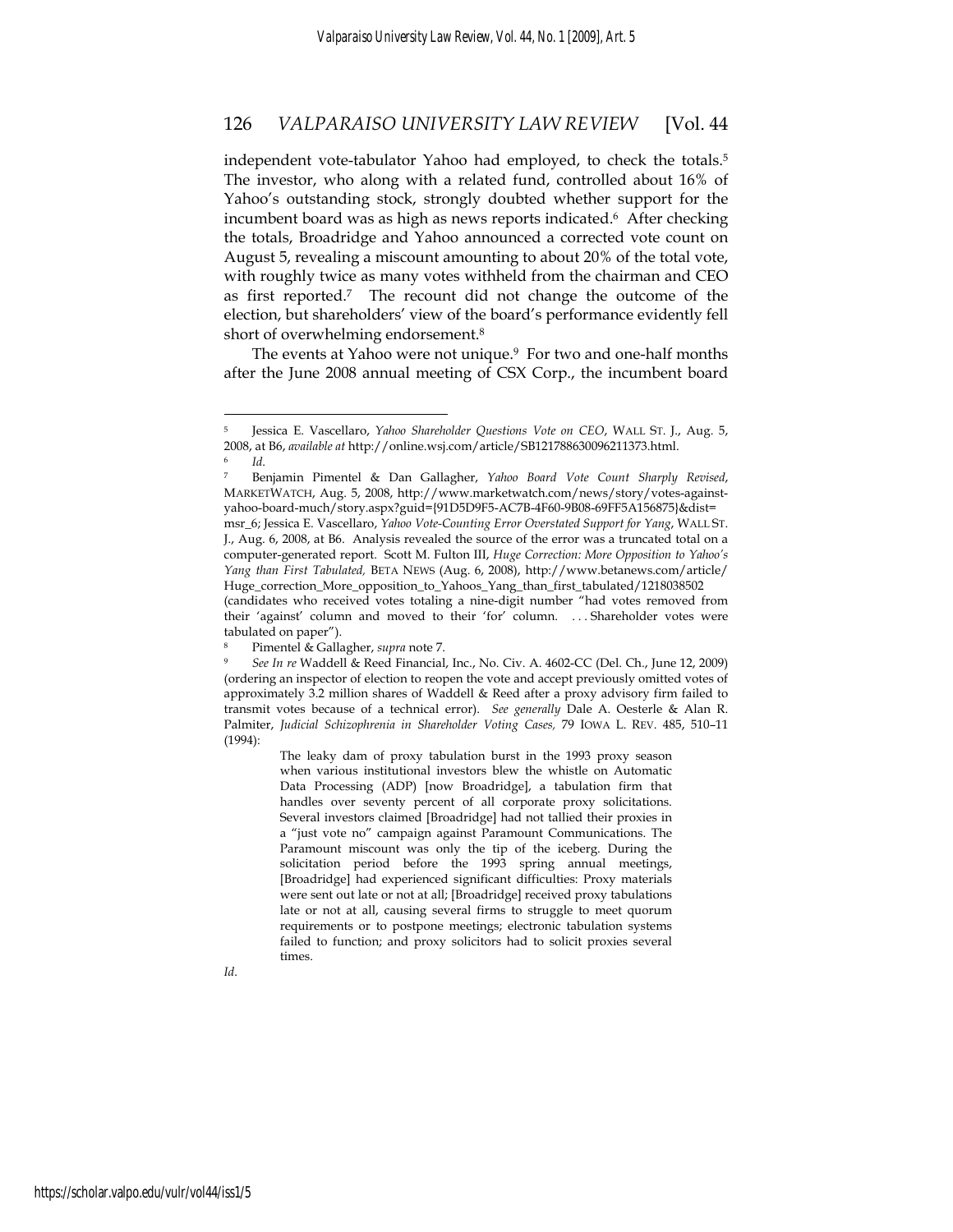battled two hedge funds, which together controlled about 20% of CSX's voting shares, before a court decision placed four insurgent director candidates on CSX's board.10 In the April 2008 election at Washington Mutual ("WaMu"), votes cast by brokers, rather than owners, determined the incumbent board's re-election.<sup>11</sup> In the 2005 merger of Transkaryotic Therapies, Inc. with Shire Pharmaceuticals Group PLC, some Transkaryotic shareholders, alleging inaccurate tabulation of votes, disputed whether the merger had been validly approved.12

The dirty secret is that when shareholders vote in a corporate election, nothing assures an accurate vote count—as one investment manager observed, "nobody is really penalized if they don't do their job."13 The problem is this: corporate elections are supposed to

shareholders do not provide voting instructions).

13 Brandes Institute, *Proxy Voting: Making Sure the Vote Counts*, October 2003, http://www.brandes.com/Institute/Documents/Proxy%20Voting%20092903.pdf, at 5. *See also* Meagan Thompson-Mann, *Voting Integrity: Practices for Investors and the Proxy* 

<sup>10</sup> Alex Roth, *Vote '08: CSX vs. Activists*, WALL ST. J., June 25, 2008, at C3; Alex Roth, *In CSX Proxy, Funds Claim Victory in Close Board Vote*, WALL ST. J., June 26, 2008, at C1; Heidi N. Moore, *CSX, TCI Count Evokes a Classic*, WALL ST. J., July 24, 2008, at C3; *CSX Announces Final Voting Results for 2008 Annual Meeting of Shareholders*, company news release (July 31, 2008), *available at* http://investors.csx.com/ (follow "News Releases," then "2008" hyperlinks); David Glovin, *CSX Loses Appeal to Block TCI From Winning Two Seats (Update2)*, Sept. 15, 2008, http://www.bloomberg.com/apps/news?pid=20601087&sid=aLBL61SRPxe 0&dbk; CSX Corp. v. Children's Inv. Fund Mgmt. (UK) LLP, 562 F. Supp. 2d 511 (S.D.N.Y. 2008), *aff'd* 292 F. App'x 133 (2d Cir. 2008) (litigating whether irregularities in proxy disclosures and the differences between shares and equity swaps should disqualify the hedge funds' proxies). Less than a year later, the hedge funds had sold their CSX shares, which had lost about fifty percent of their value, and relinquished their board positions. Alex Roth & Cassell Bryan-Low, *Fund Sells CSX Shares in Wake of Proxy Fight*, WALL ST. J., Apr. 29, 2009, at A24.

<sup>11</sup> Jeff Nash, *Broker Vote Zaps Shareholder Might*, FINANCIAL WEEK (Apr. 28, 2008), http://www.financialweek.com/apps/pbcs.dll/article?AID=/20080428/REG/694771377. Financial Week reported "[n]one of WaMu's 13 directors received a majority of no votes, although shareholders withheld 40% or more of all votes from two of them . . . ." and "broker votes [had] counted for more than 19% of the votes cast in WaMu's 2007 director election." *Id.* The article noted that brokers usually vote for incumbent management and "these 'phantom' votes can provide management with a handicap of up to 20% in elections." *Id.* Official vote totals allow an inference that the broker vote may have been one-fourth of the total vote. *See* Washington Mutual, Inc., Quarterly Report (Form 10-Q), at 94 (Aug. 11, 2008). *See also* Shamrock Holdings of Cal., Inc. v. Iger, 2005 WL 5756479 at \*1, n.7 (Del.Ch. June 6, 2005) (revealing that Disney's CEO Michael Eisner would not have been elected without "for" votes from brokers—counting broker votes, 45.4% were withheld, but 54.4% of shareholder-instructed shares were withheld from Eisner); *infra* note 100 (in uncontested director elections, brokers may vote their customers' shares if

<sup>12</sup> *In re* Transkaryotic Therapies, Inc., 954 A.2d 346, 355 (Del. Ch. 2008). Although the inspector of election certified that Transkaryotic shareholders had approved the merger by a margin of 2.6%, evidence showed genuine issues of material fact as to irregularities in validating and counting certain proxies, involving more votes than the margin by which the merger was approved. *Id*. at 375–76, 378.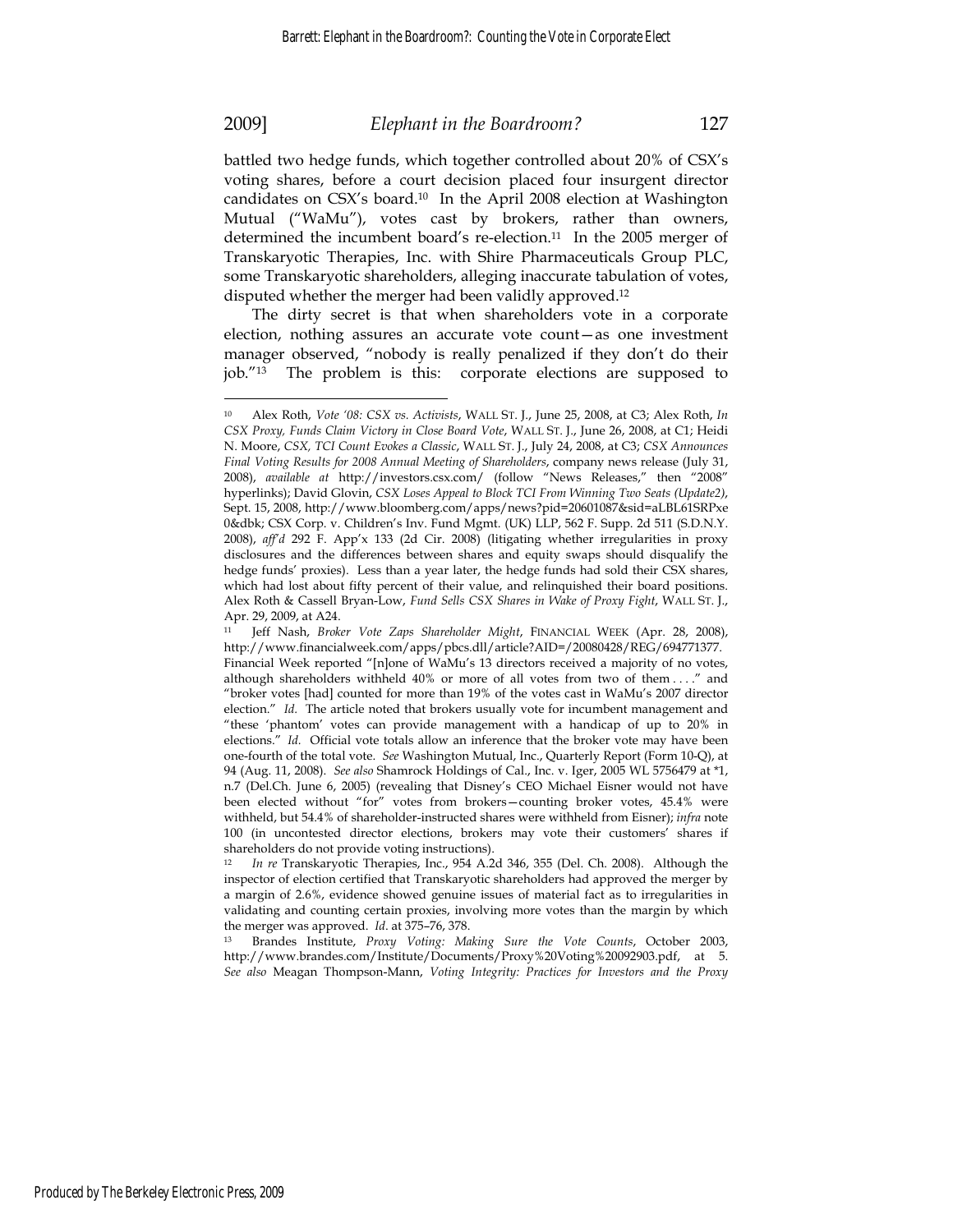legitimate directors' power—and, by extension, the way our economic system works—but real legitimacy depends on a voting process that is fair and accurate.14

This Note focuses on the curious absence of accountability for accurately counting votes in corporate elections; it assumes—quite apart from the spirited debate concerning the proper role of shareholder voting in corporate governance—that any time an election is called, voters are entitled to nothing less than an accurate count of legitimately cast votes. Throughout, unless otherwise specified, the term "election" refers to any process in which shareholders vote—equally to the election of directors and to voting on a merger or charter amendment. Delaware corporation law, the most thoroughly developed body of law on rights of shareholders and the body of law applicable to more corporations than any other, provides the legal framework.15

Part II first reviews the Delaware corporation law germane to the discussion of counting the vote in corporate elections.16 Second, it examines the increasing incidence of contested and close corporate elections, which has exposed weaknesses in the mechanisms and governing law for counting the vote.17 Third, it reviews fiduciary duties under Delaware corporate law, which frame any question of accountability for conducting the voting process fairly.18 Fourth, it discusses how the modern practice of holding shares "in street name" complicates the mechanics of conducting a corporate election.19 Fifth, it

*Industry* 11 (Yale School of Management, Millstein Center for Corporate Governance and Performance, Policy Briefing No. 2, working draft, June 2008), *available at* http://millstein.som.yale.edu/2008%2006%2005%20voting%20integrity2.pdf (noting that consequences of miscast or lost votes to shareholders and intermediaries can be financial or reputational, including loss of clients).

<sup>14</sup> Blasius Indus., Inc. v. Atlas Corp., 564 A.2d 651, 659 (Del. Ch. 1988) ("The shareholder franchise is the ideological underpinning upon which the legitimacy of directorial power rests."). An alternative view is that nowadays "voting by shareholders is best explained as error correction of managers rather than as an inherent shareholder right to participate." Robert B. Thompson & Paul H. Edelman, *Corporate Voting*, 62 VAND. L. REV. 129, 141 (2009). But accepting this alternative view *arguendo*, surely a vote could be efficacious to correct managers' errors only if it is counted accurately.

<sup>15</sup> William T. Allen, Jack B. Jacobs & Leo E. Strine Jr., *Function over Form: A Reassessment of Standards of Review in Delaware Corporation Law*, 56 BUS. LAW. 1287, 1288 (2001) (Delaware's law of business organization is of paramount importance in establishing U.S. pre-eminence in facilitating economic welfare).

<sup>16</sup> *See infra* Part II.A. 17 *See infra* Part II.B.

<sup>18</sup> *See infra* Part II.C. 19 *See infra* Part II.D–E.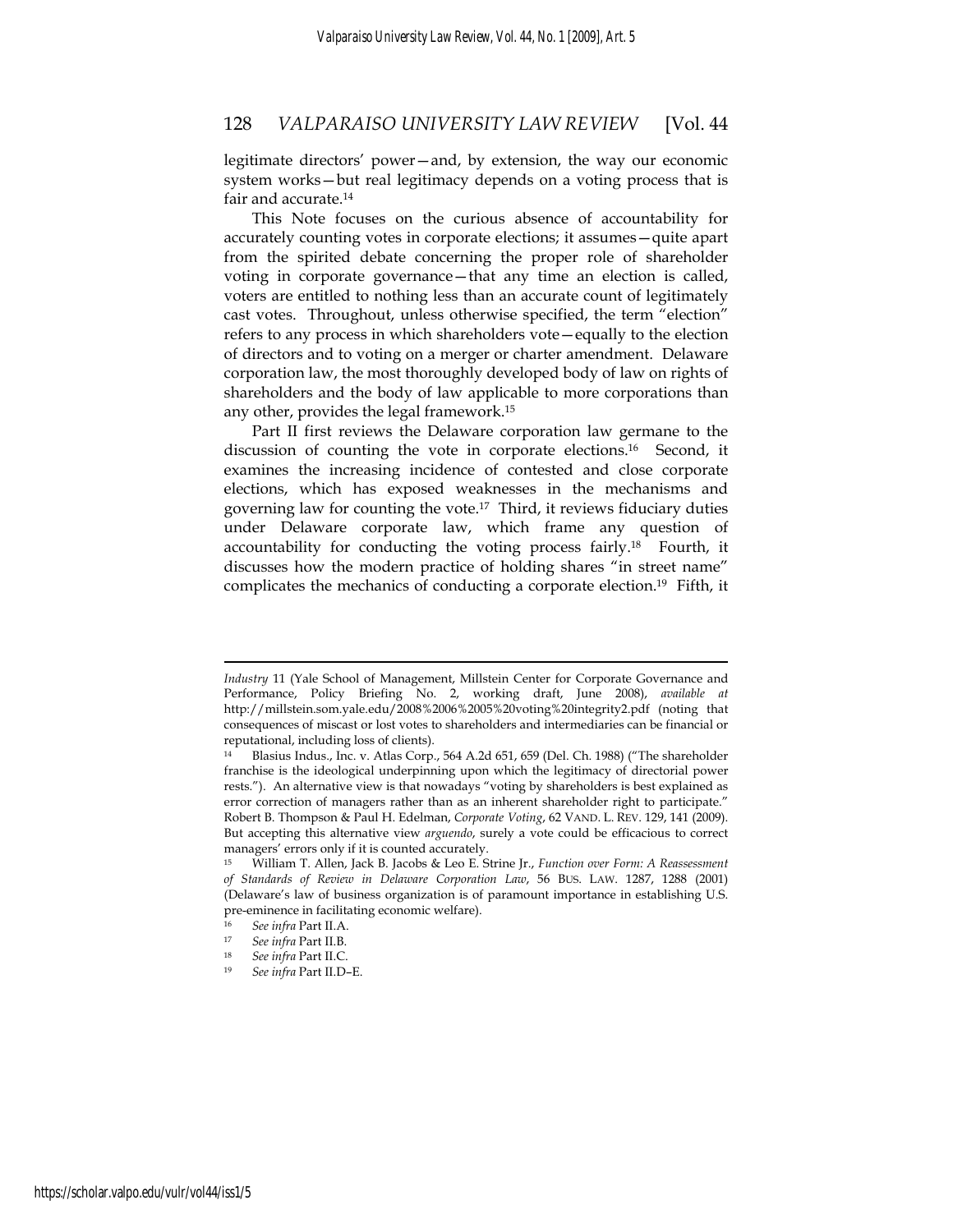briefly examines two possible ways to work around or reduce the complexity with technology.20

Part III analyzes, first, the legal and economic reasons why both directors' and shareholders' governance powers deserve protection, and second, the inevitability of errors in the complex proxy-handling system that has evolved around existing legal presumptions and institutional economic interests.21 Third, it evaluates how much technology could alleviate errors and identifies obstacles to implementing technical solutions.<sup>22</sup> Fourth, it examines biases inherent in current proxyhandling procedures and legal rules.<sup>23</sup> Part IV proposes a doctrine, consistent with established Delaware precedents, to strengthen fiduciary accountability for an accurate vote count in the corporate election process.24

#### II. BACKGROUND

The expectation that votes legitimately cast in an election should be counted accurately is intrinsic to fundamental notions of democracy: "the elector's right . . . is not only that to cast his ballot but that to have it honestly counted."25

This Part presents background information concerning the legal context of corporate elections. It begins with a summary of relevant Delaware statutes and case law, followed by an examination of reasons why contested corporate elections occur more frequently than in years past. Third, it catalogues the standards of review for corporate directors' fiduciary duties (where any accountability for more accurate elections

<sup>20</sup> *See infra* Part II.F.

<sup>21</sup> *See infra* Part III.A–B. 22 *See infra* Part III.C.

<sup>23</sup> *See infra* Part III.D.

<sup>&</sup>lt;sup>24</sup> See infra Part IV.<br><sup>25</sup> United States v. Saylor, 322 U.S. 385, 388 (1944) (reversing lower court's ruling that stuffing a ballot-box in an election for a U.S. senator was not a criminal offense under federal law). Despite disagreement whether regulation of elections is a question of federal or state jurisdiction, justices agreed there is a close association between the right to cast votes and the expectation of fair and honest counting of votes cast. *See* Frank J. Obara, Jr., *The Counting and Reporting of the Vote, Including the Role of Inspectors of Elections*, 10-3 in R. FRANKLIN BALOTTI, JESSE A. FINKELSTEIN & GREGORY P. WILLIAMS, MEETINGS OF STOCKHOLDERS (1995 & Supp. 2008) (commenting that in a fair and honest corporate election someone should attest to accuracy of the tabulation). *See also* John H. Biggs, *Shareholder Democracy: The Roots of Activism and the Selection of Directors*, 39 LOY. U. CHI. L.J. 493, 501 (2008) ("The self-appointing character of how directors of public companies are elected has long been an awkward matter for boards to explain, in light of the perceived democratic process that shareholder ownership suggests. The single slate of directors to 'choose' from doesn't square with American ideas of democracy.").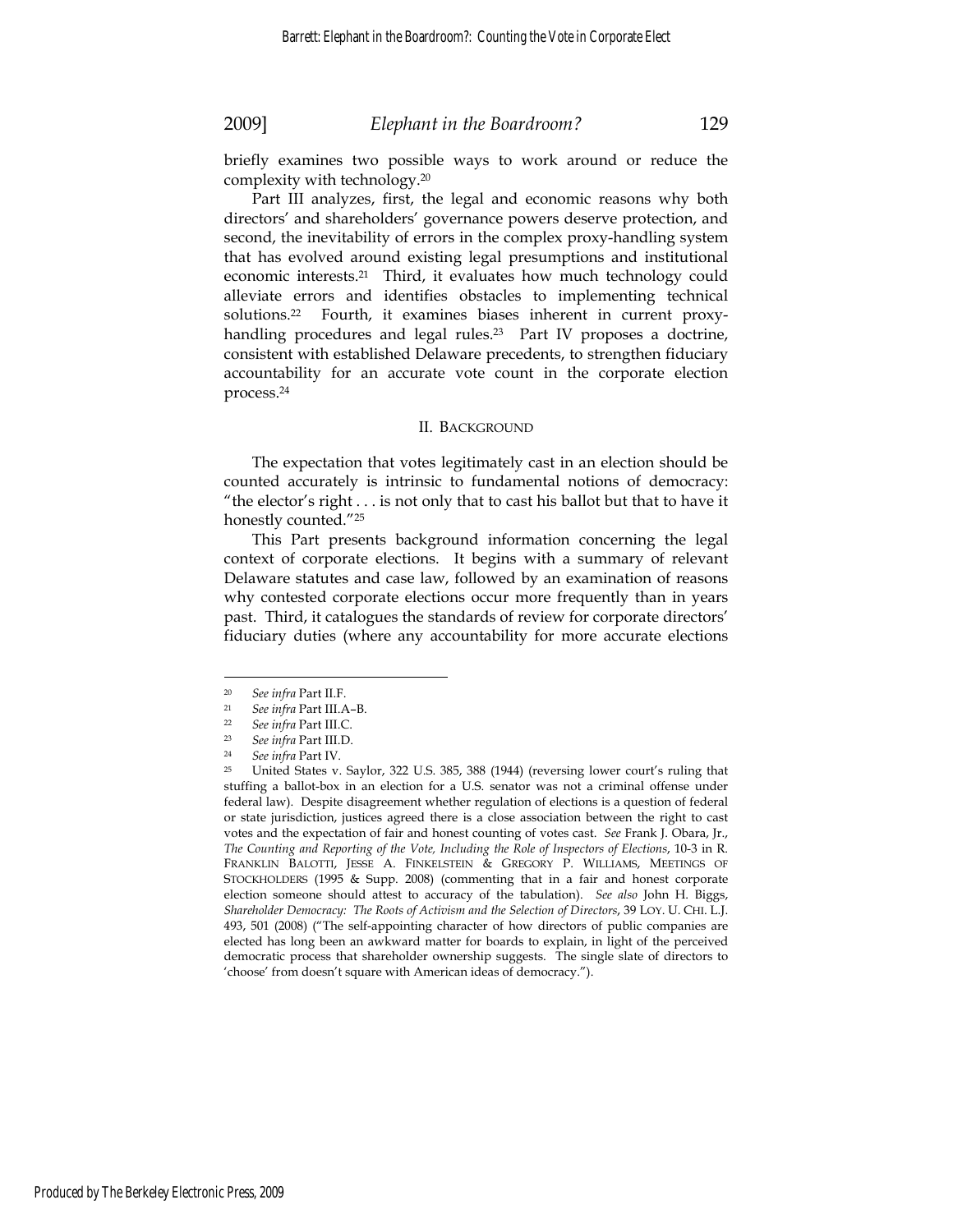must lie). Fourth, it summarizes the practical realities of owning and trading shares in corporations, which is different today than it was when Delaware's corporation law established key presumptions. Fifth, it summarizes the procedures by which a corporation conducts an election and the attendant opportunities for errors. And sixth, it touches on technologies that could simplify the process and reduce errors.

#### *A. Corporate Elections under Delaware's General Corporation Law*

Delaware law affirms that directors hold the power to manage a Delaware corporation's business, counterbalanced by shareholders' power to elect the directors and to vote on the approval of fundamental proposals.26 Although, in theory, shareholders can nominate and elect directors and amend bylaws without prior board approval, as a practical matter they can only ratify or veto the board's proposals.<sup>27</sup> Theory and reality are often at odds; as one scholar has noted, "[c]ourts often commence their opinions with the stern but tired maxims of fiduciary duties . . . only to subsequently invoke the purifying balm of the 'business judgment rule' . . . to preclude inquiry into the merits of directors' decisions."28

<sup>26</sup> DEL. CODE tit. 8 § 141(a) (2009) ("The business and affairs of every corporation organized under this chapter shall be managed by or under the direction of a board of directors."); § 211(b) (2009) (annual meeting and election of directors); § 242 (2009) (amending the articles of incorporation); § 251(c) (2009) (shareholder approval of mergers); § 271(a) (2009) (sale of substantially all corporate assets); § 275 (2009) (dissolution of corporation). *But cf.* Lucian A. Bebchuk, *The Myth of the Shareholder Franchise* 155 (Harvard Law School Discussion Paper No. 567, March 2007), *available at* http://ssrn.com/ abstract=952078 (arguing that "[s]hareholders commonly do not have a viable power to replace the directors of public companies"); ADOLPH A. BERLE, JR., & GARDINER C. MEANS, THE MODERN CORPORATION AND PRIVATE PROPERTY 139 (1932) (describing the proxy machinery as not providing shareholders power over management but rather as separating power from shareholders). In *Speiser v. Baker*, Chancellor Allen reviewed the history of the prohibition on directors voting corporately-held shares of stock, which dates from early nineteenth-century decisions. 525 A.2d 1001, 1009–10 (Del. Ch. 1987). At all times since, courts have been concerned that directors should not control the means of perpetuating their power, and later corporation law statutes uniformly embodied the prohibition. *Id*. 27 DEL. CODE tit. 8 §§ 109(a), 211(b), 251(b)–(c), 271(a) (2009). *Compare* Stephen M.

Bainbridge, *The Case for Limited Shareholder Voting Rights*, 53 U.C.L.A. L. REV. 601, 616–17 (2006) ("[O]nly the election of directors and amending the bylaws do not require board approval before shareholder action is possible. In practice . . . even the election of directors . . . is predetermined by the existing board nominating the next year's board."), *with* Julian Velasco, *Taking Shareholder Rights Seriously*, 41 U.C. DAVIS L. REV. 605, 660 (2007) (finding it "deeply unsettling" that corporate elections allow shareholders only to vote for the candidate or abstain but not to vote against a candidate, and proposing that the SEC should amend proxy rules to allow "against" votes).

<sup>28</sup> Stuart R. Cohn, *Demise of the Director's Duty of Care: Judicial Avoidance of Standards and Sanctions Through the Business Judgment Rule*, 62 TEX. L. REV. 591, 593–94 (1983). Compare *In*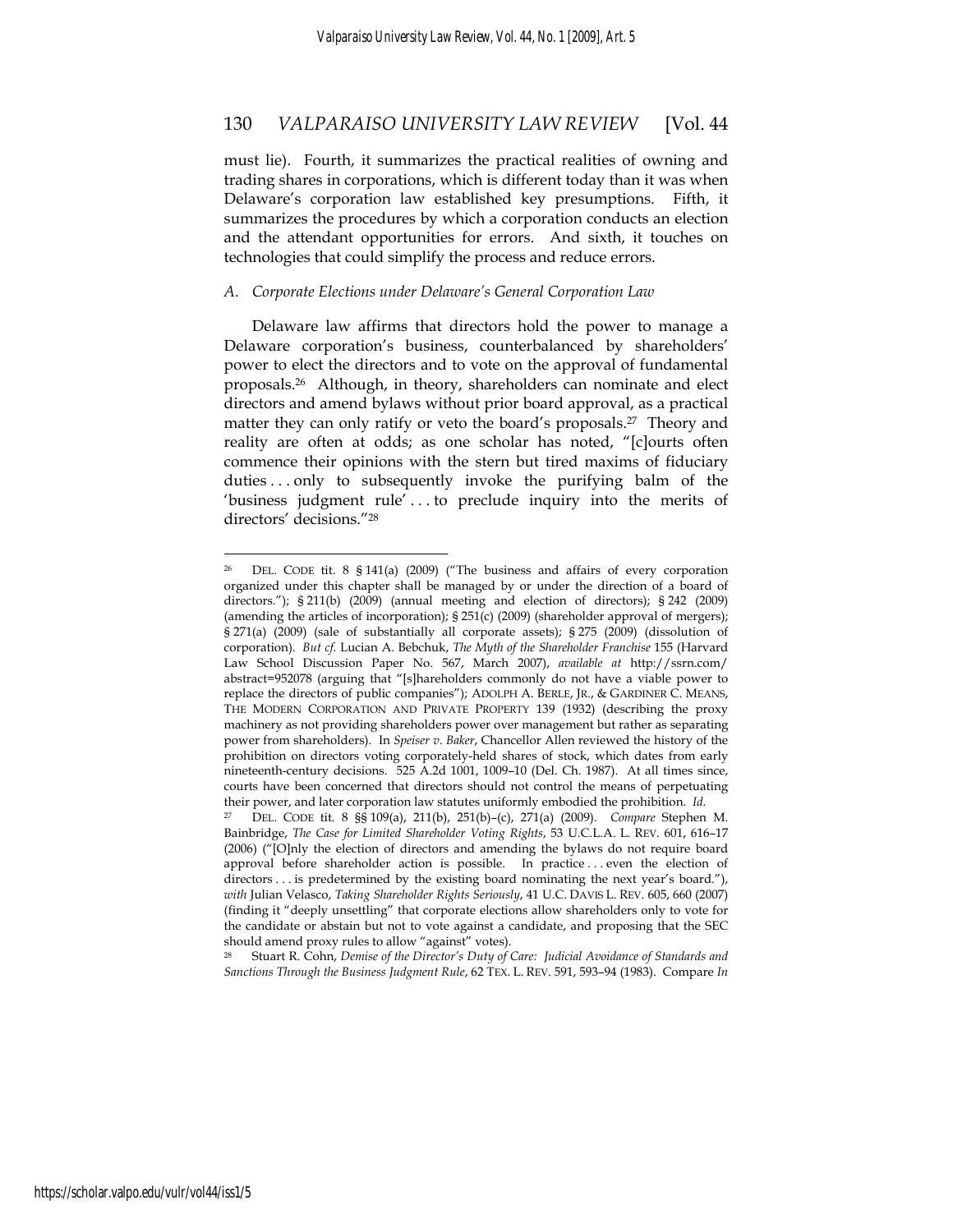#### 2009] *Elephant in the Boardroom?* 131

By statute, strict rules apply to corporate elections. Delaware corporations must call shareholder meetings annually, and may call special meetings according to circumstances that require a vote.29 The board must comply with statutory requirements in setting the record date, on which the list of shareholders eligible to vote is determined, and must make the list available to registered shareholders.30 In addition, the board must disclose information that is material to questions on which shareholders will vote.31 Registered record owners have the sole right to

29 DEL. CODE tit. 8 § 211(b)–(d) (2009) (specifying requirements for meetings of shareholders; annual meetings; special meetings).

Id. § 213 (2009) (fixing date for determination of stockholders of record); § 219 (2009) (list of stockholders entitled to vote; penalty for refusal to produce; stock ledger).

31 SEC Rule 14A, 17 C.F.R. § 240.14a-13 (2007); Malone v. Brincat, 722 A.2d 5, 10 (Del. 1998) (when communicating about corporate matters, "the *sine qua non* of directors' fiduciary duty to shareholders is honesty"); Zirn v. VLI Corp., 681 A.2d 1050, 1056 (Del. 1996) (directors' duty to disclose includes avoiding partial disclosures that may mislead); Stroud v. Grace, 606 A.2d 75, 84 (Del. 1992) (when it seeks shareholder action, a board has a fiduciary duty to disclose fully and fairly all material information).

*re* Transkaryotic Therapies, Inc., 954 A.2d 346, 360–61 and n.48 (Del. Ch. 2008) (discussing Delaware courts' consistent position that a breach of the board's duty of disclosure surrounding matters on which shareholders vote leads to irreparable harm that justifies injunctive relief), *and In re* J.P. Morgan Chase & Co. S'holders Litig., 906 A.2d 766, 772 (Del. 2006) (recognizing the stockholder's right to cast an informed vote), *and In re* Topps Co. S'holders Litig., 926 A.2d 58, 94–95 (Del. Ch. 2007) (enjoining a merger vote where a standstill agreement with a competing bidder effectively withheld from shareholders material information concerning a proposed merger), *and* Aronson v. Lewis, 473 A.2d 805, 811 (Del. 1984) (if stockholders are displeased they have the power replace the board), *and Guth* v. Loft, 5 A.2d 503, 510 (Del. 1939) (referring to a "rule that demands of a corporate officer or director, peremptorily and inexorably, the most scrupulous observance of his duty, not only affirmatively to protect the interests of the corporation committed to his charge, but also to refrain from doing anything that would work injury to the corporation"), *with* San Antonio Fire & Police Pension Fund v. Amylin Pharms., Inc., 2009 WL 1337150 at \*10 (Del. Ch. May 12, 2009) (upholding board's power to enter into contracts that trigger a "poison put" debt acceleration if shareholders vote to replace directors, and exonerating the board from a duty of care to be informed of contractual commitments that conflict with the board's fiduciary duties), *and* McPadden v. Sidhu, No. Civ. A. 3310-CC (Del. Ch. Aug. 29, 2008) (where directors countenanced egregious self-dealing by an officer in the spin-off of a subsidiary, the court found exculpable gross negligence rather than a breach of good faith or loyalty), *and In re* Bear Stearns Cos., Inc. S'holder Litig., 2008 WL 959992 (Del. Ch. Apr. 9, 2008) (staying action in Delaware court with effect to allow issuance of new stock to acquirer to determine outcome of merger vote), *and* Moore Corp. Ltd. v. Wallace Computer Servs., Inc., 907 F. Supp. 1545, 1564 (D. Del. 1995) (directors had right to refuse to redeem the poison pill even though shareholders had tendered 73.4% of shares), *and* Paramount Commc'ns, Inc. v. Time Inc., 571 A.2d 1140 (Del. 1989) (approving Time board's merger decision that gave shareholders a lower price than a competing offer and was structured to deny shareholders a vote, because of the threat that shareholders might perceive their interest differently than the board did). In *The Control and Conflict of Interest Voting Systems*, Lynne L. Dallas argues that voting may co-opt shareholders, amounting to illusory participation that provides the mere appearance of accountability. 71 N.C. L. REV. 1, 33–35 (1992).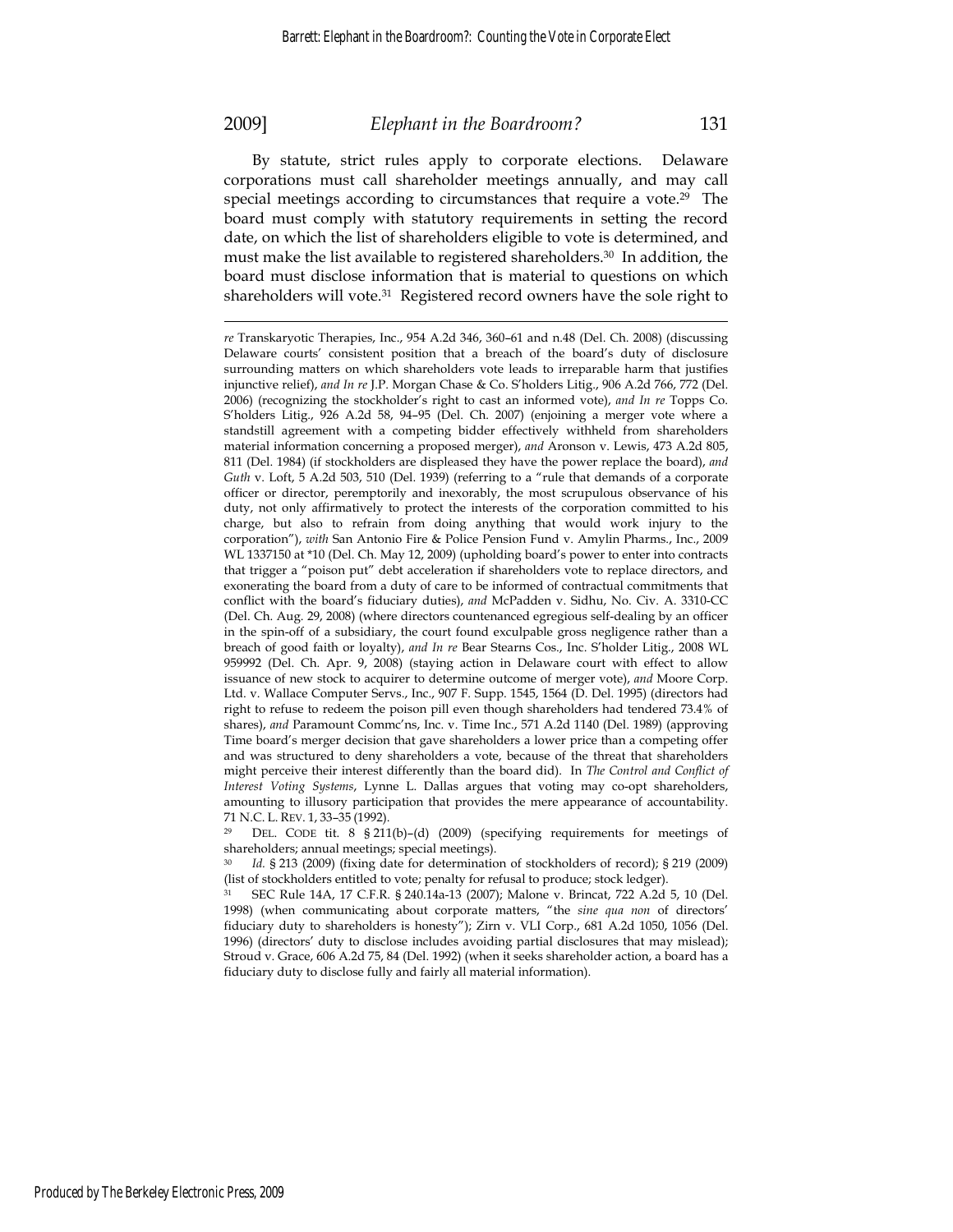cast votes, although beneficial owners have the right to direct voting of their shares.32

At a meeting of shareholders, the inspector of election has statutory duties: to determine the number of shares eligible to vote and present at the meeting, either in person or by proxy; to receive proxies and ballots and to determine their validity (including hearing and resolving challenges); to count votes; and to provide a report certifying the vote totals as well as any challenges to voting rights.33 If the inspector of election cannot resolve a dispute as to the validity of proxies, the parties have recourse in the Chancery Court, which can order and supervise a new election or grant other equitable relief as appropriate.34

The board of directors exercises significant control over the voting process.35 It nominates director candidates and sets the record date and meeting date; it has the exclusive right to formulate most proposals on which shareholders can vote; it appoints the proxy solicitors, tabulator, and inspector of election; and it controls the agenda and chairs the meeting.36 Unlike a competing faction, if any, the board can spend

<sup>32</sup> DEL. CODE tit. 8 § 219(c) (2009); SEC Rule 14A-4, 17 C.F.R. § 240.14a-4 (2007). *See*  Berlin v. Emerald Partners, 552 A.2d 482, 494 (Del. 1989) ("from the perspective of the Delaware corporation, a broker who is the stockholder of record, has the legal authority to vote in person or by proxy on all matters. Nevertheless, the relationship between a broker, who is the 'record owner,' and the beneficial owner is governed by the rules of the various stock exchanges."); Enstar v. Senouf, 535 A.2d 1351, 1356 (Del. 1987) (a Delaware corporation need not look beyond the registered owners). Commonly, the actual "beneficial" owner of shares is not the "record" owner shown on a corporation's stock register; allowing a broker or bank to be the record owner facilitates trading and overall efficiency of stock markets. *See infra* Part II.D. Except on discretionary matters as defined by stock exchange rules, brokers are bound to vote according to beneficial owners' voting instructions. *Berlin*, 552 A.2d at 493–94 and nn.14–15 (citing stock exchange rules); Bay Nfld. Co., Ltd., v. Wilson & Co., Inc., 37 A.2d 59, 63 (Del. 1944) (registered holder would not be recognized in equity as entitled to vote shares against true owner's wishes); Hauth v. Giant Portland Cement Co., 96 A.2d 233, 235 (Del.Ch. 1953) (proxyholder has fiduciary obligation to carry out owner's wishes); *In re* Canal Const. Co., 182 A. 545, 548 (Del. Ch. 1936) (estate administrator who transferred shares but was still registered holder on record date may not exercise the voting right in defiance of the transferee's wishes).

<sup>33</sup> DEL. CODE tit. 8 § 231(b) (2009). *See also* Obara, *supra* note 25, at 10-6. 34 DEL. CODE tit. 8 §§ 225, 227 (2009); *Berlin*, 552 A.2d at 491 (inspectors' determinations are presumed correct under law, but may be challenged in a suit).

<sup>35</sup> *In re* MONY Group S'holder Litig., 853 A.2d 661, 675 (Del. Ch. 2004) ("[I]n the context of a stockholder vote a board of directors must perform a myriad of ministerial functions in order to ensure an orderly voting process which all, in some way, indirectly affect the vote."). *See also* Dallas, *supra* note 28, at 19–20.

<sup>36</sup> DEL. CODE tit. 8 §§ 211(a), (d), 213, 231, 251(b)–(c), 271(a)–(b) (2009). *See, e.g.,* Portnoy v. Cryo-Cell Int'l, Inc., 940 A.2d 43 (Del. Ch. 2008) (setting aside a corporate election and holding that an incumbent board's secret vote-buying arrangement and manipulative conduct of annual meeting were inequitable conduct); State of Wis. Inv. Bd. v. Peerless Sys. Corp., No. Civ. A. 17637, 2000 WL 1805376 at \*12 (Del. Ch. Dec. 4, 2000) (declining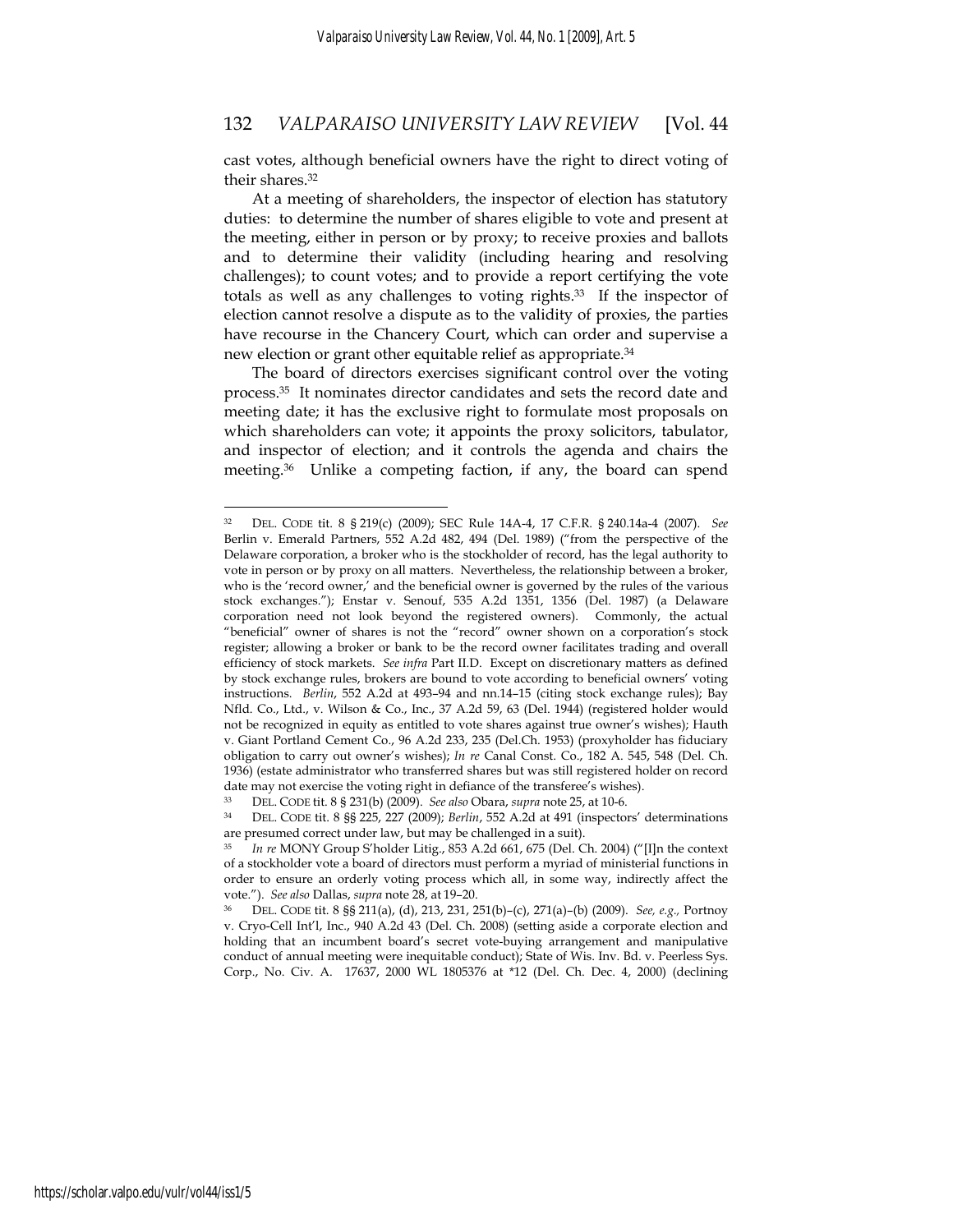corporate funds to promote its candidates and proposals, and as the final vote count approaches, the board is better informed than any competing faction about how the vote is accumulating.37

Delaware courts declare that boards have a duty of scrupulous fairness in conducting elections.<sup>38</sup> Any time incumbent board members' actions may be seen to promote board entrenchment, their good faith may be scrutinized.39 In *Solomon v. Alexander*, the court asked

 In *Portnoy*, the Chancery Court found a board's exploitation of such advantage inequitable; since that decision, a new innovation, designed to assure that management will prevail, has appeared in proxy solicitations. 940 A.2d at 47. An example is found in the voting instruction form distributed on behalf of Foundry Networks, Inc. for its special meeting to be held on Dec. 17, 2008: the board asked shareholders to approve Proposal 2— "To approve the adjournment of the special meeting to permit further solicitation of proxies if there are not sufficient votes at the special meeting to approve the first proposal [a Plan of Merger] described above"—that is, management solicited an exculpating ratification, in advance, of conduct the courts have found improper. Foundry Networks, Inc. Special Meeting to be Held on 12/17/08 at 10:00 a.m. PST for Holders as of 11/07/08 (voting instruction form distributed by or on behalf of UBS Financial Services, Inc. to beneficial owners) (on file with author).

Aprahamian v. HBO & Co., 531 A.2d 1204 (Del. Ch. 1987). The court was emphatic: The corporate election process, if it is to have any validity, must be conducted with scrupulous fairness and without any advantage being conferred or denied to any candidate or slate of candidates . . . those in charge of the election machinery of a corporation must be held to the highest standards in providing for and conducting corporate elections.

*Id.* at 1206–07; *see also* Malone v. Brincat, 722 A.2d 5, 10 (Del. 1998) (stating that directors' fiduciary duties of due care, good faith, and loyalty are unremitting and include duty to deal with shareholders honestly).

39 Schnell v. Chris-Craft Indus., Inc., 285 A.2d 437, 439 (Del. 1971) (holding the board acted inequitably, with purpose to perpetuate itself in office, when it advanced the annual meeting date and thereby denied a dissident faction time to mount its proxy battle); *accord* Lerman v. Diagnostic Data, Inc., 421 A.2d 906, 914 (Del. Ch. 1980) (invalidating board action when, faced with a known dissident, the board had called an annual meeting with only sixty-three days advance notice after passing a bylaw requiring alternative director candidates be nominated seventy days in advance of the annual meeting); Giuricich v.

summary judgment against a board although it found none of the board's "plethora" of justifications adequate for adjourning the meeting in order to selectively solicit additional proxies).

<sup>37</sup> Levin v. Metro-Goldwyn-Mayer, Inc., 264 F.Supp. 797, 803–04 (S.D.N.Y. 1967) (in a contest over policy, a board may make reasonable corporate expenditures to persuade shareholders). *See infra* text accompanying note 119; *In re* Topps Co. S'holders Litig., 926 A.2d 58, 68 (Del. Ch. 2007) (documenting how the Topps CEO and chairman, facing defeat in a contested 2006 election of directors, postponed the annual meeting long enough to negotiate a deal with insurgents to enlarge the board—and save his directorship). *See also* Yair Listokin, *Management Always Wins the Close Ones*, forthcoming in 10 AMER. L. & ECON. REV., *available at* http://papers.ssrn.com/sol3/papers.cfm ?abstract\_id=980695# at 29–30 ("The status quo allows management to obtain frequent vote updates, while shareholder opponents of management often have no comparable knowledge. . . . [I]f management sees that it is well behind, it can undertake an extraordinary effort, while its opponents have no obvious way of responding.").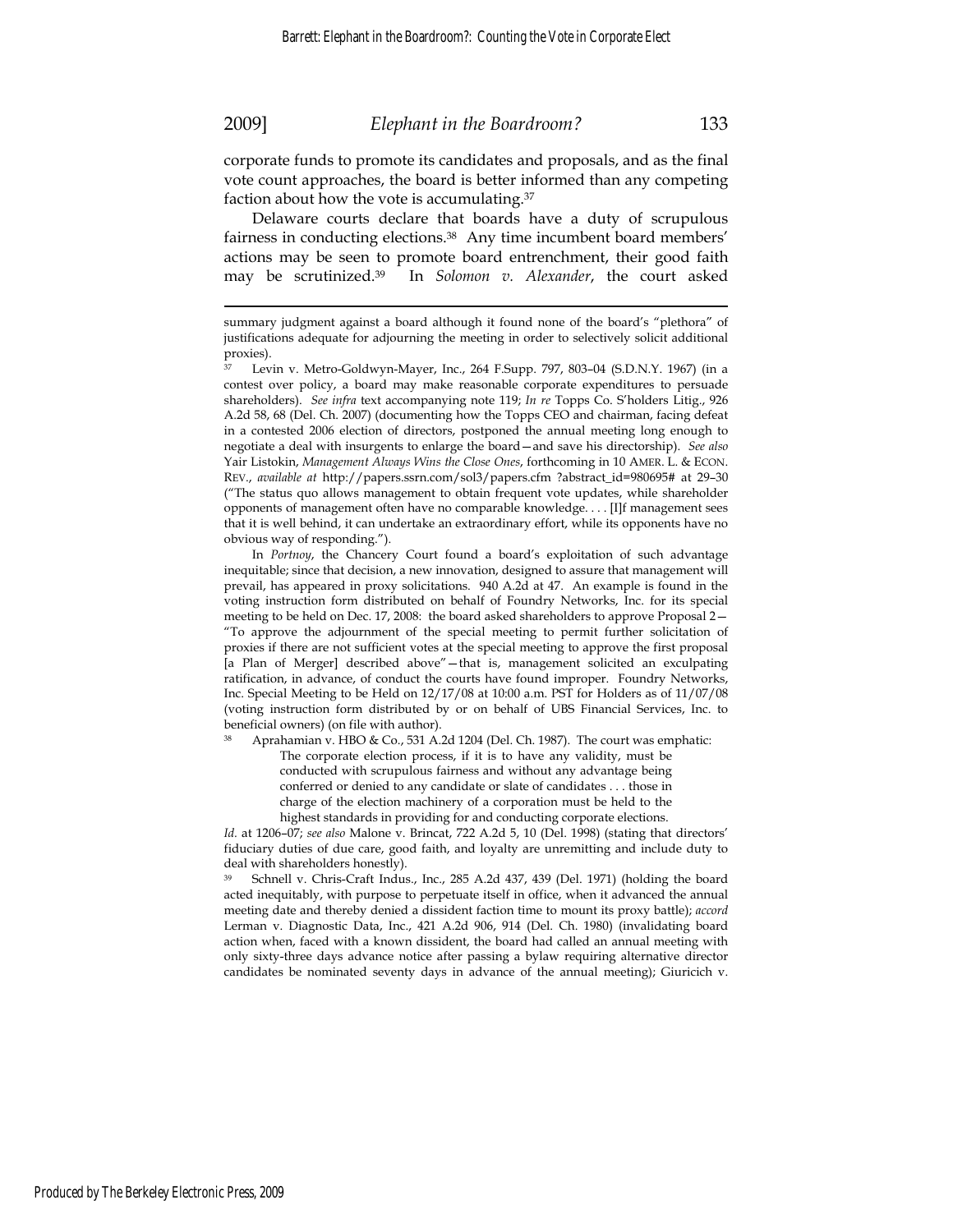rhetorically, "how should a court . . . conceive of the best way to protect shareholders' valid expectation that they will be dealt with fairly?" and answered, "a fully-informed, non-coerced vote."40 Courts have found wrongful coercion where someone's actions cause shareholders to vote for a reason other than the merits of the transaction.<sup>41</sup> A board's duty is not only to abstain from overtly and intentionally manipulating corporate elections, but also to be affirmatively fair to dissidents; a board may not passively take advantage of a bylaw that prevents dissident shareholders from conducting a timely proxy contest.<sup>42</sup> However,

Emtrol Corp., 449 A.2d 232, 239 (Del. 1982) (willful perpetuation of a shareholder deadlock, resulting in board's entrenchment, frustrated a 50% shareholder's voting rights and justified court's appointment of a custodian). On entrenchment in takeover battles, see *infra* Part II.C.4.

<sup>40</sup> Solomon v. Alexander, 747 A.2d 1098, 1127 (Del. Ch. 1999). The case involved a shareholder challenge to the division of assets and disentanglement of information technology operations when General Motors split off its Electronic Data Systems (EDS) subsidiary to holders of a "tracking stock" based on EDS's operating performance. *Id.* at 1106–09. Although plaintiffs' allegations might have rebutted the presumption of protection by the business judgment rule, the court found that an uncoerced vote of shareholders preserved the protection. *Id.* at 1111.

<sup>41</sup> Williams v. Geier, 671 A.2d 1368, 1382–83 (Del. 1996) (vote by a majority of shareholders validly ratified a board-passed recapitalization involving an amendment to the certificate of incorporation that diminished the voting power of shares for three years after their sale to a new shareholder). A court may nullify an election if it finds coercion in proxy disclosures or in the terms of a proposed transaction or in surrounding circumstances. *Id*. at 1382.

<sup>42</sup> *See* Moran v. Household Intern., Inc., 490 A.2d 1059, 1080 (Del. Ch. 1985) (subversion of corporate democracy by manipulation of corporate machinery will not be countenanced under Delaware law). *But cf.* Hubbard v. Hollywood Park Realty Enters., No. Civ. A. 11779, 1991 WL 3151 (Del. Ch. Jan. 14, 1991). In *Hubbard*, the board had enforced an advance-notice bylaw even though circumstances changed materially after the advancenotice deadline had passed, to the disadvantage of dissidents who wished to nominate alternative candidates. *Id*. at \*2. The court required the board to waive the bylaw and allow dissident shareholders to nominate a slate of director candidates, reasoning that "occasions do arise where board inaction, even where not inequitable in purpose or design, may nonetheless operate inequitably." *Id.* at \*10. In *Blasius*, Chancellor Allen noted that "an unintended breach of the duty of loyalty is unusual but not novel." 564 A.2d at 663 (citing *Lerman* and AC Acquisitions Corp. v. Anderson, Clayton & Co., 519 A.2d 103 (Del.Ch. 1986)). In *Linton v. Everett*, Vice Chancellor Jacobs set aside election results, noting "it is not required that *scienter, i.e.,* actual subjective intent to impede the voting process, be shown." No. Civ. A. 15219, 1997 WL 441189, at \*9 (Del. Ch. July 31, 1997); *accord* Accipiter Life Sciences Fund, L.P. v. Helfer, 905 A.2d 115, 127 (Del. Ch. 2006) (holding that the court's "equitable powers can only be roused under *Schnell* where compelling circumstances . . . constitute an evident or grave incursion into the fabric of the corporate law"). *Cf. In re* Walt Disney Co. Derivative Litig., 907 A.2d 693, 757 (Del. Ch. 2005) (discussing the possibility of breaching fiduciary duty through inaction). But in *In re Transkaryotic Therapies, Inc.*, Chancellor Chandler stated that "a vote tabulation claim that fails to allege any wrongdoing . . . on the part of the individual defendants can only be asserted against the Company" and that a plaintiff asking a court to invalidate an election must present clear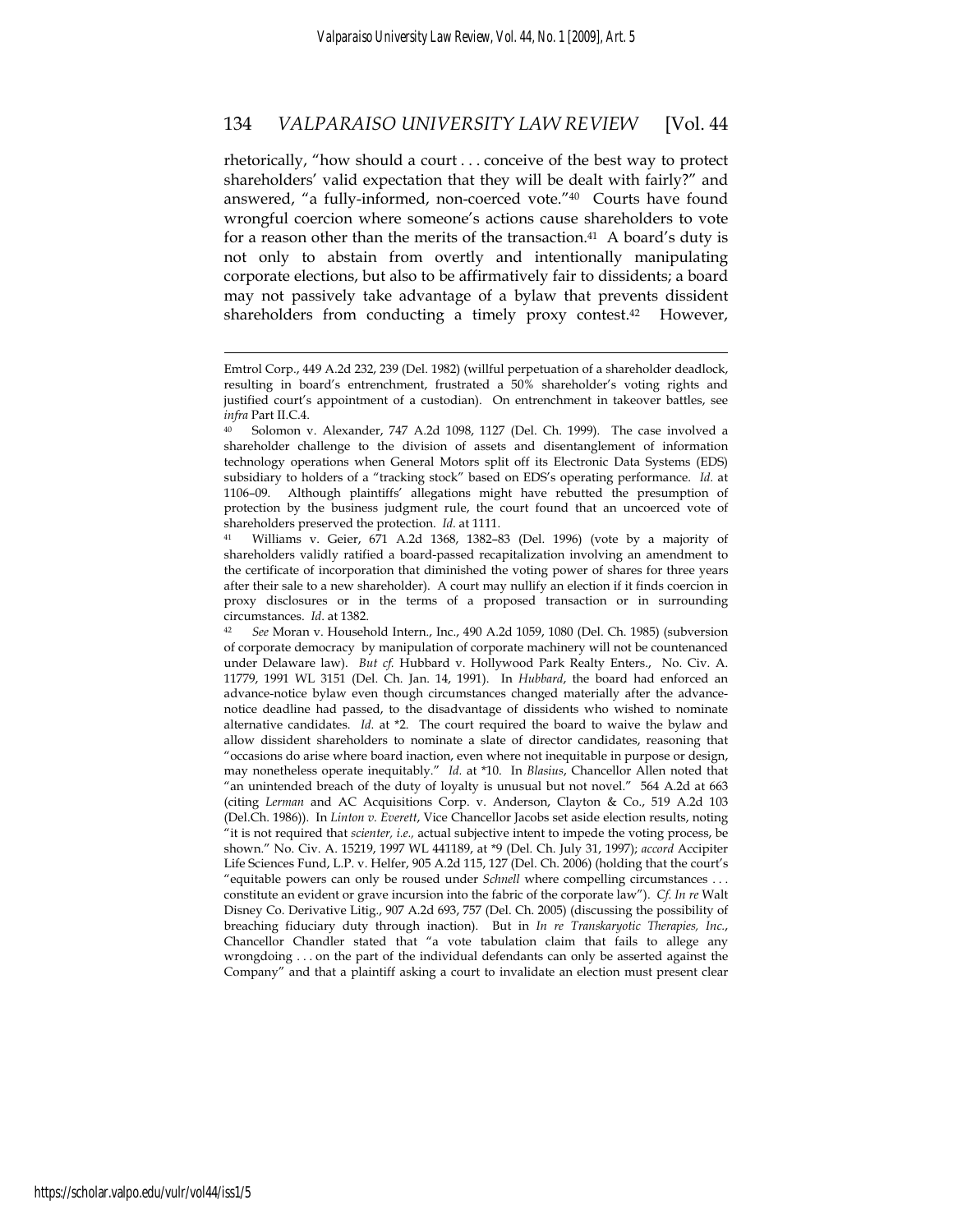#### 2009] *Elephant in the Boardroom?* 135

despite frequent references in dicta to a board's fiduciary duties, the courts seldom, even in cases of wrongdoing, apply a remedy other than merely setting aside an unfair election and ordering a new one.<sup>43</sup>

#### *B. Contested Elections*

 $\overline{a}$ 

For many years, shareholders' role in public companies was mostly passive.44 But recently, activist investors, including pension plans and hedge funds, as well as so-called raiders like Carl Icahn, have contested director elections, compensation proposals, charter and bylaw amendments, merger and takeover transactions, and precatory

[18 U.S.C.] § 1346 has expressly declared "honest services" to be an interest protected by the mail fraud statute, and it appears to the Court that the "honest services" any organization is entitled to expect of its officers includes, at a minimum, that *the officers*. . . refrain from corrupting the organization's election proceedings . . . .

even if it were actually proven at trial that the defendants tampered with fewer ballots than necessary to turn the election, the theft would nevertheless undermine the election's credibility—and thus the value of the union's entire investment in the process—if accompanied by evidence of a risk of broader wrongdoing.

and convincing evidence that the election was in fact invalid. 954 A.2d 346, 374 nn.124–25 (Del. Ch. 2008).

<sup>43</sup> *See, e.g.,* cases cited *supra* notes 36–42. *But cf.* Rice & Hutchins, Inc. v. Triplex Shoe Co., 147 A. 317, 324 (Del. Ch. 1929) (reversing outcome of contested election of directors by court order). In striking contrast, tampering with union elections can result in criminal racketeering charges. In *United States v. DeFries*, union officials were charged with fraudulently procuring their election as well as approval by members of a merger with another union that triggered generous severance payments to the officials, who immediately assumed the same responsibilities for the successor merged union. 858 F. Supp. 1 (D.D.C. 1994), *order rev'd on other grounds,* 43 F.3d 707 (D.C. Cir. 1995), *and on remand*, 909 F. Supp. 13 (D.D.C. 1995), *rev'd on other grounds*, 129 F.3d 1293 (D.C. Cir. 1997). The trial court noted that:

<sup>858</sup> F. Supp at 4. In reinstating mail fraud counts of the indictment, the appeal court stated that the improperly handled ballots were property covered by the mail fraud statute and that

<sup>43</sup> F.3d at 710. A jury convicted the defendants of mail fraud and racketeering, 909 F. Supp. at 15, but procedural error and faulty jury instructions caused reversal on appeal. 129 F.3d at 1302, 1305, 1310, 1312.

<sup>44</sup> *Blasius,* 564 A.2d at 659 (Del. Ch. 1985) ("[i]t has, for a long time, been conventional to dismiss the stockholder vote as a vestige or ritual of little practical importance. It may be that we are now witnessing the emergence of new institutional voices and arrangements that will make the stockholder vote a less predictable affair than it has been."). *See also* Iman Anabtawi & Lynn Stout, *Fiduciary Duties for Activist Shareholders* 4–5, UCLA School of Law, Law & Economics Research Paper No. 08-02, *available at* http://ssrn.com/ abstract=1089606.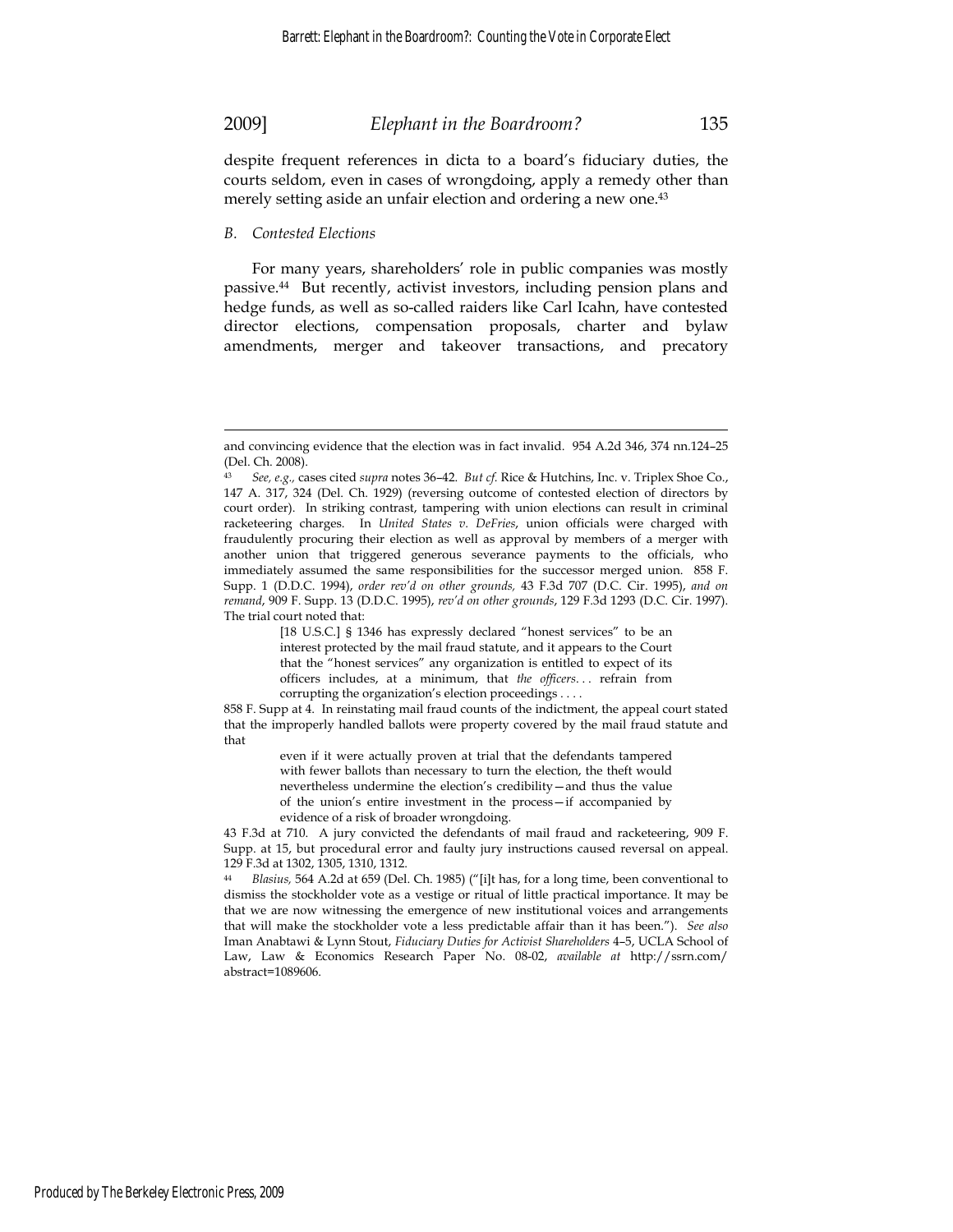resolutions.45 As a result, today shareholders' votes make a difference more than ever before.46

In response to hostile corporate takeover battles that emerged during the 1980s, corporations adopted a variety of defenses, such as the stockholder rights plan, commonly known as the poison pill.<sup>47</sup> After Delaware courts legitimated the poison pill, it became a favored mechanism for boards to fend off unsolicited takeover bids.48 A board

*Id*. (emphasis added).

 $\overline{a}$ 

<sup>48</sup> *Moran*, 500 A.2d 1346, 1352 (holding that a "poison pill" defense is legal under Delaware law). *See* Kahan & Rock, *supra* note 45, at 1229 ("In takeover contests, Delaware law, by upholding the poison pill, has channeled the decision into the annual meeting. The

<sup>45</sup> NEW YORK STOCK EXCHANGE, LISTED COMPANY MANUAL § 312.01 Shareholder Approval, *available at* http://www.nyse.com/Frameset.html?nyseref=http%3A//www. nyse.com/regulation/listed/1182508124422.html&displayPage=/lcm/lcm\_section.html.

The NYSE manual notes: "Shareholders' interest and participation in corporate affairs has greatly increased. Management has responded by providing more extensive and frequent reports on matters of interest to investors. In addition, an increasing number of important corporate decisions are being referred to shareholders for their approval." *See State of Wis. Inv. Bd*., No. Civ. A. 17637, 2000 WL 1805376, at \*19 (Del. Ch. Dec. 4, 2000) ("[s]ince the *Blasius* opinion was issued over a decade ago, several large institutional stockholders, including SWIB, have become increasingly proactive in challenging management proposals by asserting their rights as stockholders."); Marcel Kahan & Edward B. Rock, *The Hanging Chads of Corporate Voting,* 96 GEO. L.J. 1227, 1229 (2008) (citing three mergers in recent years that were approved by slim margins: Compaq and Hewlett-Packard with 51.4% approval, AXA and MONY with 53.8% approval, and Transkaryotic Therapies with 52% approval); Listokin, *supra* note 37, at 14 (identifying over 16,000 resolutions presented for shareholder approval during the period from 1997 to 2004). *See also* Biggs, *supra* note 25 (arguing that shareholder activism results in large measure from the shift from defined-benefit to defined-contribution retirement plans prompted by the 1976 enactment of ERISA and resultant democratization of interest in corporate governance).

Soc'y of Corp. Sec'ys & Governance Prof'ls, Comment Letter to the SEC Re: Roundtables Regarding Stockholder Rights and the Federal Proxy Rules, Proxy Voting Issues: Voting Integrity, Mar. 26, 2007, at 2, http://www.governanceprofessionals.org/ commentletters/flash20s.shtml ("[w]ith closer elections and increasing shareholder activism, it is important that votes are counted accurately and fairly represent the longterm interests of all stockholders.").

<sup>47</sup> Lucian A. Bebchuk, John C. Coates IV & Guhan Subramanian, *The Powerful Antitakeover Force of Staggered Boards: Theory, Evidence, and Policy*, 54 STANFORD L. REV. 887, 904 (2002).

Poison pills consist of stock warrants or rights that allow the holder to buy an acquirer's stock (a so-called "flip over" provision), the target's stock (a "flip in" provision), or both at a substantial discount from the market price. These rights only become exercisable in the event that a shareholder (the "acquiring person") buys more than a certain percentage of the target's stock (typically 10 or 15%) without the target board's approval. These rights are explicitly *not* exercisable by the acquiring person, so the resulting dilution in his voting power and economic stake may make the acquisition of the target through market purchases too expensive to pursue.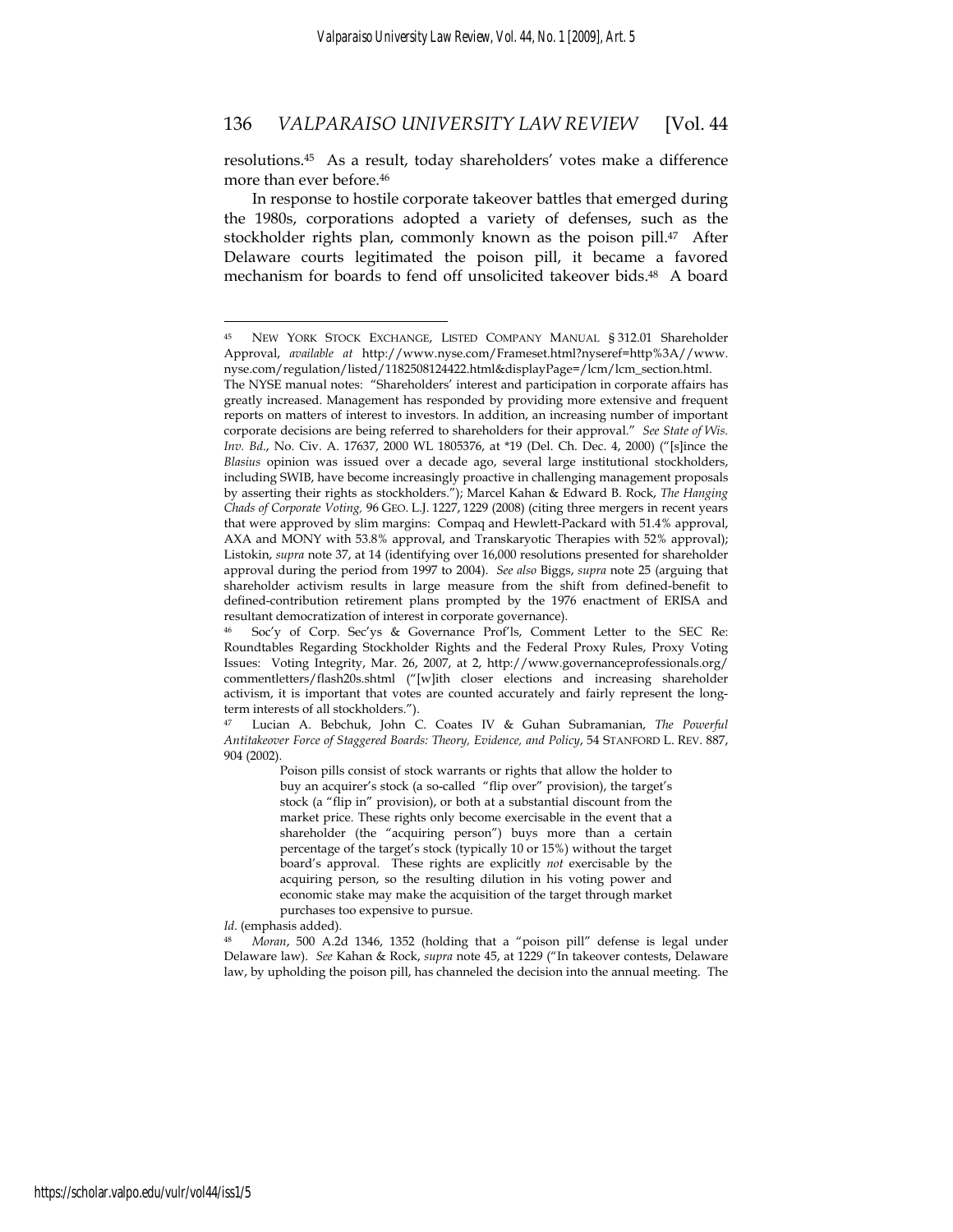equipped with a poison pill could force the bidder to negotiate with the board rather than offer to purchase shares from shareholders.<sup>49</sup> The only way for a bidder to overcome a poison pill is to oust the board, replacing it with a new board that will remove the pill; so, with the widespread adoption of poison pills, takeover bids were channeled into proxy contests for control of corporate boards.50

#### *C. Fiduciary Duties—Standards of Review*

A keystone of corporate law is the separation of ownership and control of the modern corporation: managers manage,<sup>51</sup> but shareholders have rights to elect directors, to approve "fundamental" changes (usually only proposals made by the board of directors), and to sell their shares.<sup>52</sup> Deriving from the history of the corporate form, fiduciary rules of agency law underlie the relationship between owners (shareholders) and managers (directors and officers) of a corporation.53

*Id*.

prevailing mode of hostile acquisitions has become a bid coupled with a proxy contest so as to replace the directors and remove the poison pill.").

<sup>49</sup> R. Franklin Balotti & J. Travis Laster, *Professor Coates is Right. Now Please Study Stockholder Voting*. 54 U. MIAMI L. REV. 819, 819 (2000). 50 *See* Allen et al., *supra* note 15, at 1313 ("Replacing the board became an essential part

of a hostile offeror's strategy, because that was the only way to circumvent the otherwise preclusive effect of the poison pill"). *But cf.* Velasco, *supra* note 27, at 675 (arguing that takeover bids are not about managing the business—directors' domain—but about shareholder's rights to sell their shares, a decision in which directors should not intrude). DEL. CODE tit. 8 § 141(a) (2009). The code states the principle:

The business and affairs of every corporation organized under this chapter shall be managed by or under the direction of a board of directors, except as may be otherwise provided in this chapter or in its certificate of incorporation. If any such provision is made in the certificate of incorporation, the powers and duties conferred or imposed upon the board of directors by this chapter shall be exercised or performed to such extent and by such person or persons as shall be provided in the certificate of incorporation.

<sup>52</sup> See *supra* notes 26–27 (listing statutes that set out shareholders' rights relating to fundamental changes).

<sup>53</sup> Dallas, *supra* note 28, at 5–12 (outlining the history of corporate law as it pertains to voting rights, from origins in partnership and contract to the entity theory to modern concepts involving the interaction of multiple constituencies). Dallas concludes the historical discussion with the observation that management is no longer an agent of shareholders. *Id.* at 11. Bainbridge describes the function of shareholder voting rights as a means of holding empowered directors accountable to tacit bargains, or at least to standards of reasonable performance, but also as "an accountability device of last resort to be used sparingly . . . ." Bainbridge, *supra* note 27, at 627. However, in Bainbridge's view the board operates "within a pervasive web of accountability mechanisms that substitute for monitoring" by shareholders and shareholder voting is therefore all but superfluous. *Id*. at 625.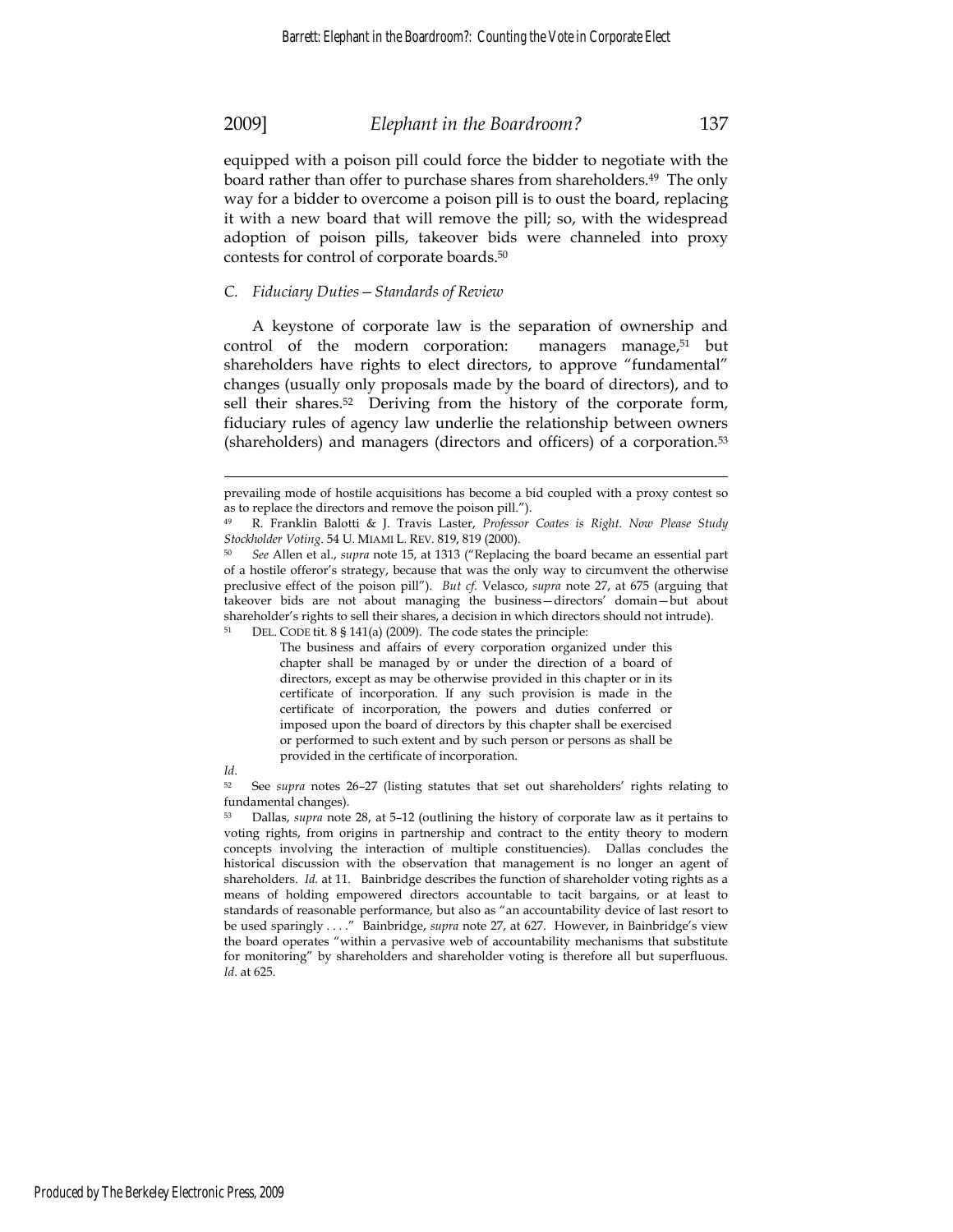Even though many decisions have narrowed the duties that directors owe to shareholders, Delaware courts maintain that directors of a corporation are in a fiduciary relation to the corporation and its shareholders, and that the fiduciary relation is relevant to the conduct of corporate elections.54

Delaware decisions of the 1985–1995 takeover era shaped modern corporate law regarding the rights and duties of shareholders and directors.55 Ex-Chancellor Allen, writing in 2001 with Vice Chancellors Jacobs and Strine, recounted the story of how:

747 A.2d at 1111. *But cf.* Brehm v. Eisner, 746 A.2d 244, 256 (Del.2000) ("Aspirational ideals of good corporate governance practices . . . are highly desirable, [and] often tend to benefit stockholders .... But they are not required by the corporation law and do not define standards of liability."). A number of academic commentators argue that modern practice has, in effect, superseded the courts' stated adherence to fiduciary duties. *See* Douglas G. Baird & M. Todd Henderson, *Other People's Money (Fiduciary Duty to Shareholders)*, 60 STANFORD L. REV. 1309, 1317–20 (2008) (noting common board actions that violate the presumption of fiduciary duty to shareholders without objection from courts, such as filing bankruptcy, triangular mergers, mergers into a shell company that eliminate a class of stock, structuring a merger as an asset sale to eliminate shareholders' appraisal rights, and declaring in-kind dividends without regard to tax consequences to shareholders); Daniel J. H. Greenwood, *Fictional Shareholders: For Whom are Corporate Managers Trustees, Revisited*, 69 S. CAL. L. REV. 1021, 1038–45 (199–6) (arguing that the shareholders whom directors represent are a fictional abstraction without the legal rights real principals have over real agents, being powerless, e.g., to initiate actions, bind directors as agents, or terminate directors as agents); Ethan G. Stone, *Business Strategists and Election Commissioners: How the Meaning of Loyalty Varies with the Board's Distinct Fiduciary Roles,* 31 J. CORP. L. 893, 922, 930 n.164 (2006) (describing the relationship between shareholders and directors as more accurately resembling beneficiary/trustee than principal/agent).

55 Allen et al., *supra* note 15, at 1293. Written by three of the principal participants, this paper recounts how standards of review evolved in adjudication of particular cases. The key decisions that reshaped Delaware corporate law, discussed *infra*, were: *Smith v. Van Gorkom*, 488 A.2d 858, 880 (Del. 1985) (establishing a so-called gross negligence standard of review for directors' duty of care—soon effectively removed by 65 Del. Laws ch. 28g, §§ 1– 2 (1986) (current version 8 DEL. CODE tit.8 § 102(b)(7) (2009)), which allowed corporations to insulate directors from liability for damages); *Unocal Corp. v. Mesa Petroleum Co*., 493 A.2d 946, 957–58 (Del. 1985) (holding that in takeover cases directors must be reasonable in both perceiving a threat to the corporation and in crafting a defensive response—an intermediate standard); *Moran v. Household Int'l., Inc*., 500 A.2d 1346, 1352 (Del. 1985) (holding that "poison pill" defense is legal under Delaware law); *Revlon, Inc. v. MacAndrews & Forbes Holdings, Inc*., 506 A.2d 173, 181 (Del. 1986) (holding that once a transfer of control is inevitable, directors' duty is to obtain the best possible sale price for shareholders—a

Loft, Inc. v. Guth, 2 A.2d 225, 238 (Del. Ch. 1938). The Chancery Court reaffirmed this principle in *Solomon*:

The nature and effect of the fiduciary relationship between directors and shareholders is the very bedrock of Delaware's corporate jurisprudence. A basic duty of fairness, *i.e.*, the requirement to treat shareholders and their equity interest in the corporation fairly, is the broadest notion of the duties directors owe to the corporation's shareholders.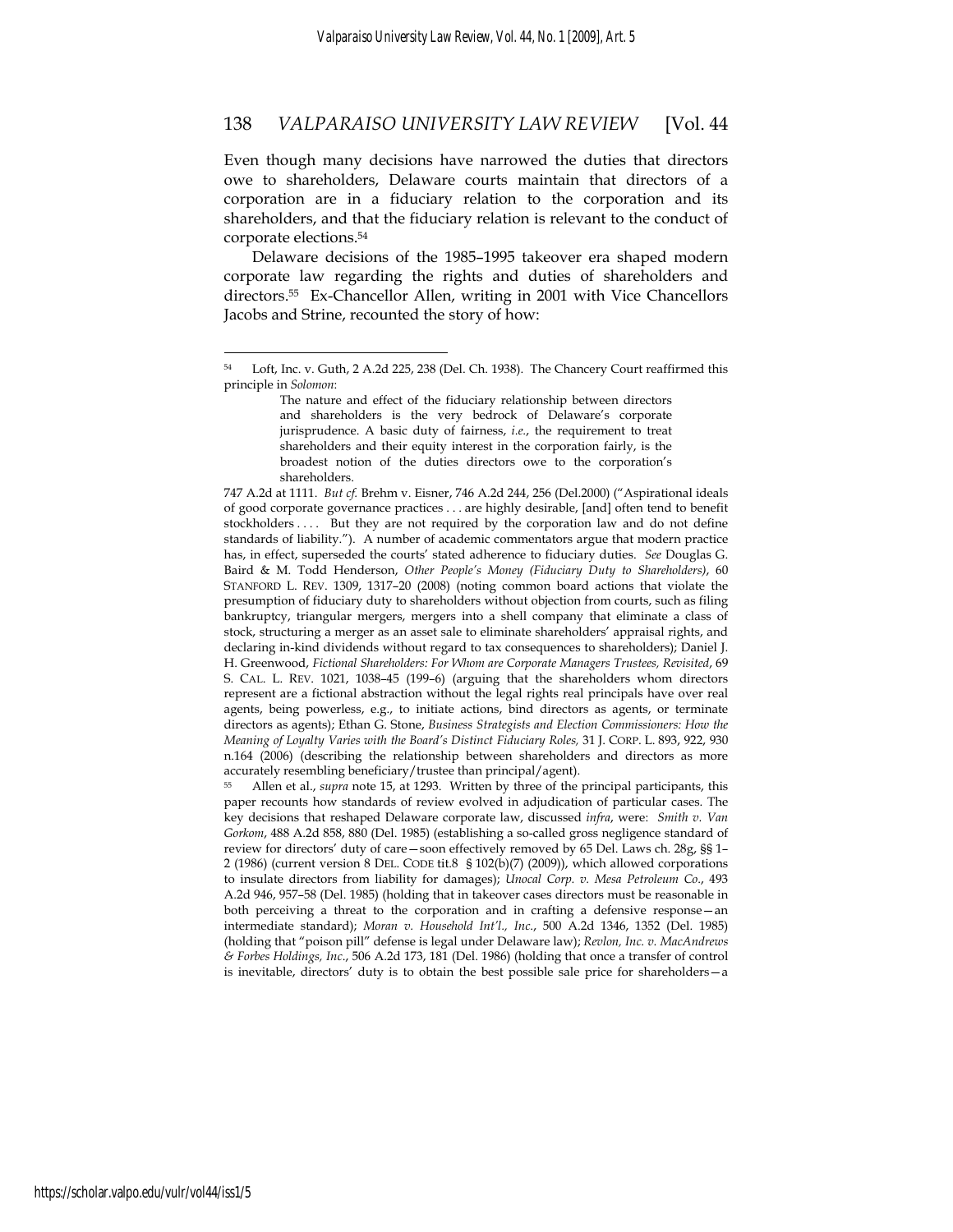#### 2009] *Elephant in the Boardroom?* 139

[r]equired to develop a body of rules to impose legal order upon . . . (a dynamic revolution in corporate merger activity) . . . , the Delaware courts employed the fiduciary duty doctrine to evaluate the decisions of corporate directors in a multitude of circumstances . . . . The end result was the articulation by Delaware courts of new standards of review in cases such as *Unocal*, *Revlon*, and *Blasius* . . . ."56

Before considering how fiduciary duties apply to corporate elections, the following sections briefly review the key decisions that shaped the law of fiduciary duties between corporate directors and shareholders: the duties of care and loyalty, special duties in the context of selling a company or defending against a hostile takeover bid, the duty of good faith, the duty of disclosure, and how context conditions the interpretation of fiduciary duties.

#### 1. Duty of Care

 $\overline{a}$ 

Duty-of-care claims charge that directors acted without taking sufficient care to ensure that their decisions were good for the corporation; such claims are essentially about negligence.57 Not wanting to deter risk-taking, Delaware courts long avoided finding liability so long as directors acted in subjective good faith, and set a lenient gross-

different intermediate standard); *Blasius Indus., Inc. v. Atlas Corp*., 564 A.2d 651, 668 (Del. Ch. 1988) (holding that board action taken to thwart the shareholder vote will not be upheld absent a compelling justification); *Paramount Commc'ns, Inc. v. Time, Inc*., 571 A.2d 1140, 1153–54 (Del. 1990) (holding that under the *Unocal* standard the board may reasonably defend against substantive coercion, i.e., the threat that shareholders will disbelieve the board's reasons for opposing an unsolicited bid); *Stroud v. Grace*, 606 A.2d 75, 78 (Del. 1992) (holding that *Unocal* analysis applies to any defensive measure involving issues of control, even if it implicates voting rights); *Cede & Co. v. Technicolor, Inc*., 634 A.2d 345, 361 (Del. 1993) (holding that rebuttal of business judgment rule will subject directors to entire fairness review, i.e., the duty-of-loyalty standard); *Paramount Commc'ns, Inc. v. QVC Network, Inc*., 637 A.2d 34, 47 (Del. 1994) (holding that either a change-of-control transaction or defensive measures may trigger enhanced scrutiny, which includes judicial review of board's decision-making and actions); and *Unitrin, Inc. v. Am. Gen. Corp*., 651 A.2d 1361, 1372–73 (Del. 1995) (holding that board's action under *Unocal* analysis must be proportionate, neither precluding nor coercing shareholders' exercise of voting rights).

<sup>56</sup> Allen et al., *supra* note 15, at 1294. 57 *Id.* at 1299-1300 ("[T]he Delaware supreme court, although purporting to apply the gross negligence standard of review, in reality applied an ordinary negligence standard . . . . [It] withdrew much of the comfort and greater incentive for risk-taking promised by that more lenient standard.")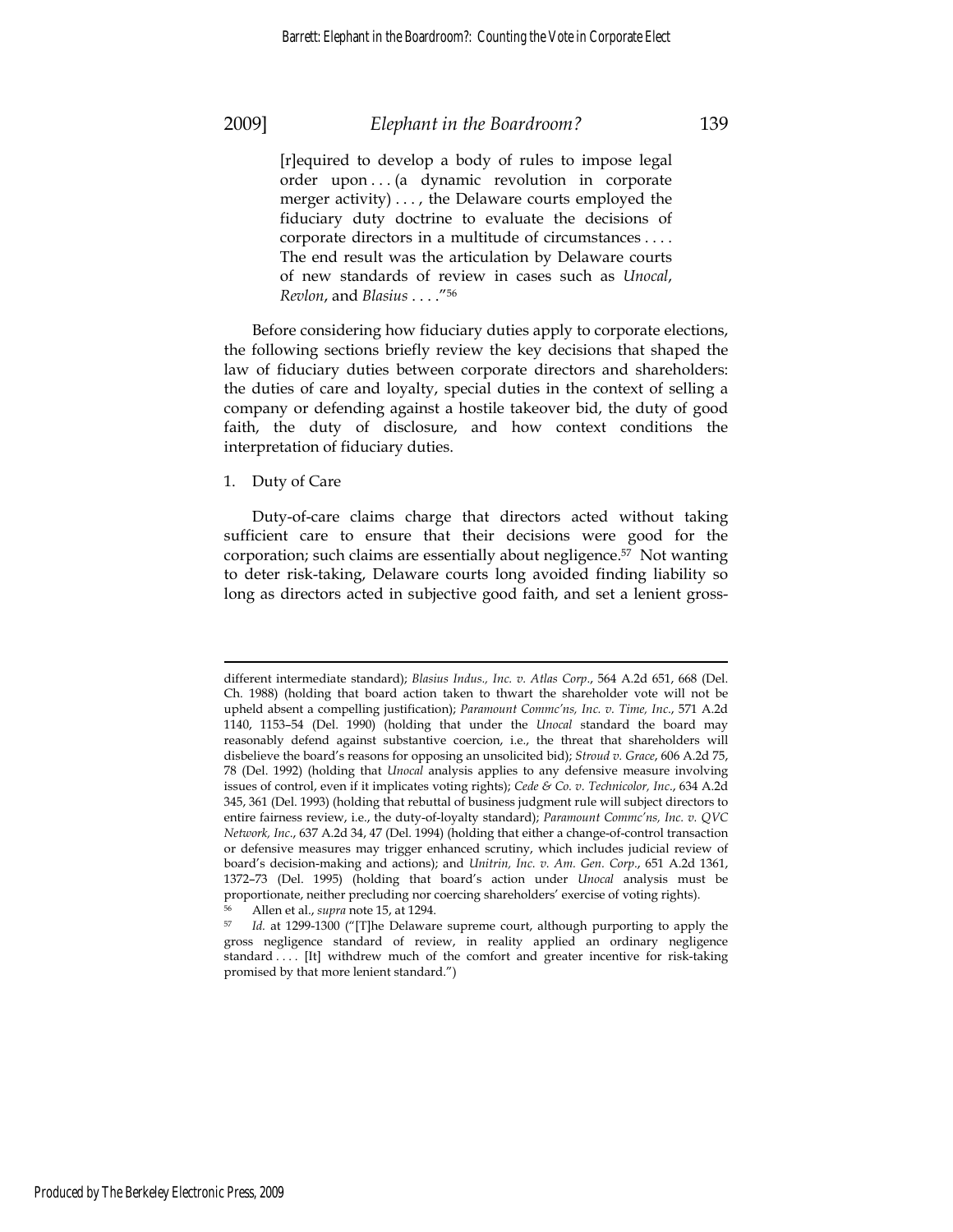negligence standard for the duty of care.<sup>58</sup> However, the standard soon was interpreted more strictly in *Smith v. Van Gorkom*, in which the court found a board liable for damages because it did not investigate and deliberate sufficiently, even though the buyout offer it approved realized a 40% control premium for shareholders.59 The Delaware legislature promptly provided for elimination of directors' duty-of-care liability.60 Delaware statutes also afford broad protection to directors when they rely on reports or advice from persons with professional expertise.<sup>61</sup> As in *Van Gorkom*, later duty-of-care cases focus on the sufficiency of a board's decision-making process.62

#### 2. Duty of Loyalty

 $\overline{a}$ 

In claimed breaches of the duty of loyalty, involving self-dealing, usurpation of a corporate opportunity, or other conflicts of interest, directors must satisfy a stringent "intrinsic fairness" standard.<sup>63</sup> If

<sup>58</sup> Aronson v. Lewis, 473 A.2d 805, 812 (Del. 1984); *see also* Allen et al., *supra* note 15, at 1299 (gross negligence is "a standard facially far more lenient than the simple 'negligence' standard of conduct.").

<sup>59 488</sup> A.2d at 880 (Del. 1985) (holding directors liable for deciding to accept buyout offer after insufficient diligence in reviewing the offer and alternatives).

The new provision enacted in 1986 enables a Delaware corporation to amend its certificate of incorporation to include "[a] provision eliminating or limiting the personal liability of a director to the corporation or its stockholders for monetary damages for breach of fiduciary duty" in duty-of-care cases but not for breach of the duty of loyalty, bad-faith actions, or self-dealing transactions. 65 Del. Laws ch. 28g, §§ 1–2 (1986), codified as DEL. STAT. tit. 8 § 102(b)(7) (2009). Exculpatory provisions have since become nearly universal in Delaware corporations' articles of incorporation. *See In re* Walt Disney Co. Derivative Litig., 906 A.2d 27, 65 (Del. 2006) ("Section 102(b)(7) of the DGCL . . . authorizes Delaware corporations, by a provision in the certificate of incorporation, to exculpate their directors from monetary damage liability for a breach of the duty of care.").

<sup>61</sup> DEL. CODE tit. 8 § 141(e) (2009) provides:

<sup>[</sup>a] member of the board of directors . . . shall . . . be fully protected in relying in good faith upon the records of the corporation and upon such information, opinions, reports or statements presented to the corporation by any of the corporation's officers or employees, or committees of the board of directors, or by any other person as to matters the member reasonably believes are within such other person's professional or expert competence and who has been selected with

reasonable care by or on behalf of the corporation. 62 *E.g., Brehm*, 746 A.2d at 264 ("Due care in the decision[-]making context is *process* due care only."). Shareholders alleged breach of fiduciary duty after The Walt Disney Company's board of directors approved a \$140 million severance package for a dismissed former president; the court held that the board had relied in good faith on expert advice concerning the former president's employment agreement. *Id.* at 248, 261.

<sup>63</sup> Sinclair Oil Corp. v. Levien, 280 A.2d 717, 720 (Del. 1971) (self-dealing, through a parent corporation's domination of a subsidiary, breaches the duty of loyalty to minority shareholders). In *In re eBay S'holders Litig*., 2004 WL 253521 (Del. Ch. Feb. 11, 2004), the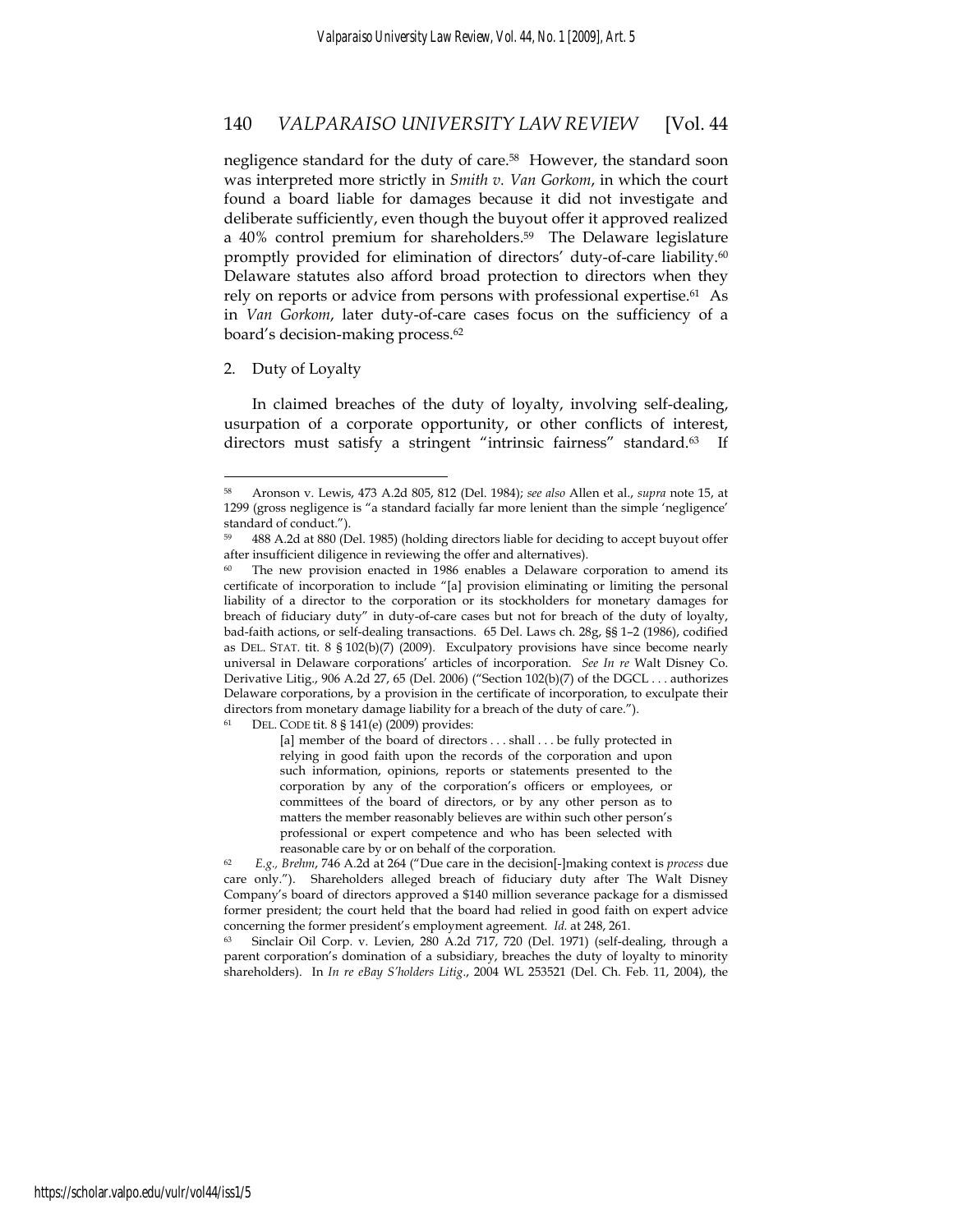2009] *Elephant in the Boardroom?* 141

directors' financial interests diverge from shareholders' interests, the protections of the business judgment rule and exculpatory provisions do not apply; in such cases, directors must show that both the process and the price in a financial transaction were fair to the corporation and shareholders, or obtain ratification of the challenged transaction by shareholders or disinterested directors.<sup>64</sup>

When corporate takeover battles produced cases that fell between the straightforward duty-of-care and duty-of-loyalty standards, the Delaware courts developed intermediate standards of review to deal with them; over time, two intermediate standards came to control most decisions, depending on whether the issue was sale of the company or control of the board.65

#### 3. Best Price in Sale of Company

*Revlon, Inc. v. MacAndrews & Forbes Holdings, Inc.* established a standard of review that applies when the sale of a company or substantially all of its assets is in process.<sup>66</sup> Reasoning that changed circumstances alter a board's fiduciary responsibilities, the Delaware Supreme Court held that once the Revlon board understood that sale of the corporation was inevitable, the directors' duty to shareholders "changed from defenders of the corporate bastion to auctioneers charged with getting the best price for the stockholders at a sale of the company."67 Post-*Revlon*, if sale of the company becomes inevitable, the board no longer enjoys managerial discretion in decision-making—its duty is to seek the best price for shareholders.<sup>68</sup>

court refused to dismiss a suit claiming defendant directors of eBay usurped a corporate opportunity. *Id.* at 5. As "thanks" for directing eBay business to them, investment bankers had allocated to the individual directors dozens of IPO positions that afforded them many millions of dollars of quick profits; the court found grounds, sufficient to withstand a dismissal motion, that this gratuity was improperly diverted from the corporation, constituting a breach of the directors' duty of loyalty. *Id.* at 1.<br><sup>64</sup> Emerald Partners v. Berlin, 787 A.2d 85, 92 (Del. 2001) ("unless there is a violation of

the duty of loyalty or the duty of good faith, a trial on the issue of entire fairness is unnecessary because a Section 102(b)(7) provision will exculpate director defendants from paying monetary damages that are exclusively attributable to a violation of the duty of care.") *Accord* Weinberger v. UOP, Inc., 457 A.2d 701, 710–11 (Del. 1983) ("[W]here one stands on both sides of a transaction, he has the burden of establishing its entire fairness, sufficient to pass the test of careful scrutiny by the courts . . . . The concept of fairness has two basic aspects: fair dealing and fair price.").

<sup>65</sup> Allen et al., *supra* note 15, at 1312.

<sup>66 506</sup> A.2d 173 (Del. 1986).

Id. at 182. The Revlon board approved a merger and then enacted "lock-up" defensive measures against other bidders. *Id.* at 176–79.

Id. at 182. The court held that, having decided on a transfer of control, directors were bound to seek the best price for shareholders and could not play favorites among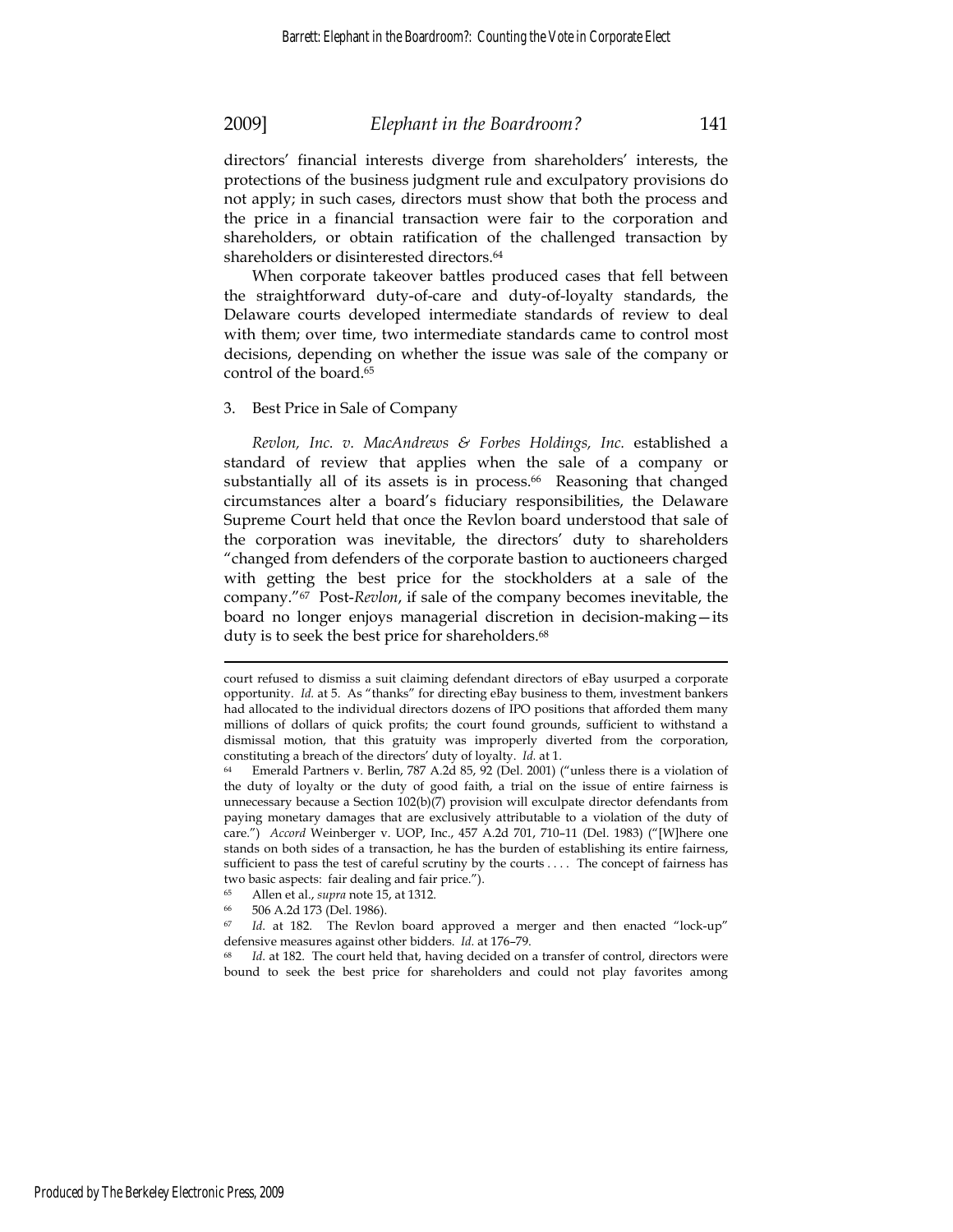#### 4. Anti-Takeover Defenses

 $\overline{a}$ 

The decision in *Unocal Corp. v. Mesa Petroleum Co.* determined a standard for reviewing a board's defensive actions in a contest for control: when a board adopts anti-takeover measures, it must show both that it reasonably perceived the bid as a threat to corporate effectiveness and policy, and that the defensive measures were a reasonable response to the threat.69 Ten years later, in *Unitrin, Inc. v. American General Corp.*, the court further clarified the reasonableness of defensive measures: "if the board of directors' defensive response is not draconian (preclusive or coercive) and is within a 'range of reasonableness,' a court must not substitute its judgment for the board's."70

In *Blasius Industries, Inc. v. Atlas Corp*., the court directly addressed how shareholders' voting franchise relates to the board's legitimacy.<sup>71</sup> The *Blasius* test requires that if the plaintiff can show the board acted with the primary purpose to thwart shareholders' voting rights, then the board must show a compelling justification for its action, even if it acted

70 651 A.2d 1361, 1388 (Del. 1995), quoting Paramount Commc'ns, Inc. v. QVC Network, Inc., 637 A.2d at 45–46. In its reasoning about proportionate responses, the court also discussed its decision applying *Unocal* in Moran v. Household Int'l., Inc*.*, 500 A.2d 1346, 1357 (Del. 1985), in which the board's response was proportionate because it did not "strip" the stockholders of their right to receive tender offers and did not fundamentally restrict proxy contests. *Unitrin*, 651 A.2d at 1387. In *Williams v. Geier*, the court stated that wrongful coercion may exist where a party takes actions that cause shareholders to vote for some reason other than the merits of the transaction. 671 A.2d 1368, 1382–83 (Del. 1996).

564 A.2d 651, 669 (Del. Ch. 1988) (invalidating a board's actions to increase its size with friendly new directors when incumbent directors admitted they had acted to thwart the election of a new board majority and the board lacked a compelling justification). Even though directors, facing a shareholder consent proposal to reconstitute the board, had acted on their view of the corporation's best interest, their action was "an offense to the relationship between corporate directors and shareholders . . . ." *Id.* at 652. Because of the intended effect on an impending vote of shareholders, Chancellor Allen saw the board's action not as exercising the corporation's power, rights or obligations, but as involving the legal and equitable obligations of an agent to a principal—a question that may not be left to the agent's sole business judgment. *Id.* at 660. Even if the board knew better than shareholders what was best for the company, only the shareholders have the right to determine who should be on the board, and therefore the board's action was a violation of its duty of loyalty to shareholders. *Id.* at 663.

competing bidders. *Id.* at 184. In further clarifying *Revlon* duties, the courts have held that directors may seek the best price by a variety of methods, including single-bidder negotiations supplemented by an effective market check as an alternative to conducting an auction. Allen et al., *supra* note 15, at 1321.<br>
<sup>69</sup> 493 A.2d 946, 955 (Del. 1985). As part of its rationale, the *Unocal* court noted the

inherent danger when a threat to control is involved; directors are necessarily confronted with a conflict of interest, making an objective decision difficult. *Id.*, quoting Bennett v. Propp, 187 A.2d 405, 409 (1962). *But cf. Solomon*, 747 A.2d at 1126 ("In most circumstances Delaware law . . . rejects the notion that a director's interest in maintaining his office, by itself, is a debilitating factor.").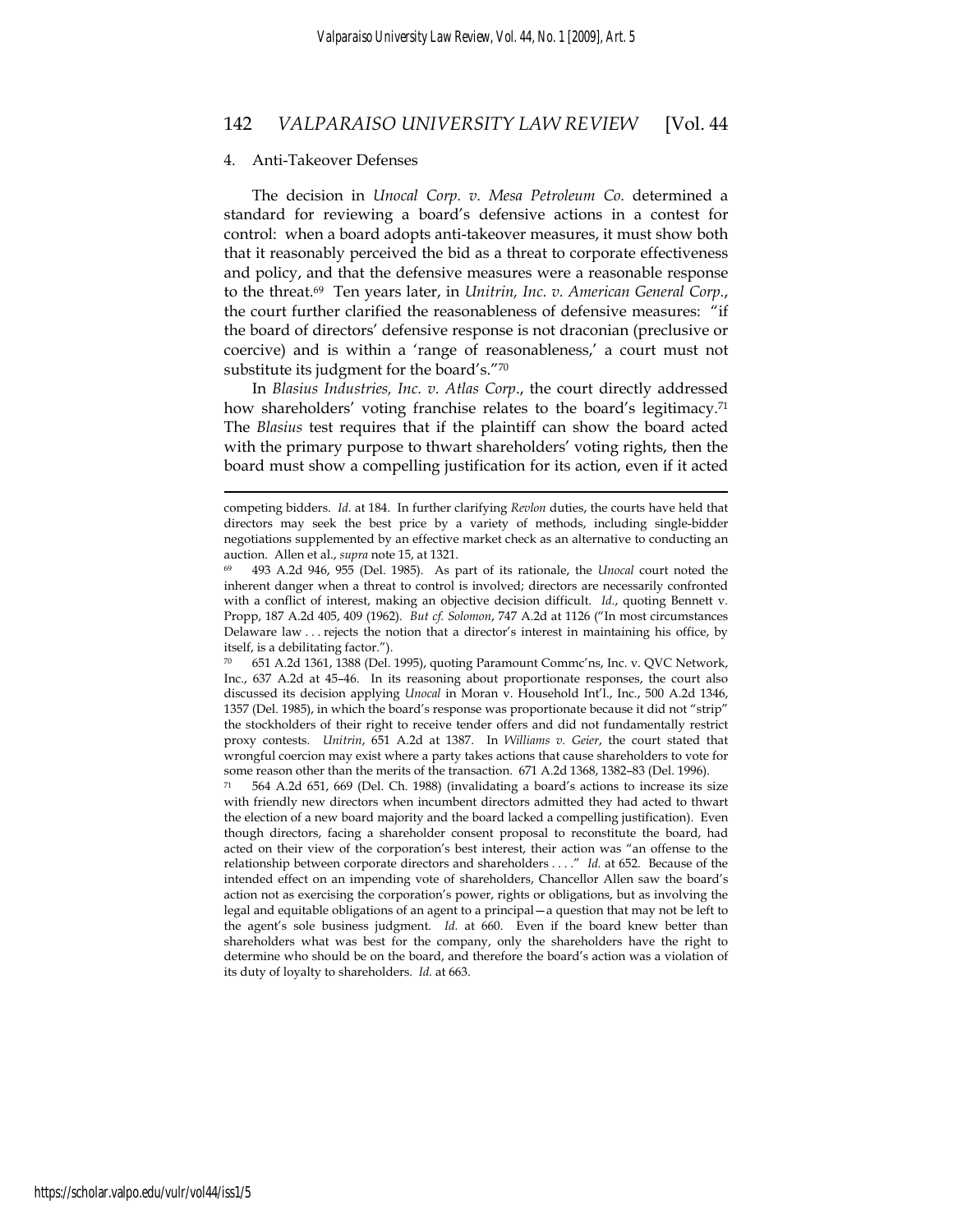in good faith.72 The courts have applied *Blasius* in cases that involve a board's overt manipulation of the voting process, for example, in setting the date of a shareholders' meeting, by enacting onerous notice requirements for shareholder-initiated proxy proposals, by limiting access to the list of registered shareholders, or by abuse of the power to chair the shareholders' meeting.73

In *Stroud v. Grace* and further in *Unitrin*, the Delaware Supreme Court subsumed the *Blasius* standard within the second step of the *Unocal* analysis (reasonableness of defensive measures), applicable when the issue of control is present.74 As a result, in the evolved *Unocal-*

defensive measure that touches on issues of control); *Unitrin*, 651 A.2d at 1379 (under *Unocal*, enhanced scrutiny of defensive measures means they must not preclude or coerce shareholder choices and must be in a range of reasonableness); *accord MM Cos.*, 813 A.2d at 1130 (court must protect shareholders' franchise within *Unocal's* requirement that defensive measures be proportionate and reasonable in relation to the threat); *see also* Allen et al., *supra* note 15, at 1316 (Delaware courts gradually "folded" the *Blasius* standard into *Unocal*).

<sup>72</sup> *Id.* at 662–63. The decision drew on precedents where the board acted to tamper with the election process; *see* Schnell v. Chris-Craft Industries, Inc*.*, 285 A.2d 437, 437 (Del. 1971) (board advanced date of annual meeting to handicap dissident shareholders' proxy efforts); Aprahamian v. HBO & Co., 531 A.2d 1204, 1206 (Del. Ch. 1987) (board postponed annual meeting to disadvantage insurgent proxy holders). The *Blasius* decision added the "compelling justification" burden, to clarify that invalidation of board action was not a *per se* rule. *Blasius*, 564 A.2d at 662.

<sup>73</sup> *Compare* Chesapeake Corp. v. Shore, 771 A.2d 293, 296–97 (Del.Ch. 2000) (board unilaterally enacted a by-law requiring a super-majority to overcome an anti-takeover defense), *and* State of Wis. Inv. Bd. v. Peerless Sys. Corp., No. Civ. A. 17637, 2000 WL 1805376 at \*3 (Del. Ch. Dec. 4, 2000) (despite having a quorum, board adjourned meeting to selectively solicit additional proxies favoring its proposal, which otherwise would have lost), *and* MM Cos. v. Liquid Audio, Inc., 813 A.2d 1118, 1121 (Del. 2003) (board increased its size to dilute voting power of directors elected by insurgent shareholders), *and* Portnoy v. Cryo-Cell Int'l, Inc., 940 A.2d 43, 46–47 (Del. Ch. 2008) (where a threatened incumbent board had coordinated vote-buying and manipulated conduct of annual meeting, court ordered new election), *with* Stroud v. Grace, 606 A.2d 75, 91–92 (Del. 1992) (board's control was not threatened and 78 percent of shareholders approved a board proposal to amend bylaws; the Delaware Supreme Court held that the *Blasius* test did not apply), *and* Stahl v. Apple Bancorp, Inc., 579 A.2d 1115, 1117–18 (Del. Ch. 1990) (in response to a tender offer, a board delayed a meeting that had been contemplated but was not required; the court found no disenfranchisement that would invoke the *Blasius* test). Delaware courts appear less likely to apply *Blasius* in cases involving a board decision about a business transaction than when the dispute is purely a matter of board power. *See* David C. McBride & Danielle Gibbs, *Voting Rights: The Metaphysics of Blasius Industries v. Atlas Corp*., 26 DEL. J. CORP. L. 927, 936 (2001) (reviewing consistency and usefulness of the *Blasius* doctrine); Velasco, *supra* note 27 at 657–59 (2007) (proposing expanding the application of *Blasius* whenever there is intent to interfere with shareholders' voting rights, not only where a plaintiff can prove interference was the primary purpose, arguing that corporation law specifically allocates voting rights to shareholders as a balance against broad powers allocated to boards of directors and any interference should therefore be subject to close scrutiny). 74 *Stroud*, 606 A.2d at 92 n.3 (court must apply *Unocal* where the board adopts a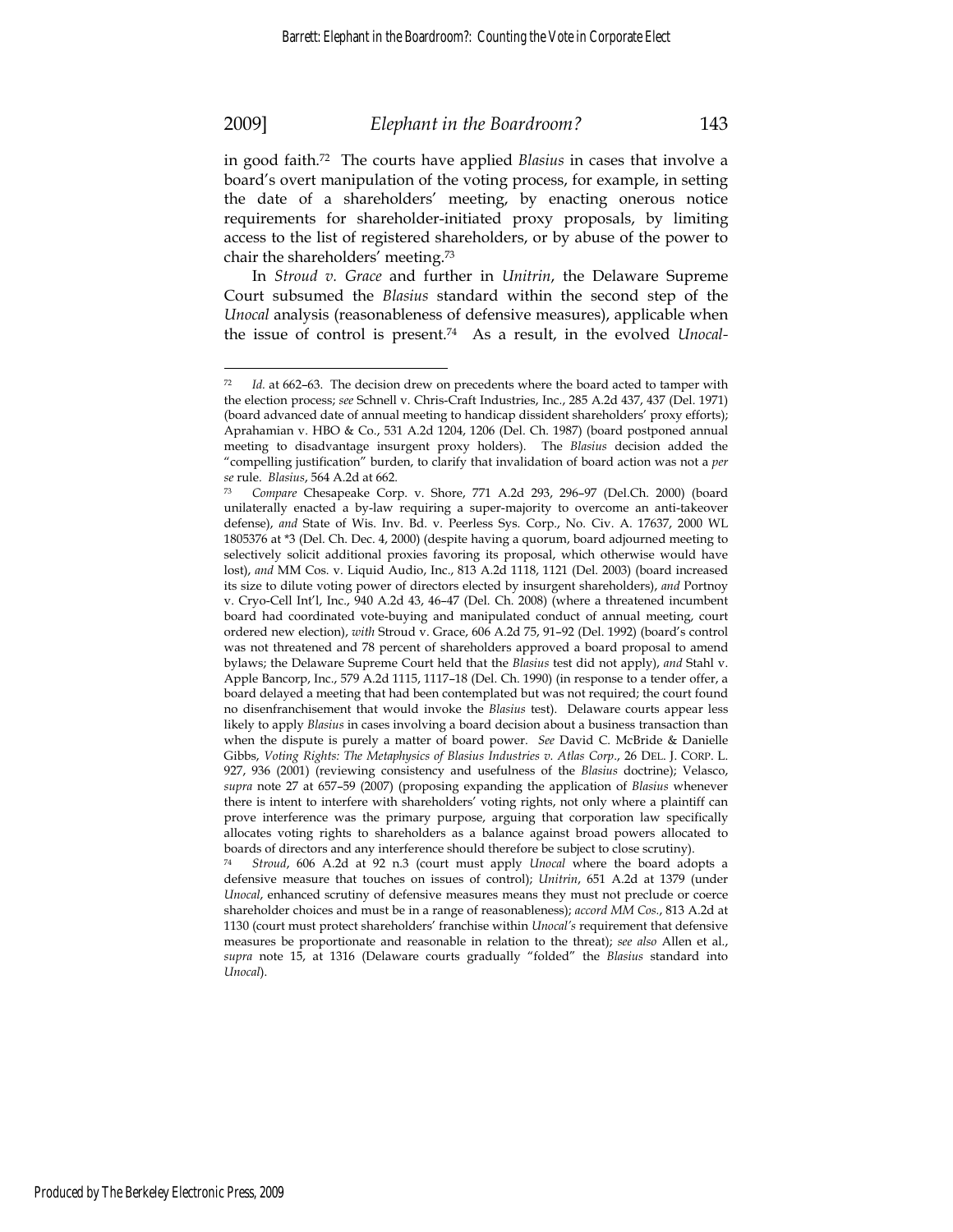*Unitrin-Blasius* standard, a court first determines whether the board's perception of a threat to the corporation and its response to the threat are reasonable; if so, it applies the business judgment rule. If not, and if the board's defensive response directly involves shareholders' voting rights, the *Unitrin* analysis (whether a defensive measure coerces or precludes effective voting by shareholders) examines also the *Blasius* question of the board's subjective intent in adopting the defensive measure.75

#### 5. Duty of Good Faith

 $\overline{a}$ 

In contrast to the better understood duties of care and loyalty, the legal meaning of the duty of good faith was foggy until 2005, when Chancellor Chandler gave it definition in *In re Walt Disney Company Derivative Litigation*, stating that "intentional dereliction of duty, a conscious disregard for one's responsibilities" is a valid (but not the exclusive) standard for determining good faith.<sup>76</sup> Breach of the duty of

<sup>75</sup> Allen et al., *supra* note 15, at 1312–16 (discussing how, once poison pills made replacement of the board essential to corporate takeover strategies, considerations of equity led the courts to evolve the *Blasius* doctrine to look much like the *Unocal/Unitrin* standard). Allen et al. opine that *Unocal/Unitrin* analysis is adequate so long as judges keep a "gimlet eye out for inequitably motivated electoral manipulations" and recommend that the Supreme Court should formally unify the *Unocal/Unitrin* and *Blasius* doctrines. *Id.* at 1316. *See* Mercier v. Inter-Tel, 929 A.2d 786 (Del. Ch. 2007) (discussing the evolved reasonableness standard and—uniquely—finding that a board had satisfied the *Blasius* "compelling justification" standard).

<sup>76 907</sup> A.2d 693, 754–55 (Del. Ch. 2005), *aff'd* 906 A.2d 27 (Del. 2006). Acknowledging that the duty of good faith is "[s]hrouded in the fog of . . . hazy jurisprudence," Chancellor Chandler stated that:

<sup>[</sup>u]pon long and careful consideration, I am of the opinion that . . . *intentional dereliction of duty*, a *conscious disregard for one's responsibilities*, is an appropriate (although not the only) standard for determining whether fiduciaries have acted in good faith. Deliberate indifference and inaction *in the face of a duty to act* is, in my mind, conduct that is clearly disloyal to the corporation.

*Id.; accord* Stone v. Ritter, 911 A.2d 362, 369, 372 (Del. 2006) (holding that test of oversight liability, sustained or systematic failure of board to exercise oversight, relies on the duty of good faith, as instance of failure to act in the face of a known duty to act). *See generally* Melvin A. Eisenberg, *The Duty of Good Faith in Corporate Law*, 31 DEL. J. CORP. L. 1 (2006). In Eisenberg's formulation, the elements of the duty of good faith are subjective honesty or sincerity, conformity to generally accepted corporate norms and standards of business decency, and fidelity to office. *Id*. at 26. He notes that "intentional" and "conscious" should be interpreted as meaning "either that the manager was conscious that he was disregarding his duties or that a reasonable person in the manager's position would have known that he was disregarding his duties" so that denial of subjective intent or awareness is not an adequate defense. *Id*. at 72. Eisenberg discusses Vice Chancellor Strine's view that loyalty subsumes good faith, but rejects this view in favor of the three-way distinction. *Id*. at 12–13. The Delaware Supreme court has confusingly come down on both sides of the question, referring to the three primary fiduciary duties in Cede & Co. v. Technicolor, Inc.,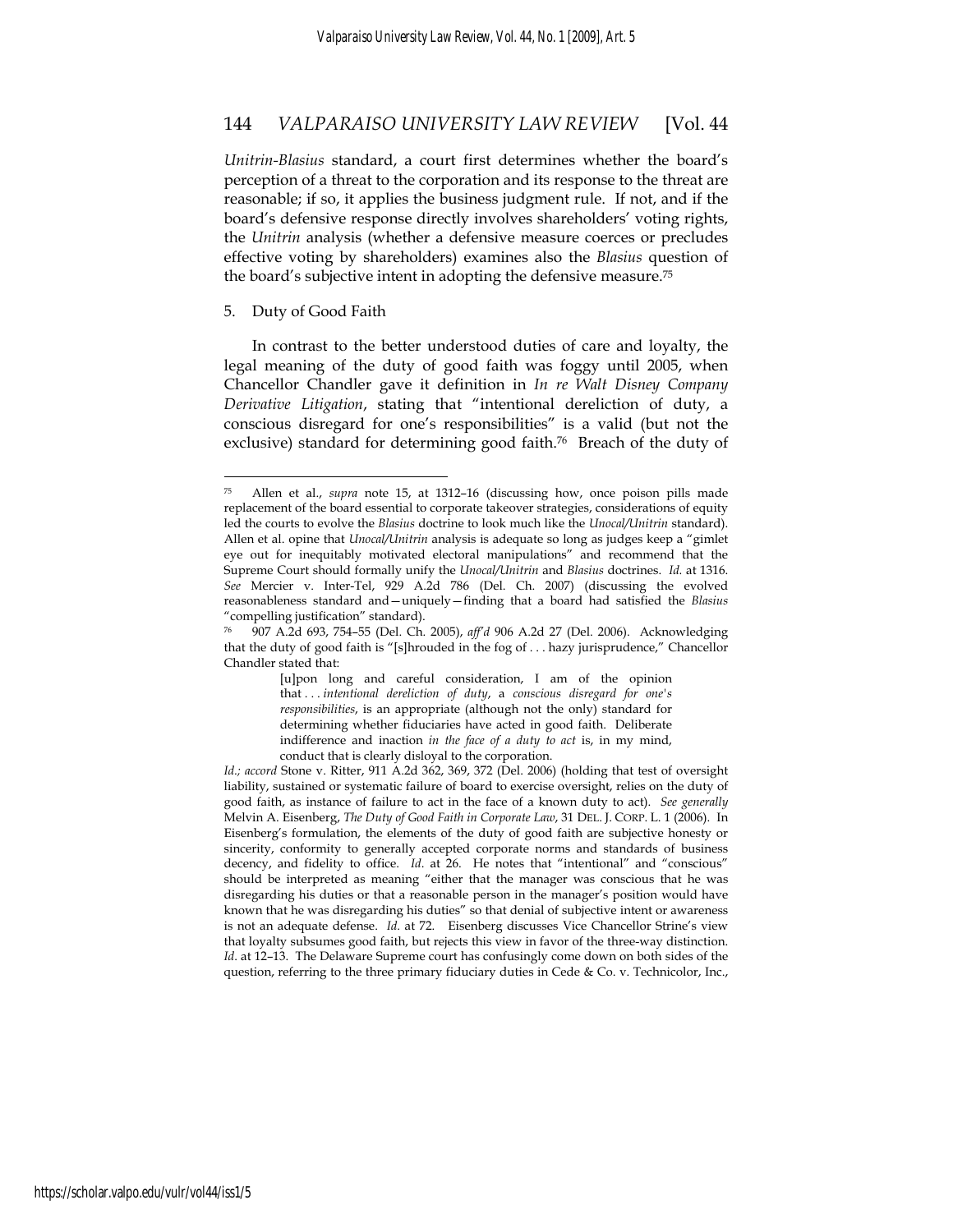#### 2009] *Elephant in the Boardroom?* 145

good faith is less often a basis for liability than a threshold condition to remove protection of the business judgment rule.<sup>77</sup> Delaware law does not allow exculpation or indemnification of bad faith actions.78

6. Duty of Disclosure

When the board requests shareholder action, shareholders have the right to make an informed decision, and directors have a specific duty to disclose accurately all available material information, which Delaware courts consider an instance of the duties of care, loyalty, and good faith, rather than a distinct fiduciary duty.<sup>79</sup> The duties of care, loyalty, and good faith obligate directors to deal honestly with shareholders in any public or direct communication.<sup>80</sup> Further, SEC Rule 14a-9 imposes liability for false or misleading disclosures in proxy statements.<sup>81</sup>

#### 7. Fiduciary Duties in Context

 $\overline{a}$ 

Professor Stone attempts to resolve apparent contradictions in key decisions on fiduciary duty by identifying two distinct sets of powers

<sup>634</sup> A.2d 345, 361 (Del. 1994); *accord* Emerald Partners v. Berlin, 787 A.2d 85, 90 (Del. 2001), but describing the requirement to act in good faith as a subsidiary element of the fundamental duty of loyalty in *Stone*, 911 A.2d at 370.

<sup>77</sup> Gilbert v. El Paso Co., 575 A.2d 1131, 1145 (Del. 1990) (requiring directors to demonstrate good faith before enjoying the presumption of the business judgment rule). *See also* Eisenberg, *supra* note 76, at 73.

DEL. CODE tit. 8 § 102(b)(7) (2009) (allowing corporations to exculpate directors from monetary damages for breaches of the duty of care but explicitly excludes breaches of the duty of good faith and loyalty); § 145(a) (2009) (corporations may indemnify any person acting for the corporation if the person acted in good faith).

<sup>79</sup> Malone v. Brincat, 722 A.2d 5, 12 (Del. 1998) (disclosure duty is implicated when the board requests shareholder action, and the test applied is materiality of the information to the issue put before shareholders; the cause of action does not include reliance, causation, or actual damages). *Accord Stroud*, 606 A.2d at 85 (duty to disclose material facts that would significantly affect the shareholder vote).

Malone, 722 A.2d at 10 (reversing dismissal of complaint with prejudice, where there was evidence that directors knowingly made false disclosures). The court held that directors violate their fiduciary duty if they "knowingly disseminate false information" that results in injury to the corporation or a shareholder, and stated that the director's fiduciary duty is not intermittent but "the constant compass" to guide directors' actions. *Id.* at 9-10. Even when the board is not seeking shareholder action, the duties of care, good faith, and loyalty apply; dissemination of false information could violate one of those duties. *Id.* at 13. *Accord* O'Reilly v. Transworld Healthcare, Inc., 745 A.2d 902, 916 (1999).

<sup>17</sup> C.F.R. 240.14a-9 (2007). Scienter is not required in proving a violation of Rule 14a-9: "a proxy solicitation that contains a misleading representation or omission violates the section even if the issuer believed in perfect good faith that there was nothing misleading in the proxy materials." Beck v. Dobrowski, 559 F.3d 681, 682 (7th Cir. 2009). Pending rule changes to increase shareholders' access to proxies will impose the same requirement on shareholders who nominate director candidates. 74 Fed. Reg. 29024 (June 18, 2009).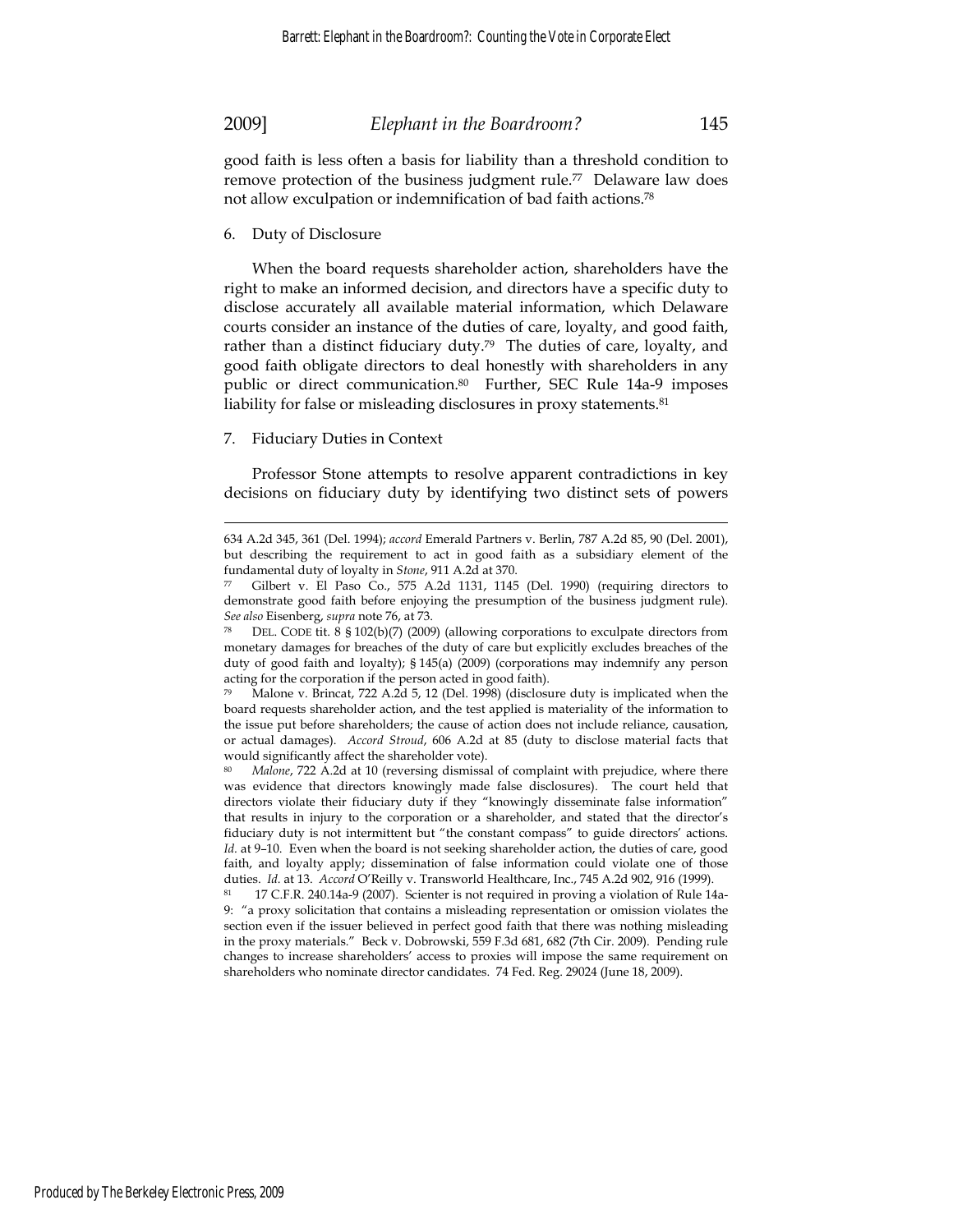exercised by boards of directors—each having a distinct purpose that implies its own standard for fiduciary duty.82 He distinguishes a board's operating power, through which a board makes or delegates decisions about conducting the corporation's business affairs, from a coordinating power, the power to manage collective action by shareholders in voting or selling their shares.83 Powers and duties vary with context: just as *Revlon* duties arise when it becomes clear a company is going to be sold, special board duties arise in the context of an election—these duties, such as the duty of disclosure, facilitate decisions that corporation law reserves for a shareholders' vote rather than for a board's judgment.84

#### *D. Holding Securities "in Street Name"*

 $\overline{a}$ 

The following sections discuss complex arrangements that developed over the last four decades to enable the growth and efficiency of modern securities markets—arrangements that in many respects clash with presumptions embodied in corporation law.85 First to be discussed

[T]he ordinary considerations to which the business judgment rule originally responded are simply not present in the shareholder voting context. . . . A board's decision to act to prevent the shareholders from creating a majority of new board positions and filling them does not involve the exercise of *the corporation's power* over its property, or with respect to *its* rights or obligations; rather, it involves allocation, between shareholders as a class and the board, of effective power with respect to governance of the corporation.

<sup>82</sup> Stone, *supra* note 54, at 928. Stone analyzes apparent inconsistency in the courts' treatment of conflicts of interest and in whether fiduciary duty is owed to shareholders or to the corporate enterprise, especially in applying *Unocal* and *Blasius* doctrines, tracing differences between decisions to differences in the powers the board is exercising in each case. *Id.* at 912.

<sup>83</sup> *Id*. at 913–17. Citing various decisions of Delaware courts, Stone argues that the courts recognize this distinction, even if they have not articulated it clearly. Context alters a board's fiduciary duties, just as it does in a case controlled by the *Revlon* rule. See *supra* note 66 and accompanying text.

<sup>84</sup> Stone*, supra* note 54, at 900, 920. The board's role is to use its coordinating power to assist the shareholders to make their decision effectively, even if the board disagrees with the decision. *Id.* at 924. In short, the board's role is *ministerial*—"involv[ing] obedience to instructions or laws instead of discretion, judgment, or skill ...." BLACK'S LAW DICTIONARY 457 (3d pocket ed. 2006). Chancellor Allen reasoned in *Blasius*:

Blasius Indus., Inc. v. Atlas Corp., 564 A.2d 651, 660 (Del. Ch. 1988).

Considerable complexity results from the interaction of three legal principles: The only persons entitled to vote are registered owners on the record date . . . .

A beneficial holder who permits his or her shares to be held by another in nominee or fiduciary capacity relinquishes the direct right to participate in corporate affairs . . .

 <sup>. . . [</sup>but] the record owner has no right to vote the shares contrary to the wishes of the beneficial owner.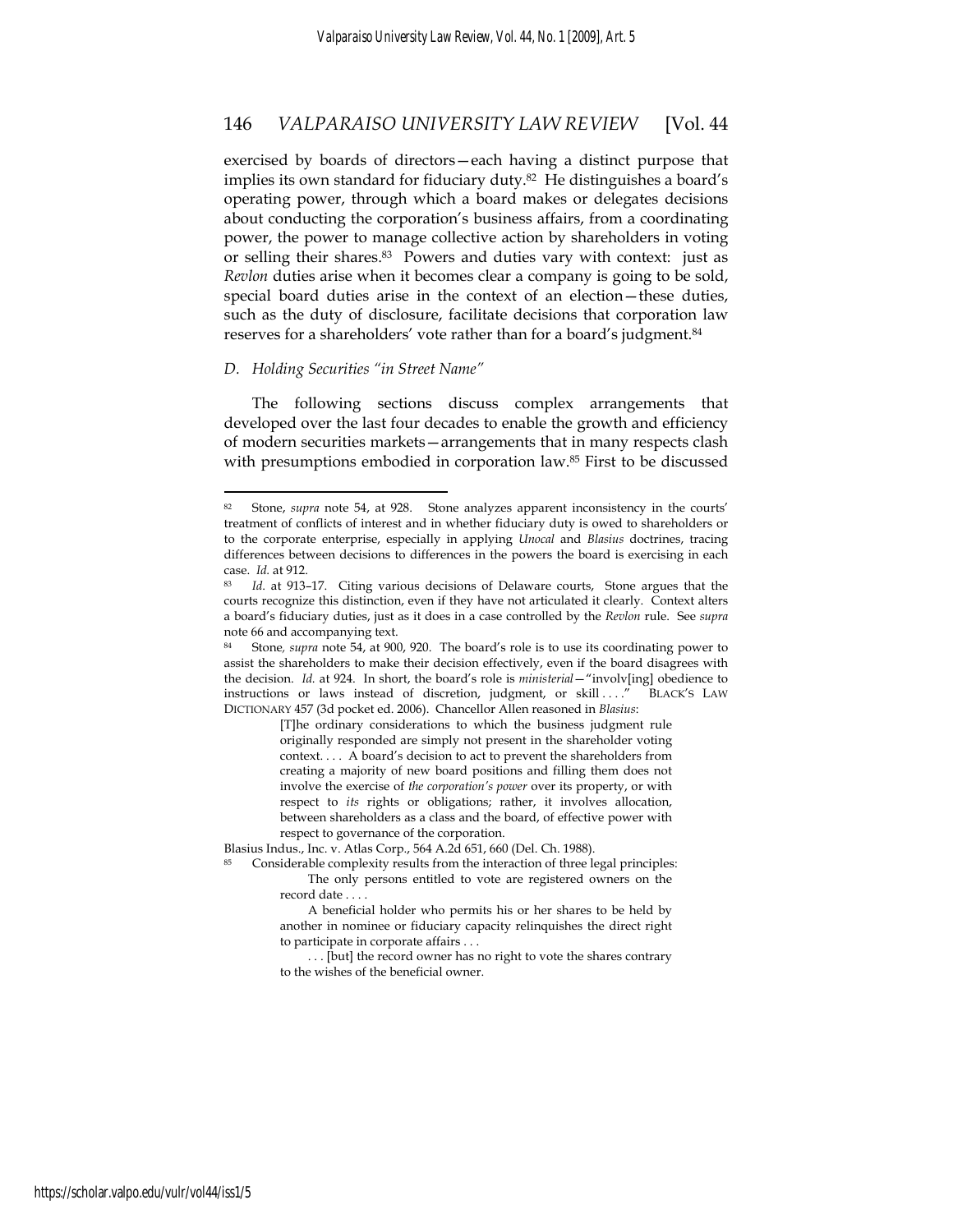#### 2009] *Elephant in the Boardroom?* 147

is the arrangement by which the industry eliminated the transfer of paper share certificates. Second is the now-ubiquitous practice of custodial shareholding by intermediaries, which complicates voting. Third is the convoluted set of procedures by which a corporation conducts a vote of shareholders when a vote is required. Fourth is the procedure for counting the vote in corporate elections.

#### 1. "Immobilization" of Shares

In times past, hundreds of messengers scurried around Wall Street transporting stock certificates and checks between offices; by the 1960s, this method of settling trades resulted in a back-office crisis that forestalled further growth of the markets and even forced the stock exchanges to severely cut back trading hours.<sup>86</sup> Beginning in the early 1970s, the industry developed a solution: by "immobilizing" physical stock certificates in a central depository and recording changes of ownership using book-entry accounting methods, they could eliminate the bottleneck attendant to paper-based transactions.87

In the United States today, about 85% of shares are held in street name by brokers or banks, for themselves or as custodians for customers, rather than being registered with the issuing company.<sup>88</sup> These shares are deposited with The Depository Trust Company ("DTC"), which keeps track of who owns them by electronic bookkeeping entries; DTC's affiliate Cede  $\&$  Co. is the shareholder of record on the issuing

A. Gilchrist Sparks III & Michael Houghton, *The Mechanics of Stockholder Voting Under Delaware Law, and Conducting an Annual Stockholders' Meeting of a Delaware Corporation*, in SHAREHOLDER MEETINGS AND SHAREOWNER CONTROL IN TODAY'S SECURITIES MARKETS, at 433, 435 (PLI Corp. L. and Practice, Course Handbook Series No. 507, 1985).

<sup>86</sup> David C. Donald, *The Rise and Effects of the Indirect Holding System: How Corporate America Ceded its Shareholders to Intermediaries*, Johann Wolfgang Goethe-Universität, Institute for Law and Finance, Working Paper No. 68, 9–10 (2007), http://publikationen.ub.uni-frankfurt.de/volltexte/2007/4885/pdf/ILF\_WP\_068.pdf.

From 1960 to 1968 trading volume quadrupled; the back-office crisis was brokers' inability to settle the transactions. *Id.* at 10.In some brokerage firms, the backlog of transactions grew to exceed in value the firms' total assets. *Id.* at 9.Over 100 firms failed or were acquired. *Id.* It took four years after one firm was liquidated to sort out its backlog of paper transactions. *Id.* at 12.

<sup>15</sup> U.S.C. § 78q-1(e) (2000) (as amended in 1975, § 17A(e) of the Securities and Exchange Act requires all exchange-traded securities to be immobilized); *see also* Donald, *supra* note 86*,* at 17-19. Donald observes that intermediaries in effect replaced corporations as the "issuers" of the dematerialized "securities," which were then transferred as claims against their custody accounts; they also replaced shareholders as the persons registered on corporations' stockholders lists. *Id.*

<sup>88</sup> SEC, *Briefing Paper: Roundtable on Proxy Voting Mechanics* (May 23, 2007), http://www.sec.gov/spotlight/proxyprocess/proxyvotingbrief.htm.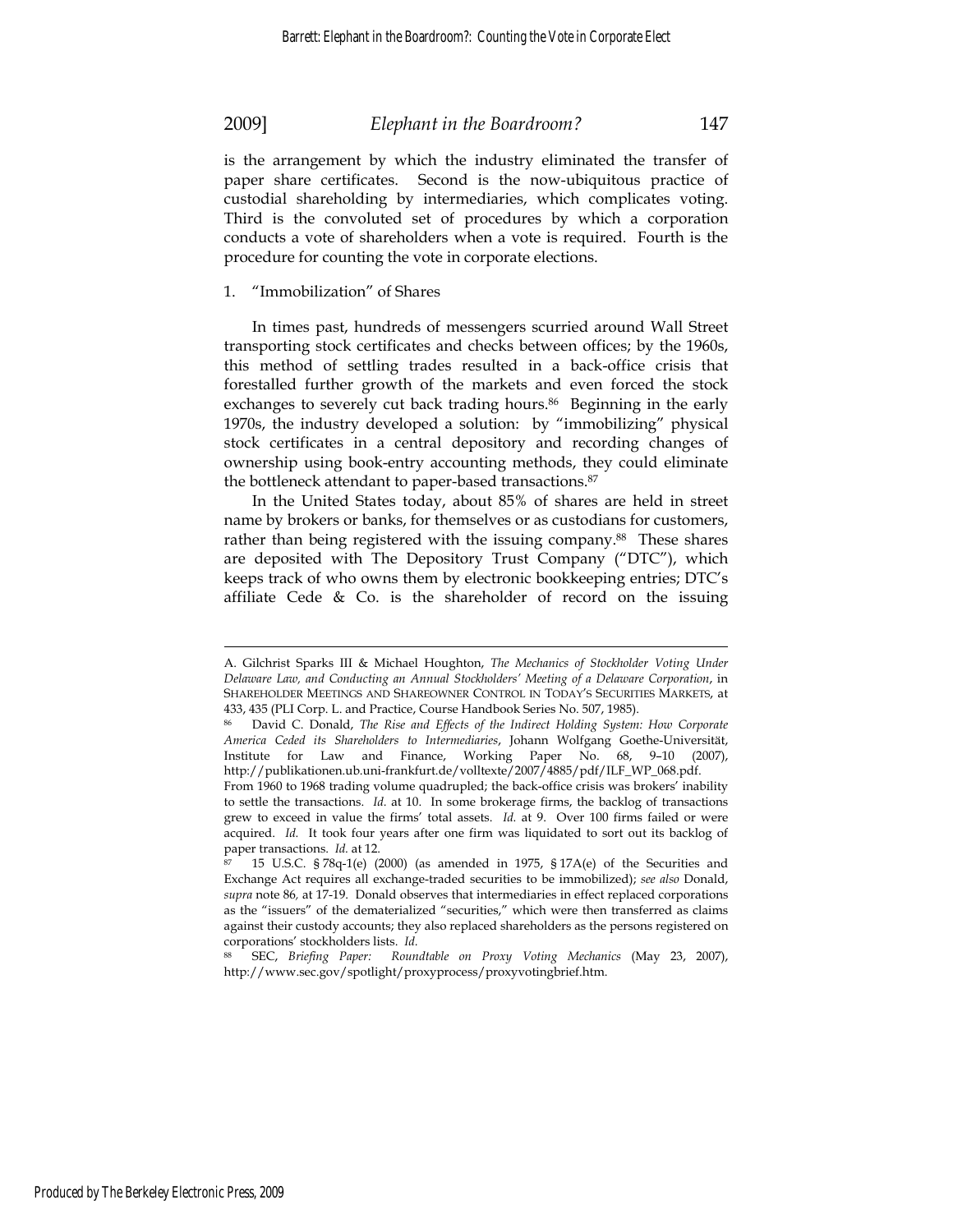company's stock register.89 When investors buy and sell shares in a brokerage account, DTC settles trades by calculating each day the net change in brokers' and banks' share balances; brokers and banks perform similar net accounting for purchases and sales in their customers' accounts through as many tiers of custodial relationship as necessary.90

This "indirect holding system" streamlined the process of clearing trades at the cost of obscuring share ownership: under this system, the true beneficial owner who holds equitable title $91$  is not the record shareholder that state corporation laws recognize.<sup>92</sup> Besides obscuring the owner's identity, indirect holding also obscures the quantity owned. Although corporation law (like the naïve investor) views a shareholder

<sup>89</sup> Donald, *supra* note 86*,* at 23. *See also* Depository Trust & Clearing Corp., *An Introduction to DTCC Services and Capabilities* 3 (April 2008), http://www.dtcc.com/ downloads/about/Introduction\_to\_DTCC.pdf (DTC retains custody of 3.5 million securities issues, worth about \$40 trillion, including securities issued in the US and more than 110 other countries); Depository Trust & Clearing Corp., *2007 Transaction Statistics and Performance*, http://www.dtcc.com/about/business/statistics.php (In 2007, DTC's affiliate, National Securities Clearing Corp., settled 13.5 billion securities transactions valued at more than \$1.8 quadrillion).

<sup>90</sup> John C. Wilcox, John J. Purcell III, & Hye-Won Choi, *"Street Name" Registration & The Proxy Solicitation Process*, *in* A PRACTICAL GUIDE TO SEC PROXY AND COMPENSATION RULES 12-6 (Amy L. Goodman & John F. Olson eds., 3rd ed. Supp. 2007) (in most transactions, DTC legally owns shares both before and after the trade, merely shifting them between

accounts of intermediaries). *See also* Prefatory Note to UCC § 8-101 (1994).<br><sup>91</sup> Prefatory Note to UCC § 8-101 (1994); UCC §§ 8-102(7), 8-102(17) and comment 17 (1994). The holder of shares in street name holds a *security entitlement,* effective when the intermediary (a broker, bank, or trustee) credits acquired shares to the shareholder's account. UCC § 8-501(b) (1994). This security entitlement is not a claim to specific property, but rather the right to enforce a claim against the intermediary to deliver all property rights associated with the shares. UCC § 8-503(b) and comment 2. The beneficial owner holds the entitlement in common with other entitlement holders, each having a pro rata claim against the intermediary's holdings of the security. *Id*. comment 1. Under the indirect holding rules, it is immaterial whether the intermediary actually owns sufficient shares that it can credit to the beneficial owners. *Id.*; UCC § 8-501(c) (1994). In those instances, now rare, where beneficial owners are also owners of record, the lack of an account record with an intermediary means traditional property law applies to the holding rather than the UCC Article 8 rules. *See also* Wilcox et al., *supra* note 90, at 12-3 (DTC is merely custodian and has no beneficial interest in shares). *See generally* Kahan & Rock, *supra* note 45, at 1240–43 (summarizing provisions of UCC Article 8 that are relevant to the indirect holding system).

<sup>92</sup> DEL. CODE tit. 8 § 219(c) (2009) (stock ledger the only evidence as to who are the stockholders); § 262 (2009) (allowing only the record owner to claim appraisal rights); *see* Shaw v. Agri-Mark, Inc., 663 A.2d 464, 469–70 (Del. 1995) (continuing to recognize rule that a corporation may rely on its stock ledger to determine who is eligible to vote or exercise other rights of a stockholder); *accord Berlin v. Emerald Partners*, 552 A.2d 482, 494 (Del. 1989) (record ownership determines who may vote); Williams v. Sterling Oil of Okla., Inc., 267 A.2d 630, 634 (Del. Ch. 1970) ("exclusive right of registered owners to vote"), *rev'd on other grounds*, 273 A.2d 264 (Del. 1971).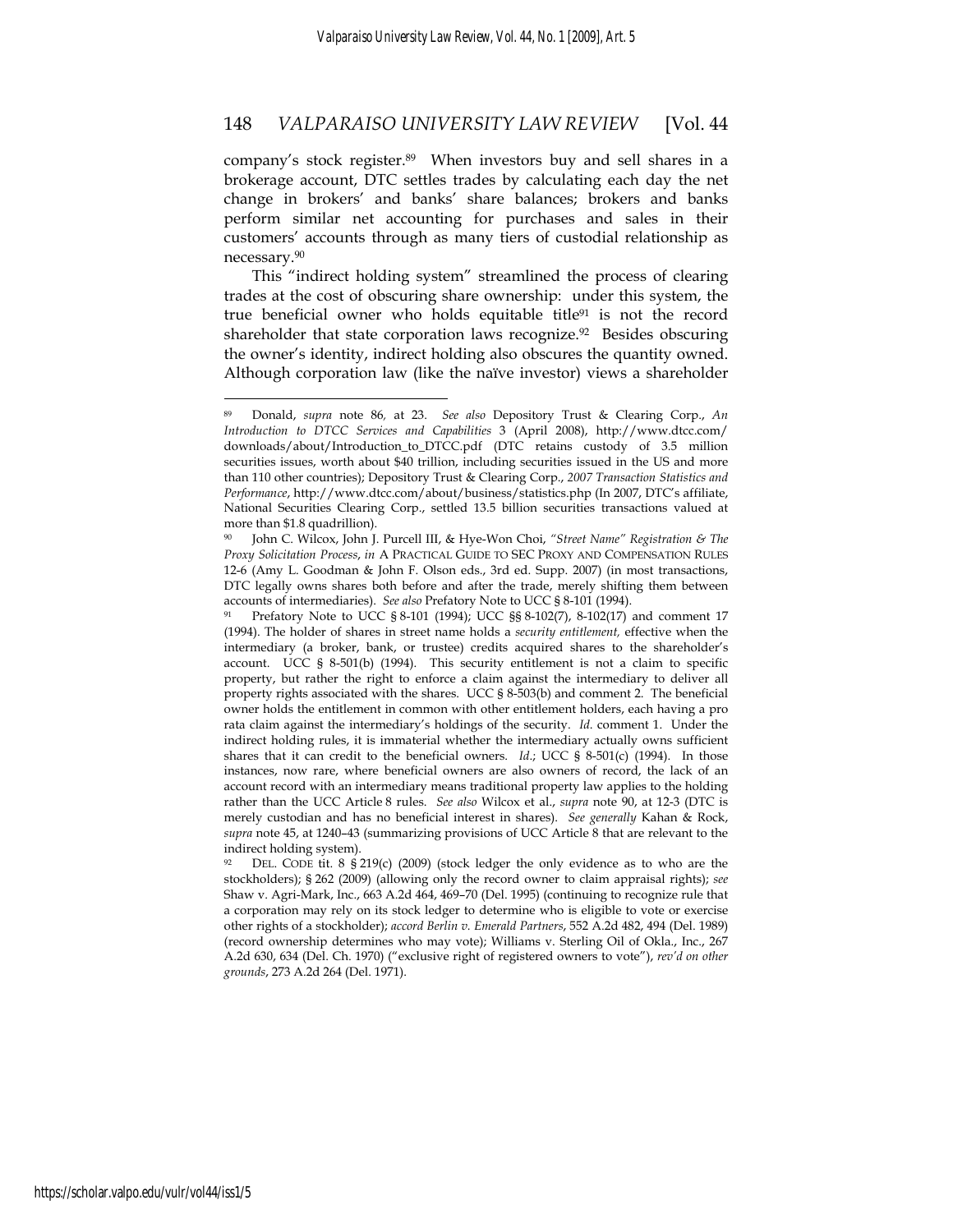#### 2009] *Elephant in the Boardroom?* 149

as owner of a determinate number of shares, under Article 8 of the Uniform Commercial Code, what the shareholder legally owns is a *pro rata* interest, in common with all other customers of the broker, in a fungible mass of like securities that the broker holds.<sup>93</sup> The fungible mass is a continually varying quantity of shares held by custodians, with no specific shares being attributed to specific customers.<sup>94</sup> As a result, the number of shares shown in a customer's account only *approximates* the number of shares that the customer is legally entitled to vote.

#### 2. Assignment of Proxy

Assigning a proxy establishes a seemingly straightforward agency relationship, by which the owner of shares grants authority to another to vote the shares according to the owner's instructions.95 But the

A stockholder who is present in person *or* represented . . . by a *general* proxy is present for quorum purposes *and* is also voting power present on all matters. However, if the stockholder is represented by a *limited* proxy and does not empower its holder to vote on a particular proposal, then the shares represented by that proxy cannot be considered as part of the voting power present with respect to that proposal.

 It is apparent that recent cases treating proxy assignment powers either maintain the now-obsolete presumption that a legal owner with the power to assign a proxy is also the beneficial owner or use the term 'proxy' indiscriminately to denote either proxy or voting instructions.

<sup>93</sup> UCC § 8-503 (1994); SEC, *supra* note 88. *See also* UCC § 8-511 (1994) (although the beneficial owner's claim to the financial asset is superior to claims of general creditors, purchasers of that security from the broker and creditors who obtained a security interest have claims superior to the beneficial owner's claim).

<sup>94</sup> *In re* Appraisal of Transkaryotic Therapies, Inc. No. Civ. A. 1554-CC, *2*007 WL 1378345 (Del. Ch. May 2, 2007), at \*2 ("[N]o investor who might ultimately have a beneficial interest in securities registered to Cede, has any ownership rights to any particular share of stock reflected on a certificate held by Cede."). *See supra* note 91.

<sup>&</sup>lt;sup>95</sup> DEL. CODE tit. 8 § 212(b) (2009) (authorizes shareholders to appoint a proxy); Duffy v. Loft, 151 A. 223, 227 (Del. Ch. 1930), *aff'd* 152 A. 849 (Del. 1930) (appointment of proxy creates agency relationship, of which proxy card is evidence); McLain v. Lanova Corp., 39 A.2d 209, 212 (Del. Ch. 1944) ("[T]he holder of a proxy is an agent, and, within the scope of his authority, has a certain fiduciary relation toward his principal . . . ."); *accord* Parshalle v. Roy, 567 A.2d 19, 27 (Del. Ch. 1989) ("A 'proxy' or 'proxy card' is merely written evidence of an agency relationship in which a principal [the shareholder of record entitled to vote] authorizes an agent . . . to vote the principal's shares with respect to the matters and in the manner specified in the proxy."). The proxyholder's agency powers are limited by terms granted in the proxy:

*Berlin*, 552 A.2d at 493*.* In *North Fork Bancorp. v. Toal* the court held (making a finer distinction than in *Berlin*) that a limited proxy that withholds authority to vote for a proposal does not withhold all voting power but only power to cast a particular vote on that question, and so is properly considered voting power present with respect to that proposal. 825 A.2d 860, 868–69 (Del. Ch. 2000), *aff'd* 781 A.2d 693 (Del. 2001).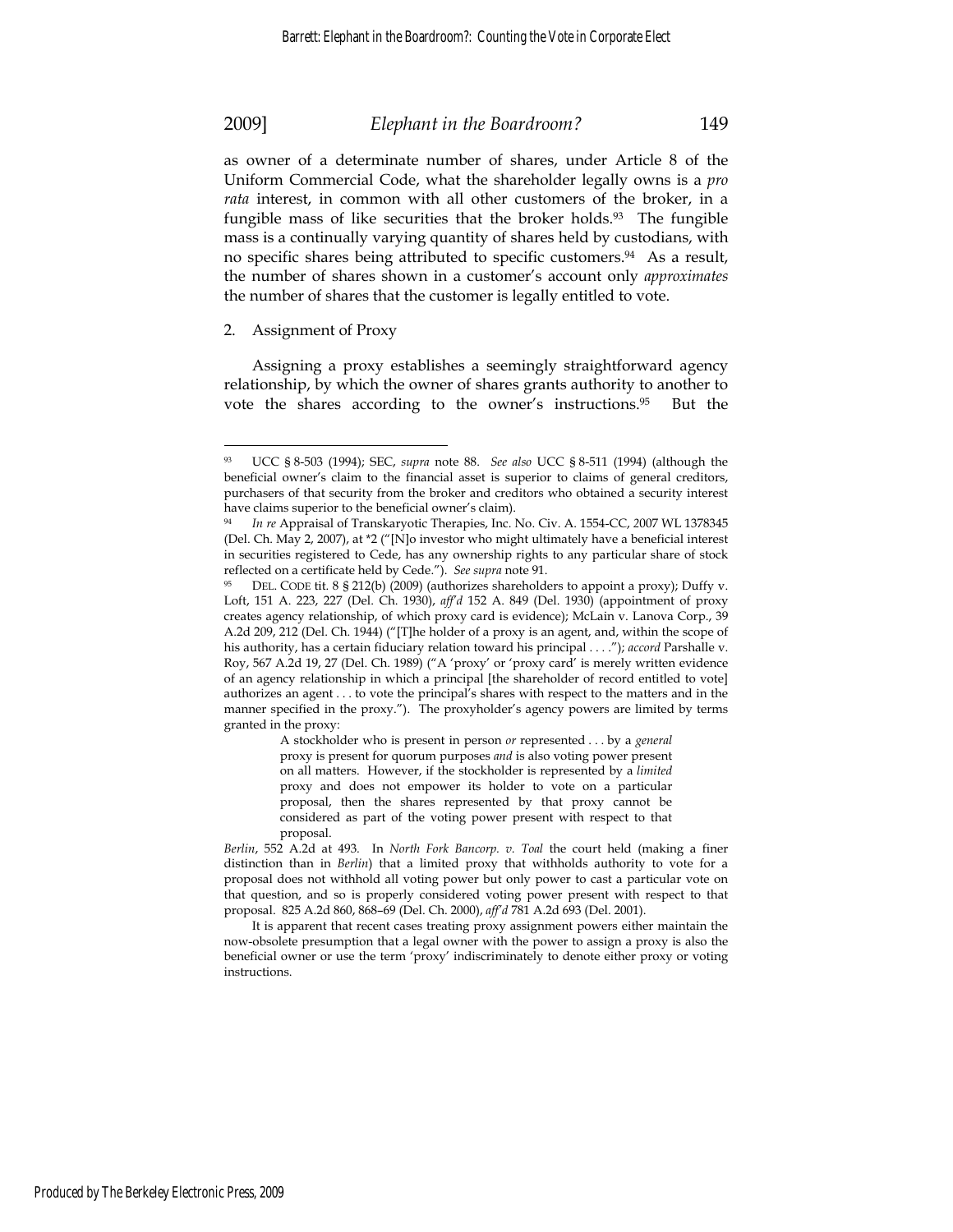discrepancy between legal and beneficial ownership, involving tiers of intermediaries, complicates matters.<sup>96</sup> Although the registered owner has the legal right to vote and to assign that right (a proxy), the beneficial owner has the right in equity to direct how proxyholders vote (through voting instructions, sometimes confusingly called assignment of proxy).97 Assignment of proxy creates an elaborate agency relationship that runs in a chain from the legal owner (usually Cede  $\&$  Co.) through intermediary brokers and banks and Broadridge to the beneficial owner.98 Voting instructions create an elaborate agency relationship running in the reverse direction.<sup>99</sup> But—just as with directors' fiduciary duties in conducting elections fairly— proxyholders' fiduciary duties as agents are theoretical only, because the courts hold that the beneficial owner bears the risk of a proxyholder's errors in voting.100

<sup>96</sup> *See supra* notes 90–92 and accompanying text. 97 Freeman v. Fabiniak, No. Civ. A. 8035, 1985 WL 11583 (Del.Ch. Aug. 15, 1985) (holding it inequitable to allow a mere record holder to vote shares contrary to the true owner's wishes); SEC Rule 14A-4(e), 17 C.F.R. § 240.14a-4(e) (2007) (providing that shares be voted in accordance with beneficial owner's instructions). *See* NYSE Rule 452, http://rules.nyse.com/nysetools/Exchangeviewer.asp?SelectedNode=chp\_1\_2&manual= /nyse/ nyse\_rules/nyse-rules/ (last visited Aug. 11, 2009) ("A member organization shall give or authorize the giving of a proxy for stock registered in its name, or in the name of its nominee, at the direction of the beneficial owner[,]" and "[w]here a member organization gives a subsequent proxy, it should clearly indicate whether the proxy is in addition to, in substitution for or in revocation of any prior proxy."). *See also* Len v. Fuller, No. Civ. A. 15352, 1997 WL 305833 at \*3–5 (Del. Ch. May 30, 1997) (in a close election contest, court applied doctrine of equitable conversion to determine voting rights, ruling that an equitable owner of shares had the right to compel a proxy from the record owner, where the equitable owner had exercised a call option for the record owner's shares but the sale transaction had not yet closed).

<sup>98</sup> *See* Wilcox et al., *supra* note 90, at 12-3, 12-7, 12-9 to 12-10 (outlining the "daisy-chain" of relationships). Only very rarely and on special request is proxy authority transferred all the way to the ultimate beneficial owners, who thus do not have any *legal* right to vote their shares; the legal right is retained by the broker or bank.

<sup>99</sup> *North Fork Bancorp.*, 825 A.2d at 868 ("[O]ne must look to the language on . . . the . . . proxy cards [i.e., voting instruction forms] to determine the nature and extent of the agency relationship created."). *See supra* note 32; *infra* note 107.

Am. Hardware Corp. v. Savage Arms Corp., 136 A.2d 690, 692 (Del. 1957) (noting the NYSE rule approvingly, but determining that the shareholder bore the risk of any failure of a broker to fulfill voting instructions); Enstar Corp. v. Senouf, 535 A.2d 1351, 1354–55 (Del. 1987) (because street name registration is voluntary, shareholder must bear risks attendant on holding shares through nominees; intermediary's error in failing to make demand for appraisal in name of record owner disqualified demand); Mainiero v. Microbyx Corp., 699 A.2d 320, 324 (Del. Ch. 1997) (investor choosing to hold shares other than as record owner assumes risk); *see also* McLain v. Lanova Corp., 39 A.2d 209 (Del. Ch. 1944) (in the absence of inequitable circumstances, the record owner can vote the stock); Duffy v. Loft, Inc., 151 A. 223 227 (Del. Ch. 1930) (authorized agents' failure to produce and file their proxies at stockholders meeting did not of itself destroy authority). *But cf.* Allison v. Preston, 651 A.2d 772 (Del. Ch. 1994), *aff'd sub nom.* Preston v. Allison, 650 A.2d 646, 649 (Del. 1994)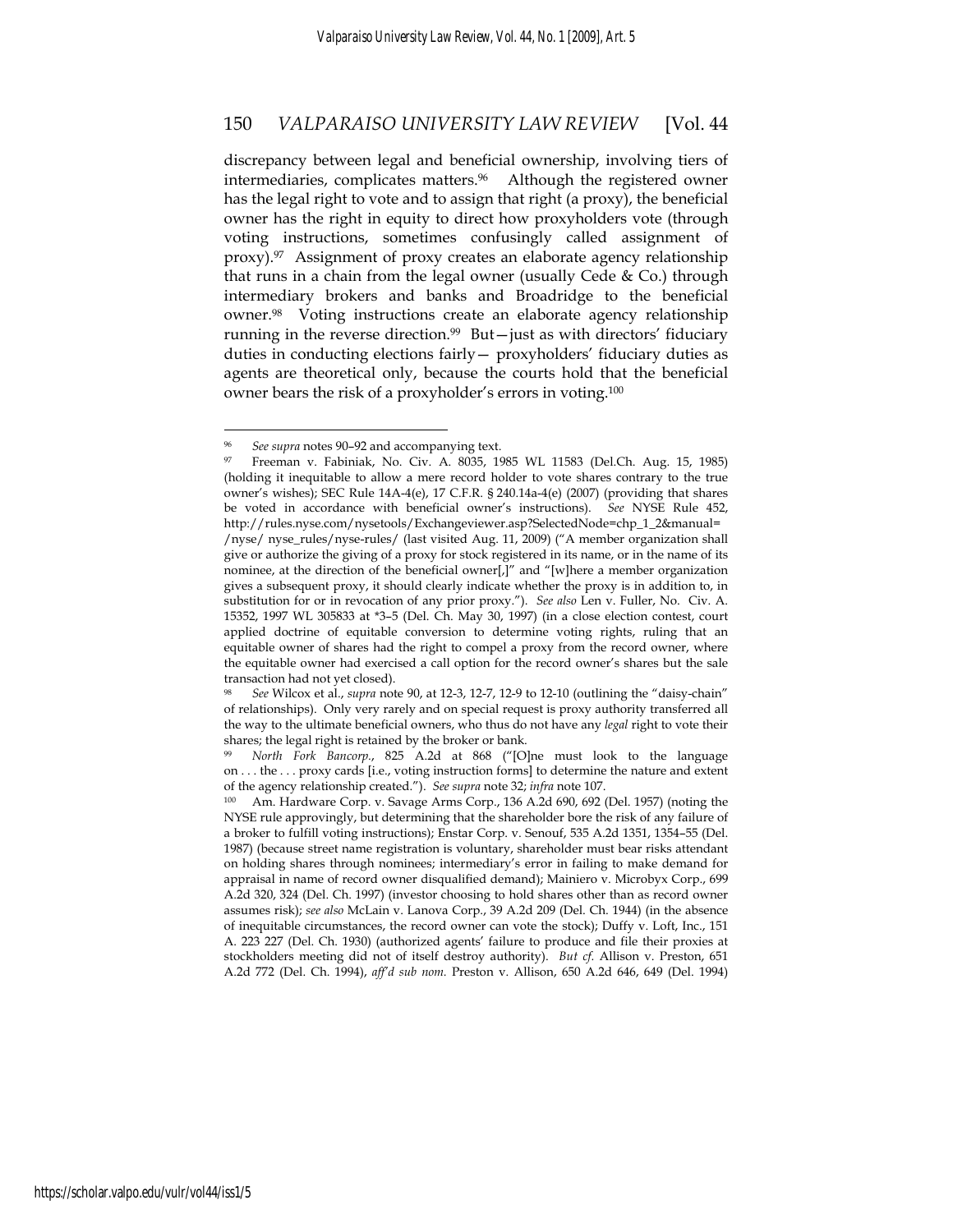#### 2009] *Elephant in the Boardroom?* 151

If a beneficial owner does not provide voting instructions, stock exchange rules have allowed the broker to vote the shares on routine matters, usually following the Wall Street Rule, which presumes that shareholders uniformly support management—and that if not, they would sell their shares.101 (Effective for annual meetings scheduled after January 1, 2010, the New York Stock Exchange abolished broker discretionary voting for the election of directors.)<sup>102</sup>

If a beneficial owner withholds authority to vote for a director candidate, the effect can vary. Because default rules prescribe plurality voting, in an uncontested election of directors, a single favorable vote suffices to elect the board's candidate, and a shareholder's decision to cast votes for or withhold votes from an incumbent candidate makes no difference whatsoever.<sup>103</sup> On occasions when a majority vote is required, withholding authority means the shares are considered present and entitled to vote, but no vote will be recorded for them; because this increases the denominator but not the numerator, in effect it counts against the candidate.104

<sup>(</sup>confirming the general rule that a beneficial stockholder is afforded no relief if the agent errs but enforcing the agent's duty to vote according to a beneficial owner's wishes because nominee holding of shares was obligatory rather than voluntary under federal ERISA law); Insituform of N. Am., Inc. v. Chandler, 534 A.2d 257, 271 (Del.Ch. 1987) (trustees and investment managers, as distinguished from pure nominees, are not bound to follow beneficial owner's wishes). In the risk-of-proxyholder-error cases, it is apparent that what the court calls a "proxy" is the voting instruction that the beneficial owner gave to the intermediary, rather than the legal proxy that Cede & Co. assigned as record owner.

<sup>&</sup>lt;sup>101</sup> NYSE Rule 452, *supra* note 97. In opposition to the Wall Street rule, Bebchuk argues that "for shareholders concerned that poor board performance is reducing the value of their investment, the freedom to sell their shares [at a depressed price] is hardly an adequate remedy." Bebchuk, *supra* note 26, at 141.

<sup>&</sup>lt;sup>102</sup> SEC Release No. 34-60215 (July 1, 2009) approved, with amendments, changes to NYSE Rule 452 that the NYSE first proposed in 2006.

DEL. CODE tit. 8 § 216(3) (2009) (unless bylaws provide otherwise, directors will be elected by a plurality of votes of shares present and entitled to vote). *See generally* American Bar Association, Section of Business Law, Committee on Corporate Laws, *Discussion Paper on Voting by Shareholders for the Election of Directors*, June 22, 2005, http://www.abanet.org/buslaw/committees/CL270000pub/directorvoting/200506210000 00.pdf (discussing the historical fear of failed elections owing to insufficient votes to satisfy a majority standard). *See* Velasco, *supra* note 27, at 612 (noting that incumbent directors are effectively immune to a shareholder vote and considers it misleading to say there is an election or right to vote).

<sup>104</sup> *See* DEL. CODE tit. 8 § 216(2) (2009) (requires affirmative vote of the majority of shares present in person or represented by proxy at the meeting and entitled to vote on the subject matter for approval of proposals other than election of directors, unless otherwise stipulated in the company's charter or bylaws). *See generally* Licht v. Storage Technology Corp., No. Civ. A. 524-N, 2005 WL 1252355 (Del. Ch. May 13, 2005) (summarizing the effect of voting instructions and abstentions in various kinds of contests); Wilcox et al., *supra* note 90, at 12-16 (presenting a summary table of vote-tabulation rules); Catherine T. Dixon, *The*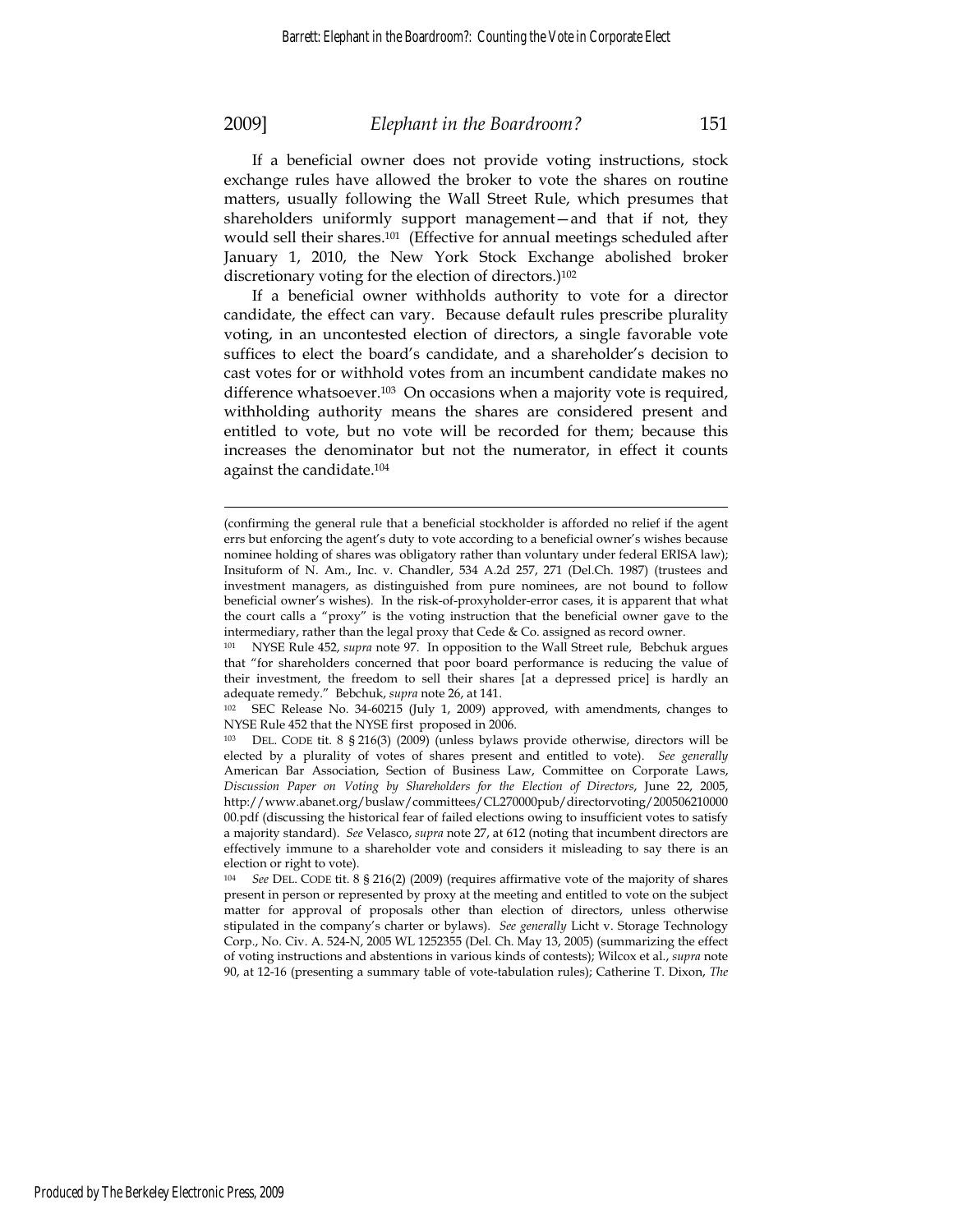#### 3. Proxy Statements

 $\overline{a}$ 

When a shareholder meeting approaches, state and federal laws require a board of directors to communicate to shareholders the substance of any matters subject to a vote.<sup>105</sup> Delaware corporation law envisions a simple process: *Step 1*, look in the official stockholders list for names and addresses; *Step 2*, send the materials to those persons at those addresses.106 But this is of course unrealistic; under the "indirect holding system," beneficial owners are traceable only through accounts on the books of a pyramid of intermediaries.107 Even if communication with owners could be simplified, solicitation of proxy or voting instructions still must pass through each intermediary: to be legally valid, the power of agency must bind each intermediary in an unbroken chain between the record owner and the beneficial owner.108

To eliminate the cost and delay that a series of one-to-one handoffs would entail, both issuers and intermediaries assign power of attorney to Broadridge Financial Solutions to distribute disclosure information to beneficial owners and to collect their voting instructions.109 Acting as the

<sup>107</sup> *Supra* notes 88–90; *see also* Kahan & Rock, *supra* note 45, at 1242 (noting that the Delaware voting paradigm does not take account of the modern system of custodial ownership, particularly the indeterminacy of share ownership under UCC Article 8); *cf.* Donald, *supra* note 86, at 63 (although masking of the beneficial owner's identity was incidental to the indirect holding system, brokers treat their customer lists as proprietary information and resist sharing it with issuing companies); Soc'y of Corporate Sec'ys & Governance Prof'ls, *supra* note 46, at 5 (proxy communication and voting processes favor interests of brokers and banks rather than interest of beneficial owners).

108 See *supra* notes 99–100 and accompanying text on establishing a relationship of agency by assigning proxy. The laws of agency apply to the proxy authority: the proxy, *qua* agent, consents to act on behalf of the beneficial owner and subject to the beneficial owner's control. RESTATEMENT (SECOND) OF AGENCY § 1 (1958). As the voting instructions pass through intermediaries to the record owner or proxyholder who will cast the actual votes, each intermediary is bound as a subagent ("a person appointed by an agent empowered to do so, to perform functions undertaken by the agent for the principal"). *Id.* § 5.

<sup>109</sup> Broadridge Financial Solutions, Inc., *ProxyEdge®*, http://www.broadridge.com/ investor-communications/us/institutions/proxyedge.asp (Broadridge is the proxy agent for 97% of U.S. banks and brokers). Although some other providers compete for some of the services, because of Broadridge's dominant market position, this Note will refer to Broadridge as the provider of proxy distribution and tabulation services. *See also* Obara, *supra* note 25, at 10-2. *See also* Soc'y of Corporate Sec'ys & Governance Prof'ls, *supra* note

*SEC's Expanded Requirements: Disclosure of Proxy Voting Tabulation Procedures and Results*, 7 INSIGHTS 11, 16 (Dec. 1993) (including a table comparing rules for tabulating votes under various states' laws).

<sup>105</sup> SEC Rule 14(b), 17 C.F.R. § 240.14(b); DEL. CODE tit. 8 § 222 (2009).

<sup>106</sup> DEL. CODE tit. 8 § 219(a) (2009); *see also* Donald, *supra* note 86*,* at 27; Soc'y of Corporate Secy's & Governance Prof'ls, *supra* note 46, at 1 (current proxy system is based on obsolete assumptions that shareholders have a long-term economic interest, register their shares, and trade rarely; its defects had less impact in former conditions than today).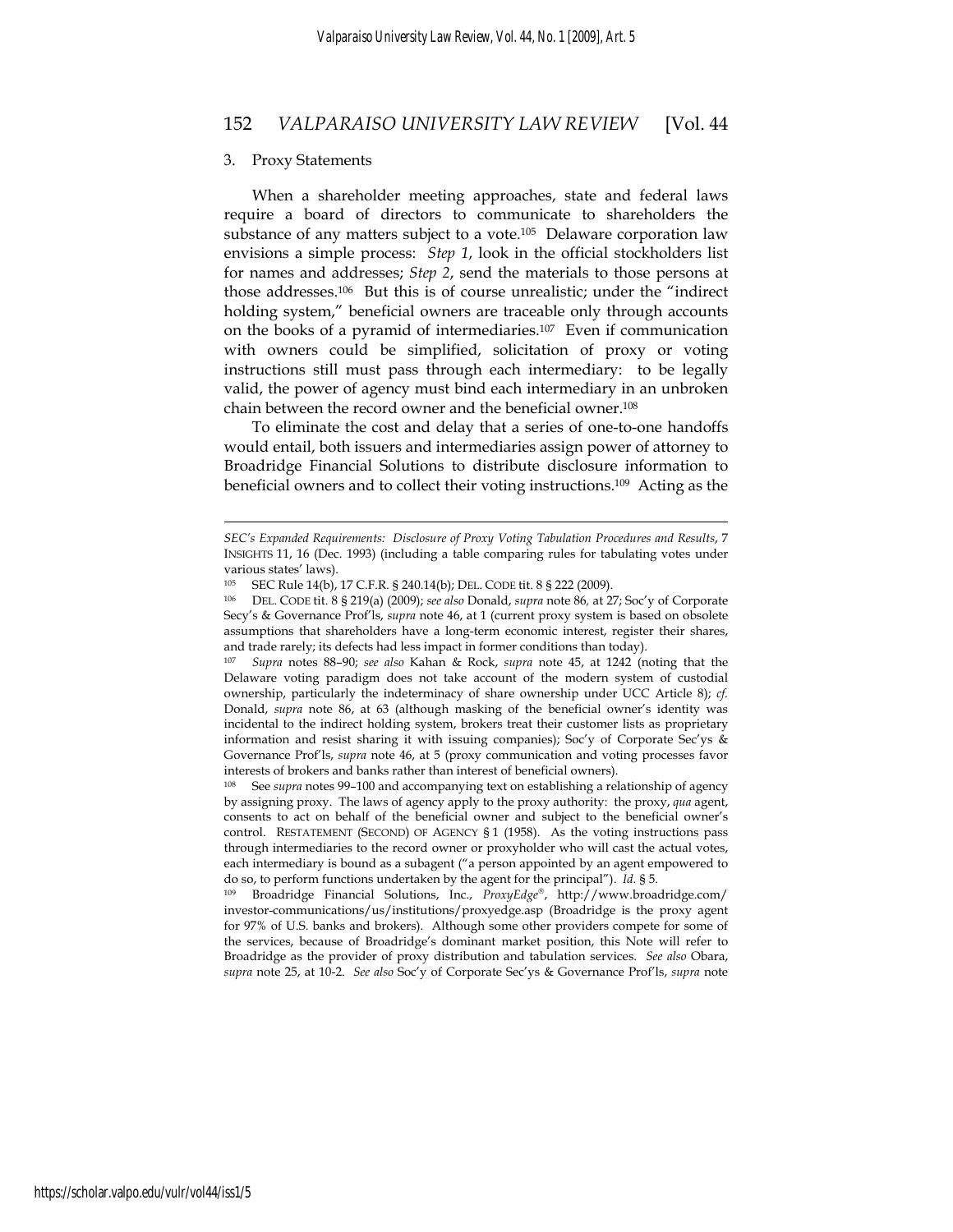2009] *Elephant in the Boardroom?* 153

agent of both issuer and intermediaries, Broadridge can compile mailing lists and distribute proxy information and voting instruction forms  $($ "VIFs") on their behalf<sup>110</sup> without compromising confidentiality required under Objecting Beneficial Owners rules that mask the identities of a custodian's customers.<sup>111</sup>

#### *E. Conducting Corporate Meetings and Elections*

The corporate election process is presented here step by step, somewhat simplified, followed by a discussion of factors that contribute to difficulty or confusion in counting the vote.

1. Corporate Elections, Step by Step

#### **THE ELECTION PROCESS, STEP BY STEP**<sup>112</sup>

| 1 | When an issuer announces a corporate election, it must identify<br>intermediaries holding its stock and ask them how many proxy<br>material packages they require for beneficial owners. <sup>113</sup>        |
|---|----------------------------------------------------------------------------------------------------------------------------------------------------------------------------------------------------------------|
|   | The issuer issues an "omnibus proxy," which confers voting<br>authority to banks and brokers with respect to the shares in their<br>DTC accounts on the record date. <sup>114</sup> Brokers and banks transfer |

46, at 5 (commenting on lack of competition and lack of incentive to contain costs of proxyrelated services because issuers pay for services that other parties price, procure, and perform).<br><sup>110</sup> SEC, *supra* note 88.

 $\overline{a}$ 

<sup>111</sup> SEC Rules 14b-1(b)(3) (beneficial owners may choose whether to be either Objecting Beneficial Owners [OBOs] or Non-Objecting Beneficial Owners [NOBOs], applying to brokers), 14b-2(b)(4)(ii)(B) (same, applying to banks). *See also* Donald, *supra* note 86, at 63 (although beneficial owners may have reasons to mask their identities from issuers, default OBO provisions in brokerage account agreements apparently serve brokers' interest: about three fourths of beneficial owners are considered OBO, and brokers say releasing NOBO lists would endanger their customers' privacy, even though 88% of shareholders would unconditionally provide the information to issuers). *Cf.* Bus. Roundtable, *Request for Rulemaking Concerning Shareholder Communications*, Letter to SEC dated April 12, 2004, at 11, http://www.sec.gov/rules/petitions/petn4-493.htm#P45\_11983 (proposing that investors who care about anonymity should bear the cost rather than pass the costs on to all shareholders).

<sup>112</sup> *See* Obara, *supra* note 33; *see also* Donald, *supra* note 86, at 29–33 (summarizing customary procedures used in conducting corporate elections).

113 17 C.F.R. §§ 240.14a-13(a)–(a)(1)(i)(A); 240.14a-13(a)(4)–(5); 240.14a-13, Note 1. Determining beneficial owners is an iterative process that may involve multiple layers of respondent banks and regional brokers. Donald, *supra* note 86, at 25.

114 Wilcox et al., *supra* note 90, at 12-7. The issuer ordinarily acts through custodian Cede & Co., which is the legal or record owner of shares. *Id*. at 12-10 to 12-11. Although banks and brokers are assigned voting rights, stock exchange rules deny brokers (and contractual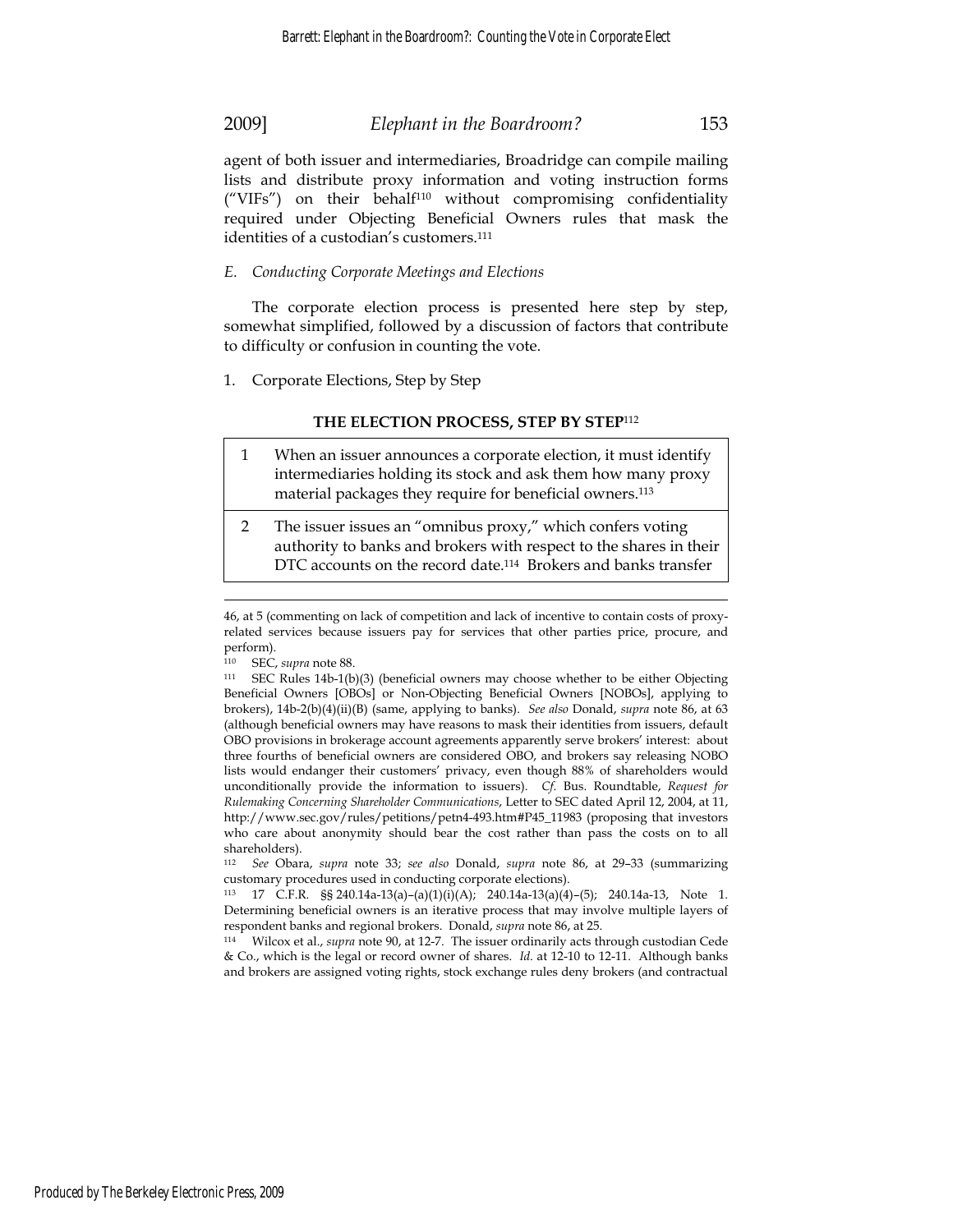|   | their proxy authority, through power of attorney, to<br>Broadridge. <sup>115</sup>                                                                                                                                                                                                                                                                                                                   |
|---|------------------------------------------------------------------------------------------------------------------------------------------------------------------------------------------------------------------------------------------------------------------------------------------------------------------------------------------------------------------------------------------------------|
| 3 | The issuer sends proxy disclosure packets to Broadridge for<br>distribution (on behalf of intermediaries) to beneficial owners. <sup>116</sup><br>Broadridge sends required disclosures concerning questions<br>subject to a shareholder vote and a voting instruction form<br>VIF. <sup>117</sup> (By contracting with intermediaries as well as issuers,<br>Broadridge can reduce cost and delay.) |
| 4 | The beneficial owner returns to Broadridge a VIF – general (in<br>favor of management's proposals); limited (instructions to vote<br>in some other indicated way); or none. <sup>118</sup> Until the polls close,<br>the beneficial owner may change voting instructions.                                                                                                                            |
| 5 | Broadridge tabulates incoming VIFs, and reports the<br>continuously updated master tabulation of voting results to<br>intermediaries and the issuer (but generally not to the<br>opposition). <sup>119</sup> It is not customary for any party in this process                                                                                                                                       |

provisions usually deny banks) the right to decide how to vote. *Id*. at 12-8. *Cf*. Kahan & Rock, *supra* note 45, at 1254 (no effort is made at this step to reconcile inconsistent records of share positions among the issuer's stock register, the Cede & Co. list, and the internal records of custodians).

115 Wilcox et al., *supra* note 90, at 12-10; Broadridge Financial Solutions, Inc. Annual Report (Form 10-K), at 7 (Aug. 23, 2007).

<sup>116</sup> 17 CFR § 240.14b-1(c)(2)(i) requires issuers to reimburse intermediaries for the cost of distributing proxy materials. Rule 14b-2 establishes a corresponding requirement for bank intermediaries. *Id.* § 240.14b-2(a)(5)(c)(2)(i).

117 Wilcox et al., *supra* note 90, at 12-10. It is significant that beneficial owners receive a voting instruction form rather than a proxy card. *Id.* The broker retains the legal right to vote shares or to grant proxy authority, and beneficial owners have the right only to instruct the proxyholder how to vote their shares. *Id. See also* Bus. Roundtable, *supra* note 111, at 5.

<sup>118</sup> *See* Wilcox et al., *supra* note 90, at 12-12 to 12-13; SEC, *supra* note 88; Kahan & Rock, *supra* note 45, at 1247–48; Broadridge, *supra* note 109. In principle, the beneficial owner returns voting instructions to the broker or bank, but in practice most voting instructions are collected by Broadridge through ProxyEdge®, its proprietary web-based voting facility, or by mail. Broadridge, *supra* note 109. Broadridge acts for the intermediaries under power of attorney. *Id.* ProxyEdge® uses a unique tracking number (functionally comparable to a signature) for each beneficial owner, to authenticate instructions, reconcile multiple instructions from the same beneficial owner, and report on aggregated vote counts by categories of beneficial owners. *Id.* ProxyEdge® is a registered trademark of Broadridge Financial Solutions, Inc. *Id.*

<sup>119</sup> *Cf*. Broadridge Financial Solutions, Inc., *2008 Corporate Issuer Services Guide* 26, http://www.broadridge.com/investor-communications/us/corporations/pdfs/Part%205 %20Vote%20Proc%20Stp3.pdf. Broadridge's service description continues: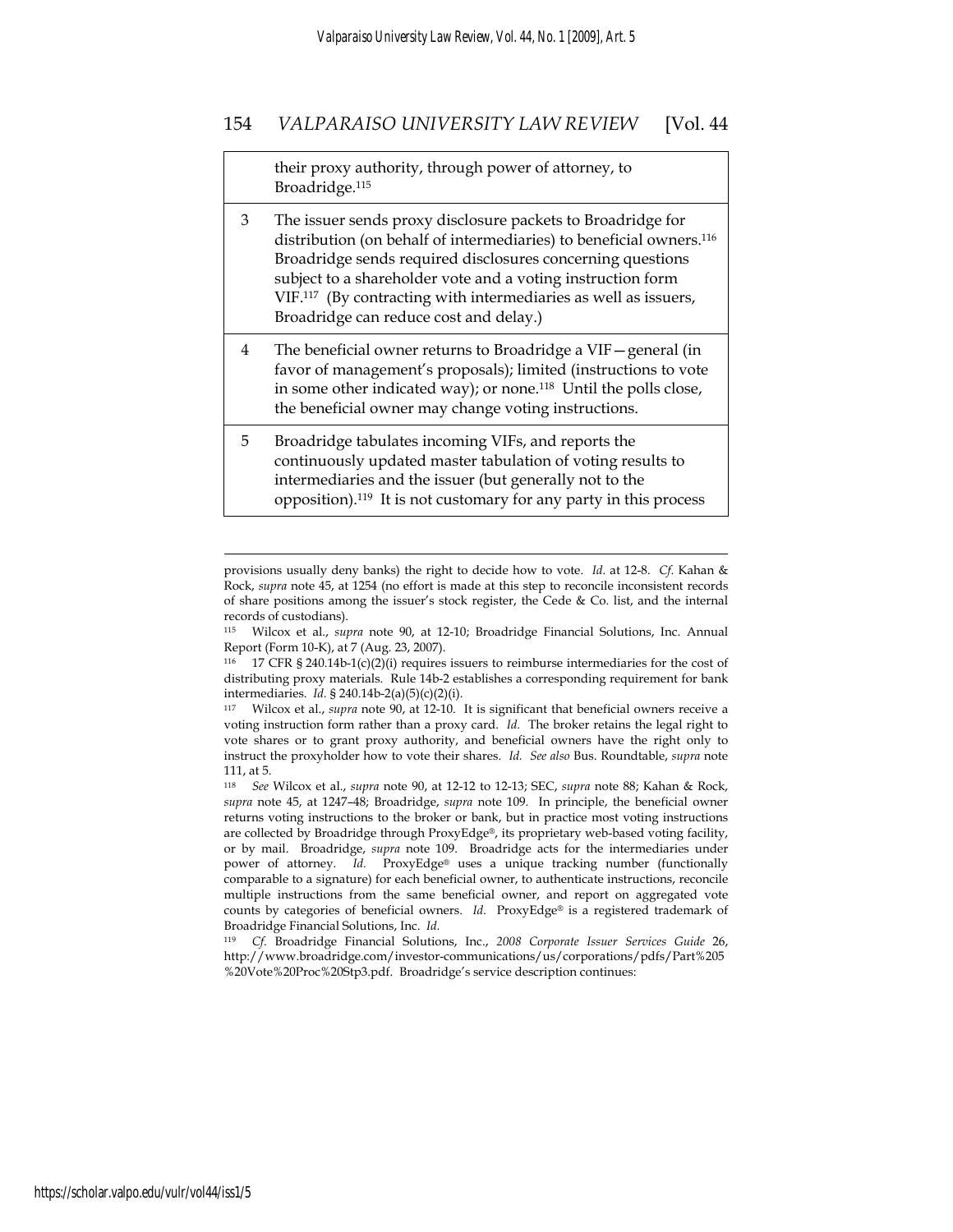to issue written confirmation of voting instructions received (or of how a proxyholder actually voted a beneficial owner's shares).

6 The broker or bank sends Broadridge a proxy, or a series of incremental partial proxies, indicating aggregated shares voted for and against each proposal or candidate.120 Discrepancies often arise.121 If an overvote develops, the intermediary should

Broadridge issues voting results on behalf of our bank and broker clients based on the schedule [fifteen days before the meeting, ten days before the meeting, daily beginning on the ninth day before the meeting, 7:00 p.m. the day before the meeting, and morning of the meeting]. The voting results are issued on a "client proxy" and provided to you or your designated agent. The voting results reported reflect instructions received from beneficial shareholders and broker discretionary voting if applicable. All share amounts are provided to Broadridge by its bank and broker clients and are reflected on the client proxy without modification by Broadridge.

#### *Id*. at 25.

 $\overline{a}$ 

 Access to these progress reports enables management to redouble its proxy solicitation efforts if votes received so far are not favorable with a comfortable margin. Sometimes the insurgent opposition is led by an institutional investor that can obtain reports direct from Broadridge or through its broker. However, institutional investors have complained that reporting available from intermediaries "was not sufficiently robust to guarantee that the information genuinely reflected their voting intentions . . . . [In one instance, perplexed about a reported split vote,] [t]he investor called Broadridge to investigate further, and was told there was no way of telling how the vote had been split." Thompson-Mann, *supra* note 13, at 11.

 There is evidence that "[w]hen a retail shareowner using Broadridge's proxyvote.com platform votes for or against at least one item on a proxy but fails to vote on other items, each item they fail to vote is cast in favor of the company's recommended position." James McRitchie, SEC Petition 4-583 at 2 (May 15, 2009). This practice arguably does not comply with SEC Rule 14a-4(b)(1), which requires prominent notice to the beneficial owner how unspecified votes will be cast. *Id.* Representing Corporate Governance, McRitchie petitioned the SEC to amend the rule to require that voter information forms, as well as proxies, bind fiduciaries and warn security holders of the effect of their voting instructions. *Id.* at 1. Broadridge's defense relies on the technical distinction between a proxy and voting instructions. *Id*. at 2. 120 Obara, *supra* note 33, at 10-13. *See* Kahan & Rock, *supra* note 45, at 1253–54; *see also* 

NYSE Rule 452, *supra* note 97, which has until now allowed a broker to vote on discretionary questions (including an uncontested election of directors) for all street name shares it holds for which it (or Broadridge) received no VIF, but may vote only in accordance with the beneficial owner's instructions on non-discretionary questions. For the new revision of Rule 452, see *supra* note 102 and accompanying text. *Cf.* Wilcox et al., *supra* note 90, at 12-8 to 12-9 (remarking that the NYSE appears to permit the practice of brokers assigning voting instructions received to any shares held [in the fungible mass], so long as there is no overvote).

121 Obara, *supra* note 33, at 10-13. *See, e.g., In re* Deutsche Bank Securities Inc., Request for Review of Exchange Hearing Panel Decision 05-045, 2006 WL 760710 \*1–\*3 (NYSE Feb. 15,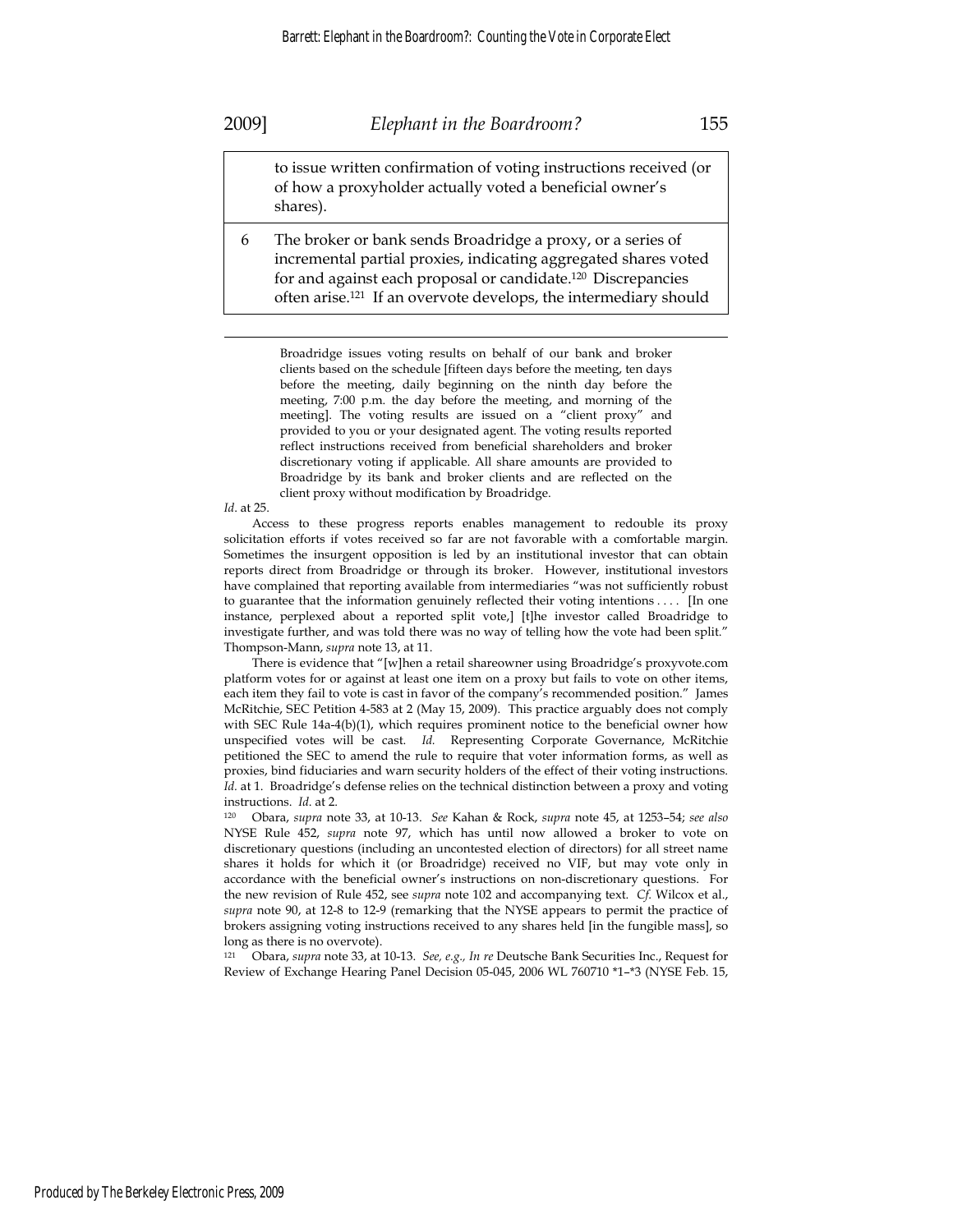| amend its proxy to vote no more than the number of shares it is<br>entitled to vote; Broadridge forwards the proxies collected in<br>this way to the tabulator. <sup>122</sup> |                                                                                                                                                                                             |                                                    |                                                                                                                                                                       |  |  |
|--------------------------------------------------------------------------------------------------------------------------------------------------------------------------------|---------------------------------------------------------------------------------------------------------------------------------------------------------------------------------------------|----------------------------------------------------|-----------------------------------------------------------------------------------------------------------------------------------------------------------------------|--|--|
| <b>UNCONTESTED</b><br>"ROUTINE" ELECTION                                                                                                                                       |                                                                                                                                                                                             | <b>CONTESTED ELECTION OR PROXY</b><br><b>FIGHT</b> |                                                                                                                                                                       |  |  |
| 7a                                                                                                                                                                             | The tabulator (often<br>Broadridge) forwards<br>collected proxies to the<br>meeting of<br>shareholders, with<br>information about<br>conflicting proxies,<br>overvotes, etc. <sup>123</sup> | 7b                                                 | Each faction, having obtained<br>its proxies from Broadridge,<br>delivers them to the inspector<br>of election, who takes them to a<br>secure, neutral counting room. |  |  |
| 8a                                                                                                                                                                             | The inspector of<br>election oversees the<br>validation and<br>counting of proxies to<br>verify legality of the                                                                             | 8b                                                 | Proxies from registered owners<br>are segregated from broker and<br>bank proxies, and are sorted<br>into the same order as the<br>stockholder list. Each of the       |  |  |

 $\overline{a}$ 2006) (NYSE fined Deutsche Bank for rule violations after investigation found overvotes in twelve of fifteen instances tested in 2002 and eleven of twelve in 2003). *See also* Soc'y of Corporate Sec'ys & Governance Prof'ls, *supra* note 46, at 3 (noting lack of verifiable audit trail for votes and lack of any guarantee that beneficial owners will receive proxy materials or have their votes counted).

122 SEC, *supra* note 88 ("If there is an over-vote, the broker-dealer will have to decrease the customers' vote but the customers will never know some or all of their votes did not count."). *See also* Kahan & Rock, *supra* note 45, at 1260 ("cutting down the number of voting instructions to the number of shares the broker is entitled to vote means that someone (who?) must decide whose votes count").

Stock exchange enforcement decisions are revealing:

There are no standard industry procedures that govern Tabulators' approach to dealing with over-voting. Tabulators may respond to over-votes with a variety of vote-counting procedures, including counting votes on a "first in-first voted" or "last in-first voted" basis, or disregarding altogether a vote submitted by a broker-dealer. Depending upon the procedure implemented by the Tabulator, certain customers' voting instructions may not be represented as originally given. . . . The lack of any uniform procedure raises the possibility that Tabulators may employ procedures that cause votes to be lost.

NYSE Hearing Panel Decision 06-055 at \*4, \*6 (Apr. 18, 2006) (adjudication imposing censure and a \$600,000 fine where broker voted more shares than it was entitled to vote); *see also* NYSE Hearing Panel Decision 07-028 at \*1 (Mar. 8, 2007) (assessing \$325,000 fine for a similar infraction). It is worth noting that to the offending firms fines of this magnitude are utterly insignificant, providing no incentive to alter their conduct.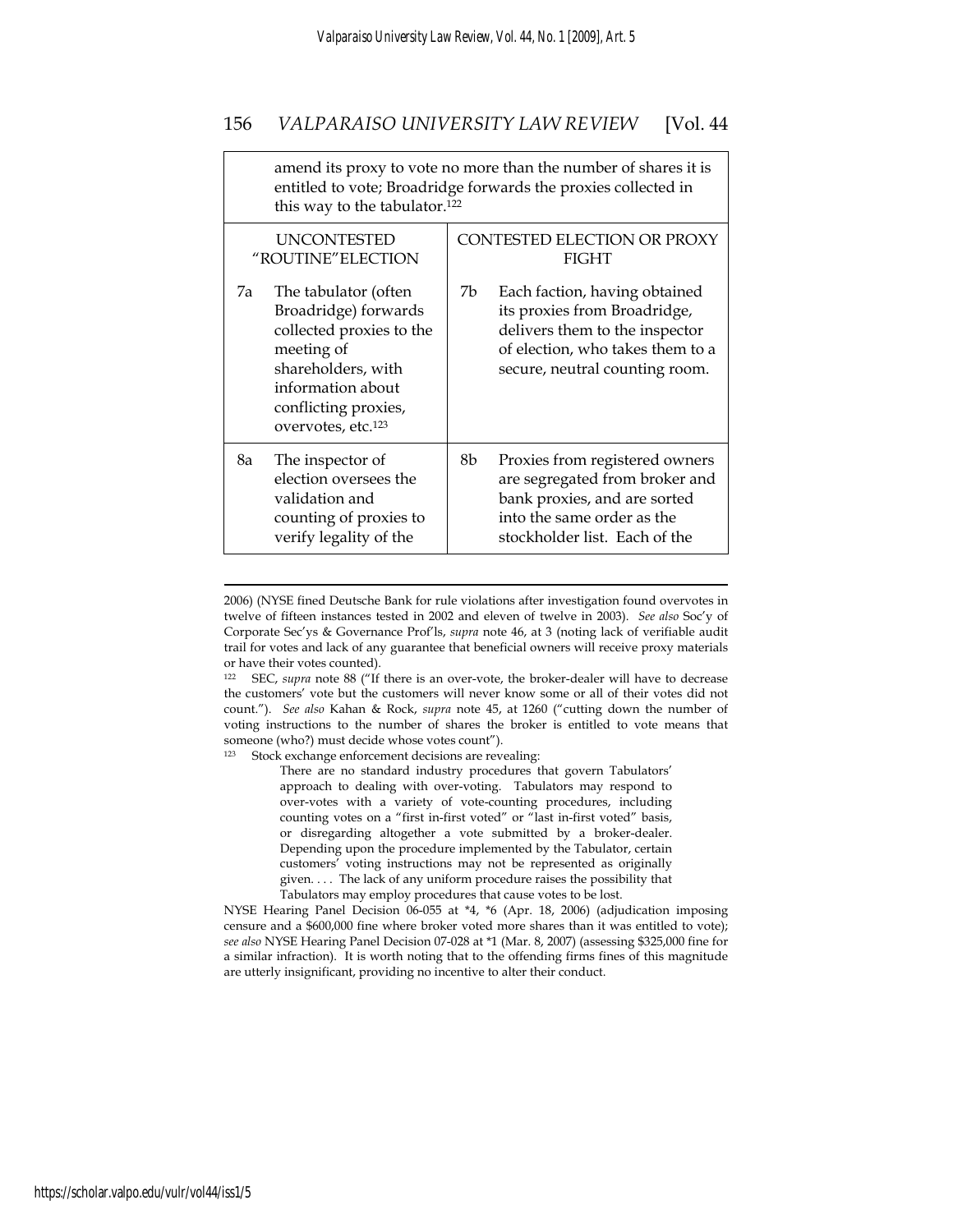2009] *Elephant in the Boardroom?* 157

|     | election (that there was<br>a quorum and the<br>official vote count). <sup>124</sup>                                                                                                                                                           |                 | inspector's assistants takes a<br>group of proxies.                                                                                                                                                                                                                                                                                                                                                                                                                          |
|-----|------------------------------------------------------------------------------------------------------------------------------------------------------------------------------------------------------------------------------------------------|-----------------|------------------------------------------------------------------------------------------------------------------------------------------------------------------------------------------------------------------------------------------------------------------------------------------------------------------------------------------------------------------------------------------------------------------------------------------------------------------------------|
| 9a  | The inspector examines<br>proxies, excluding<br>those that were not<br>properly executed (for<br>instance, lacking a<br>signature). Because the<br>outcome is<br>predetermined, little<br>effort need be<br>expended on validating<br>proxies. | 9b              | The inspector's staff examines<br>registered owners' proxies and<br>checks them against the<br>stockholder list, sorting proxies<br>into five categories: For<br>management, For the<br>opposition, Not on list<br>(invalid), Set aside (missing<br>signature, etc.), and Stand off<br>(conflicting proxies). The<br>assistants count proxies for<br>each faction and check each<br>other's work.                                                                            |
| 10a | The inspector totals<br>votes cast for the<br>management slate of<br>director candidates.                                                                                                                                                      | 10 <sub>b</sub> | The staff attempts to resolve<br>partial proxies and revocations<br>for each intermediary. If the<br>result is an overvote, the staff<br>requests the intermediary's<br>proxy clerk to bring the total<br>number of votes in line with<br>eligibility. If an overvote<br>cannot be resolved, the<br>inspector may disqualify some<br>or all of the intermediary's<br>shares. The assistants count<br>proxies for each faction and<br>check each other's work. <sup>125</sup> |

<sup>124</sup> DEL. CODE tit. 8 § 231(a) (2009) (corporations that list shares on a national exchange or have more than 2,000 record shareholders must appoint inspectors of election for any shareholders meeting; there are no statutory requirements for inspectors' qualifications or independence); Obara, *supra* note 33, at 10-8.

<sup>&</sup>lt;sup>125</sup> In the aggregation it is difficult to keep track of who has voted or changed a vote, causing the need to adjust the count for overvotes, revocations of proxies, errors by intermediaries, etc. *See also* Kahan & Rock, *supra* note 45, at 1262 (discussing alternative ways that intermediaries resolve overvotes and resulting distortions in the vote tally). Kahan & Rock report that it is "entirely opaque" how Broadridge and its customers handle these adjustments. *Id.* at 1253–54. Because VIFs are technically not proxies, Inspectors of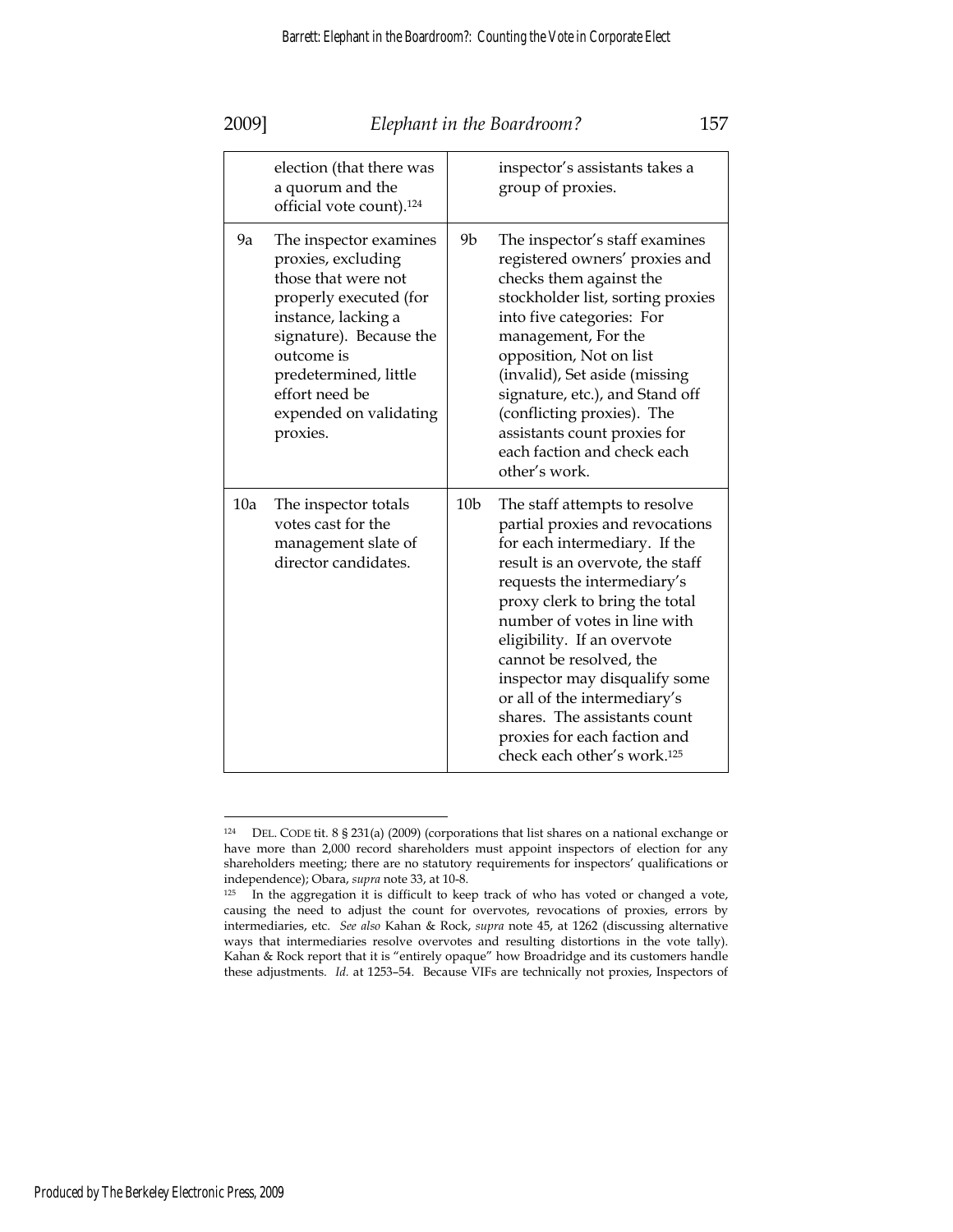11 The inspector totals the votes and certifies, in a report to the meeting chair, the number of shares present and the votes cast for and withheld from the proposals and slate(s) of candidates. Then, the meeting chair reports the vote count and announces the outcome—for instance, that there was a quorum, that certain candidates were duly elected directors, or that the merger proposal was approved.

#### 2. Factors That Confuse the Vote Count

The complexity occasioned by multiple layers of nominee ownership leads to such errors as unclear or lost voting instructions, with the possibility for proxyholders to cast votes inconsistent with the beneficial owner's intentions.126 In addition, the fact that proxyholders aggregate the voting instructions of multiple beneficial owners (which arrive and are processed piecemeal) makes it difficult or impossible to verify votes.127 Further, because key participants in this complex arrangement derive profits from their roles in the process, they have no incentive to streamline the layers.128

In most elections, many beneficial owners, especially those who have small holdings, do not return voting instructions, resulting in an undervote.129 Because shareholders have the right, but not the duty, to vote their shares, the undervote does not affect legitimacy of the election,

Election may not review these source documents in case of any dispute arising during the tabulation of voted proxies. Wilcox et al., *supra* note 90, at 12-10.

<sup>126</sup> Brandes Institute, *supra* note 13 at \*7 (votes gone missing hampered investors' efforts to vote against excessive executive compensation); *see also* BALOTTI ET AL., *supra* note 25, at 9-10.1; *supra* note 106 and accompanying text. In *Blasius*, after reciting a virtual catalogue of proxy-handling and counting errors in a consent contest, Chancellor Allen observed that "[t]he multilevel system of beneficial ownership of stock and the interposition of other institutional players between investors and corporations . . . renders the process of corporate voting complex." Blasius Indus., Inc. v. Atlas Corp., 564 A.2d 651, 668 (Del. Ch. 1988). In deciding the case, he concluded that "[w]e cannot know, in these circumstances, what the outcome of this close contest would have been if the true wishes of all beneficial owners had been accurately measured. The parties must . . . be content with the result announced by the [inspectors]." *Id.* at 670.

<sup>127</sup> Thompson-Mann, *supra* note 13, at 11 (reporting an occasion when Broadridge was not able to account for how a split vote—92% for, 8% against—arose, contrary to the institutional investor's policy); Kahan & Rock, *supra* note 45, at 1253 (describing factors producing a "nightmare of verification"). Problems arise because intermediaries submit aggregated partial proxies, obscuring the voting instructions of individual beneficial owners. *Id*.<br><sup>128</sup> Thompson-Mann, *supra* note 13, at 11.<br><sup>129</sup> Inv. Assoc. v. Standard Power & Light Corp., 48 A.2d 501, 507 (Del. Ch. 1946) (taking

judicial notice of fact that many shareholders fail to vote). *See also* Bainbridge, *supra* note 27, at 635 n.89 (discussing rational apathy among small shareholders).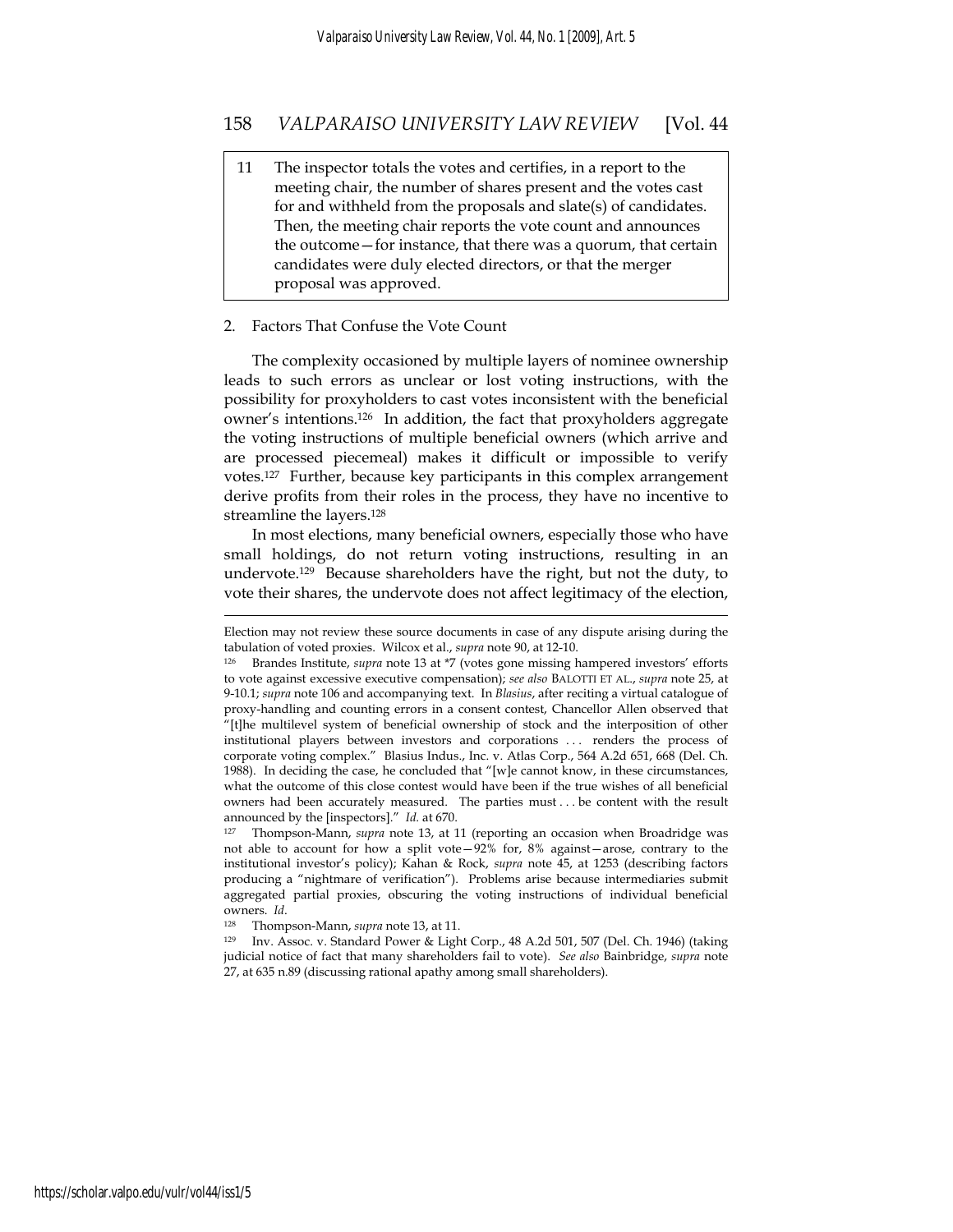#### 2009] *Elephant in the Boardroom?* 159

but it may mask overvoting elsewhere.<sup>130</sup> Under a soon-to-be obsolete part of NYSE Rule 452, if a broker did not receive a beneficial owner's voting instructions on a routine question by ten days before the shareholders' meeting, the broker could vote the customer's shares in its own discretion.131

Determining who has voting rights is often difficult because brokers lend shares from customers' margin accounts to short sellers who sell them at today's price in the hope of replacing the borrowed shares at a lower price later.<sup>132</sup> When shares are lent, voting rights accompany them, even though the original owner thinks (and her brokerage statement will show) that the shares remain in her account.<sup>133</sup> But

[w]ith regard to the share borrowed, both the shareholder from whom it was borrowed and the third party to whom the share was sold are beneficial owners. It is probable, if not certain, that neither the issuer nor the beneficial owner from whom the stock was borrowed is aware of the short sale . . . . Additionally, the borrowed share could be borrowed from the account of the third-party buyer and sold to yet another buyer. This would create an additional, a third, beneficial owner for that one record share. Conceivably, this serial borrowing could create a number of beneficial owners that was a multiple of the number of shares actually issued.

*Id.* at \*2 and n.9. A margin account allows the customer to purchase shares with funds borrowed from the broker. A typical brokerage account agreement states:

> [Broker] can loan out (to itself or others) the securities that collateralize your margin borrowing. If it does, you may not be entitled to receive, with respect to securities that are lent, certain benefits that normally accrue to a securities owner, such as the ability to exercise voting rights, or to receive interest, dividends, or other distributions.

Fidelity Investments, The Fidelity Account Customer Agreement 8, http://personal. fidelity.com/accounts/pdf/trust\_supplemental.pdf. It is evident how this practice can produce discrepancies in share counts and voting rights. A concise account of the use of borrowed shares to affect elections and manipulate share prices is Kara Scannell, *How Borrowed Shares Swing Company Votes*, WALL ST. J., Jan. 26, 2007, at A1, based on Henry T.C. Hu & Bernard Black, *The New Vote Buying: Empty Voting and Hidden (Morphable) Ownership*, 79 S. CAL. L. REV. 811, 832–35 (2006); *see also* William L. Tolbert, Jr., Leslie H. Lepow & John F. Cox, *Borrowed Voting* (American Enterprise Institute), 11 BRIEFLY . . . : PERSPECTIVES ON

LEGISLATION, REGULATION, AND LITIGATION, No. 8, 1–21 2008.<br><sup>133</sup> NYSE Information Memo No. 07-8, *Disclosure of Voting Loss and Dividend Status in Margin Accounts* (Jan. 23, 2007), http://apps.nyse.com/commdata/PubInfoMemos.nsf/ 0/85256FCB005E19E88525726B00619047/\$FILE/Microsoft%20Word%20-%20Document% 20in%2007-8.pdf. *See also* SEC, *supra* note 88; Kahan & Rock, *supra* note 45, at 1256–57 (the

<sup>130</sup> *Cf*. Berlin v. Emerald Partners, 552 A.2d 482, 493 (Del. 1989). 131 NYSE Rule 452, *supra* note 97. Routine questions include uncontested director elections and appointment of auditors. Broker discretionary voting in director elections is eliminated in a revision to Rule 452 effective at annual meetings scheduled after Jan. 1, 2010. SEC Release No. 34-60215 at 2 (July 1, 2009).

<sup>132</sup> *In re* Digex, Inc., No. Civ. A. 18336-NC, 2002 WL 749184 at \*2 (Del. Ch. Apr. 16, 2002) (concisely describing mechanism of short selling and its implications). The court noted that: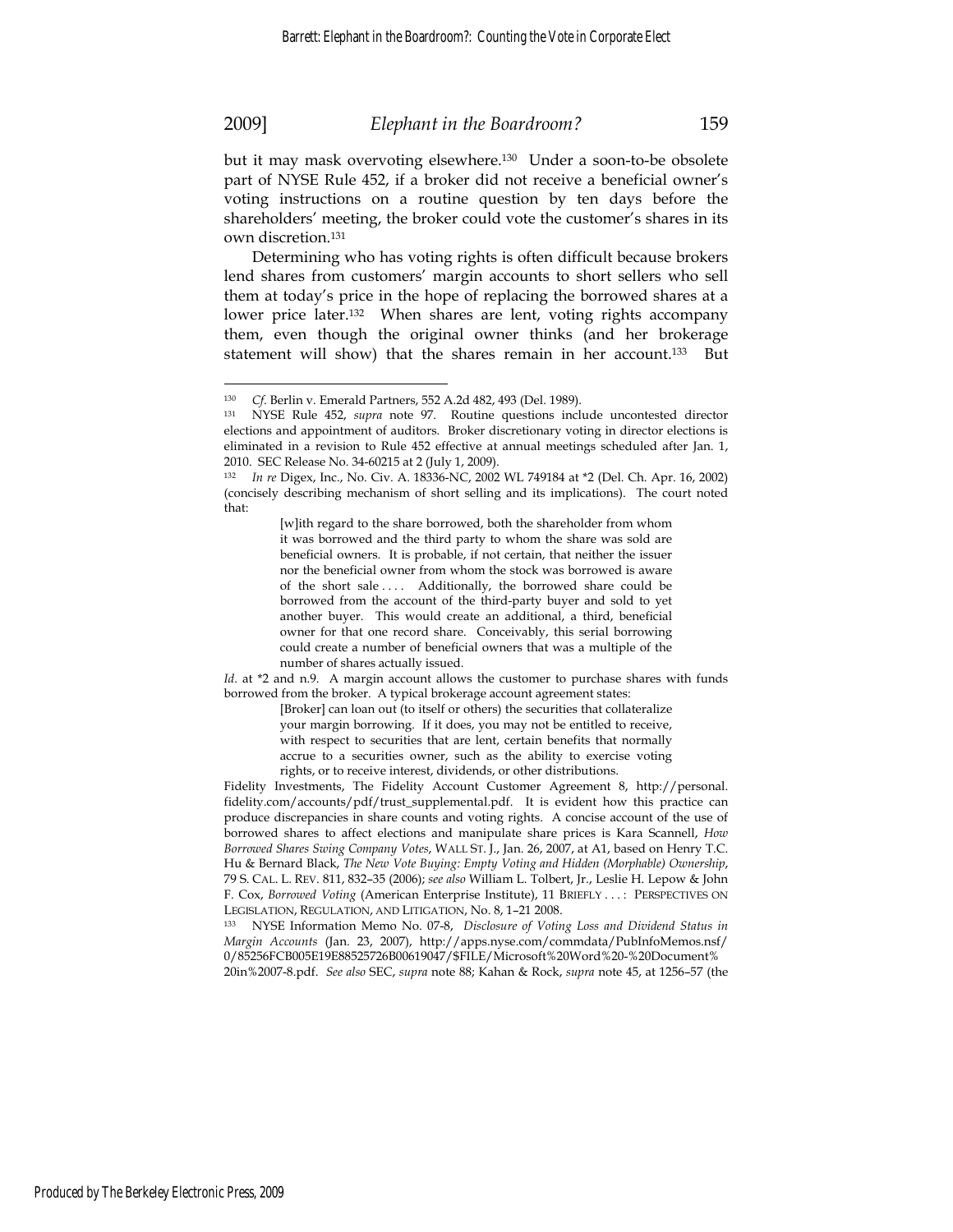because the broker holds its own and customers' shares in fungible bulk at DTC,134 it does not decrement the lent shares from any particular customer's account, and there is no principled way to reconcile the number of shares to which any account owns voting rights.<sup>135</sup>

Delaware courts have long been permissive in allowing the buying and selling of votes, and in today's markets it is possible to accumulate effective voting power in secret using complex financial derivatives to separate voting rights from economic interest.136 An example, involving

 $\overline{a}$ 

 A modern case involving derivatives is CSX Corp. v. The Children's Inv. Fund Mgmt. (UK) LLP, 562 F. Supp. 2d 511 (S.D.N.Y. 2008), *aff'd* 292 Fed. Appx. 133 (2d Cir. 2008) (in spite of disclosure violations, hedge funds seeking control of CSX Corp. won the right to vote four directors onto CSX's board; the incumbent board had sought to enjoin hedge funds' voting power because, to evade disclosure requirements, they had purchased derivatives rather than shares). The court found defendant hedge funds had amassed a large economic position in CSX through total return swaps rather than purchasing shares, in a scheme to avoid having to publicly disclose their large position until they were ready to mount a proxy fight. *Id.* at 549–50. A swap contract can be unwound at any time by

loan is actually a transfer of full legal title under an agreement to repurchase the shares, and the possibly inadvertent lender thereby loses voting rights); Soc'y of Corporate Sec'ys & Governance Prof'ls, *supra* note 46, at 3 (in issuers' view, integrity of the vote is impaired by counting voting instructions for loaned shares and assigning them arbitrarily to unvoted shares: for this reason, some shares are voted multiple times, others not at all); Tolbert et al., *supra* note 132. Proxy solicitations typically disclose the possibility that the number of shares to be voted may be adjusted downward, but this notice is often far from conspicuous—for example, on the voting instruction form for the Foundry Networks, Inc. special meeting on Dec. 17, 2008, this information is printed in light grey ink in small print (eight-point small capitals) on the reverse side of the form. *See supra* note 37. Kahan & Rock comment that short selling raises doubt whether votes were cast by investors who actually owned shares, adducing the example that in 2004 the AXA/MONY merger was approved by a margin of 1.7 million shares although 6.2 million shares were out on loan. *Supra* note 45, at 1263.

<sup>134</sup> *See supra* notes 93–94 and accompanying text. 135 SEC, *supra* note 88. *See* NYSE Information Memo No. 04-58, *Supervision of Proxy Activities and Over-Voting*, Nov. 5, 2004, http://apps.nyse.com/commdata/PubInfoMemos. nsf/AllPublishedInfoMemosNyseCom/85256F09007311B485256F3F00645587/\$FILE/Micr osoft%20Word%20-%20Document%20in%2004-58.pdf (evidence that overvoting arises from failures in accounting for lent shares); NYSE, *NYSE Regulation, Inc. Fines UBS Securities, Goldman Sachs Execution & Clearing, and Credit Suisse Securities (USA) \$1.35 Million for Proxy-Handling Violations in Corporate Elections*, NYSE News Release, June 13, 2006, http://www.nyse.com/press/1150107128723.html.

Vote-buying arrangements, once considered a breach of shareholders' fiduciary duty to each other, have been allowed for over sixty years. Schreiber v. Carney, 447 A.2d 17, 25 (Del.Ch. 1982) ("an agreement involving the transfer of stock voting rights without the transfer of ownership is not necessarily illegal[;] . . . [t]o hold otherwise would be to exalt form over substance"), citing Ringling Bros.-Barnum & Bailey Circus Combined Shows, Inc., v. Ringling, 53 A.2d 441, 447 (Del. 1947) ("a shareholder may exercise wide liberality of judgment in the matter of voting . . . so long as he violates no duty owed his fellow shareholders."). Although shareholders may buy and sell votes, for management to use corporate assets to buy votes and tilt a close election is a breach of the duty of loyalty. Portnoy v. Cryo-Cell Int'l, Inc., 940 A.2d 43, 74–75 (Del. Ch. 2008).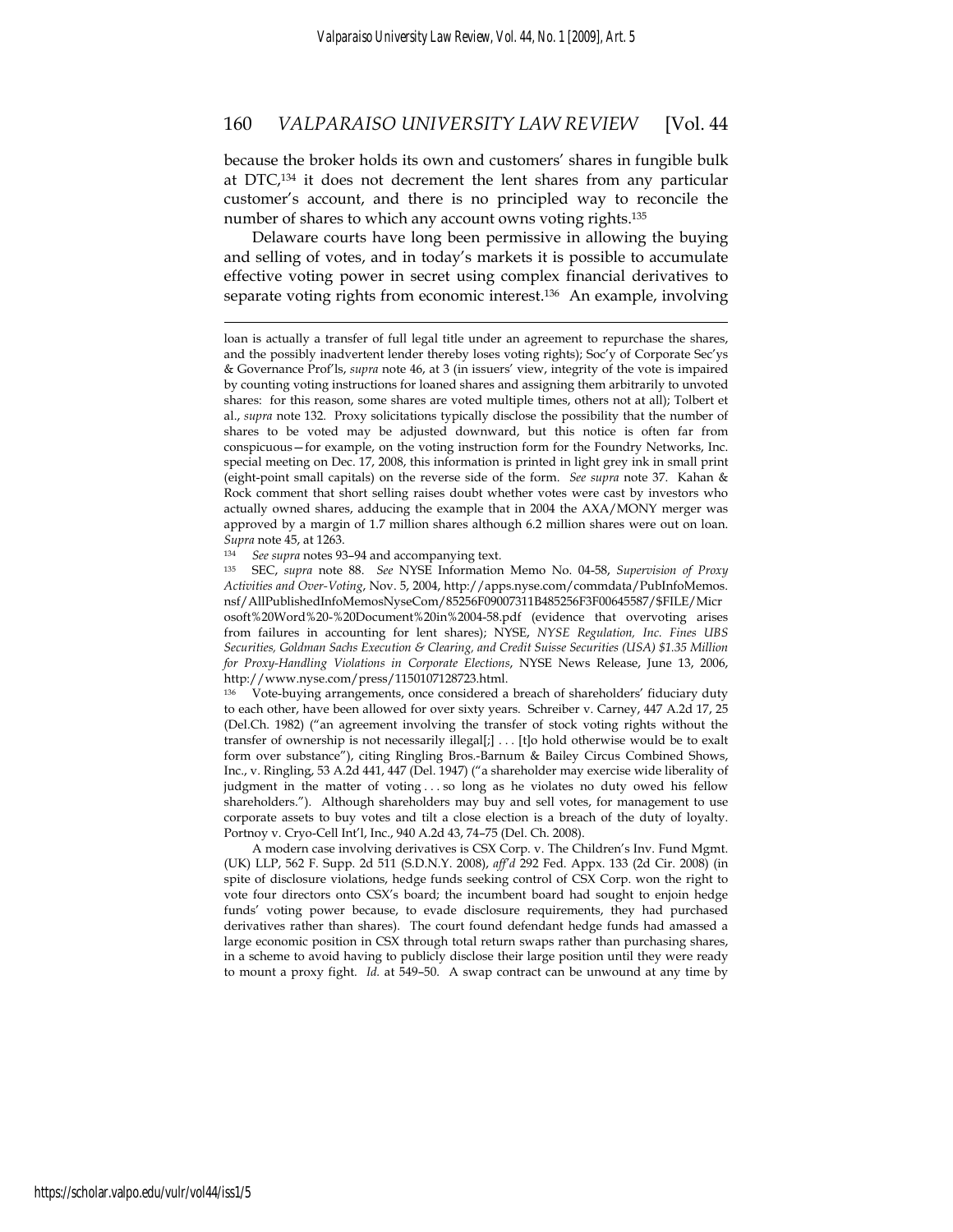total return swaps, figured in the recent proxy fight at CSX Corp.<sup>137</sup> Routine hedging of the short swap positions vested a significant amount of voting power in parties who lacked the economic interest of bona fide shareholders.138

agreement between the contracting parties; if settled in kind, rather than in cash, the long party obtains full ownership, including attached voting rights, of a large shareholding that has been accumulated in stealth. *Id.* at 522–24.

<sup>137</sup> *CSX*, 562 F. Supp. at 516. The swaps gave the hedge funds "substantially all of the indicia of stock ownership save the formal legal right to vote the shares." *Id*. The court explained the total return swaps (TRSs) at issue:

For example, in a cash-settled TRS with reference to 100,000 shares of the stock of General Motors, the short party agrees to pay to the long party an amount equal to the sum of (1) any dividends and cash flow, and (2) any increase in the market value that the long party would have realized had it owned 100,000 shares of General Motors. The long party in turn agrees to pay to the short party the sum of (1) the amount equal to interest that would have been payable had it borrowed the notional amount from the short party, and (2) any depreciation in the market value that it would have suffered had it owned 100,000 shares of General Motors.

In practical economic terms, a TRS referenced to stock places the long party in substantially the same economic position that it would occupy if it owned the referenced stock or security. There are two notable exceptions. First, since it does not have record ownership of the referenced shares, it does not have the right to vote them. Second, the long party looks to the short party, rather than to the issuer of the referenced security for distributions and the marketplace for any appreciation in value.

The short party of course is in a different situation. It is entitled to have the long party place it in the same economic position it would have occupied had it advanced the long party an amount equal to the market value of the referenced security. But there are at least two salient distinctions, from the short party's perspective, between a TRS and a loan. First, the short party does not actually advance the notional amount to the long party. Second, it is subject to the risk that the referenced asset will appreciate during the term of the TRS. . . .

 <sup>. . . .</sup>  Institutions that hedge short TRS exposure by purchasing the referenced shares typically have no economic interest in the securities. They are, however, beneficial owners and thus have the right to vote the referenced shares.

Institutional voting practices appear to vary. As noted below, some take the position that they will not vote shares held to hedge TRS risk. Some may be influenced, at least in some cases, to vote as a counterparty desires. Some say they vote as they determine in their sole discretion. Of course, one may suppose that banks seeking to attract swap business well understand that activist investors will consider them to be more attractive counterparties if they vote in favor of the positions their clients advocate.

*Id.* at 520–21, 522 (footnotes omitted).<br><sup>138</sup> *Id.* at 522. The court described how swaps misalign voting rights: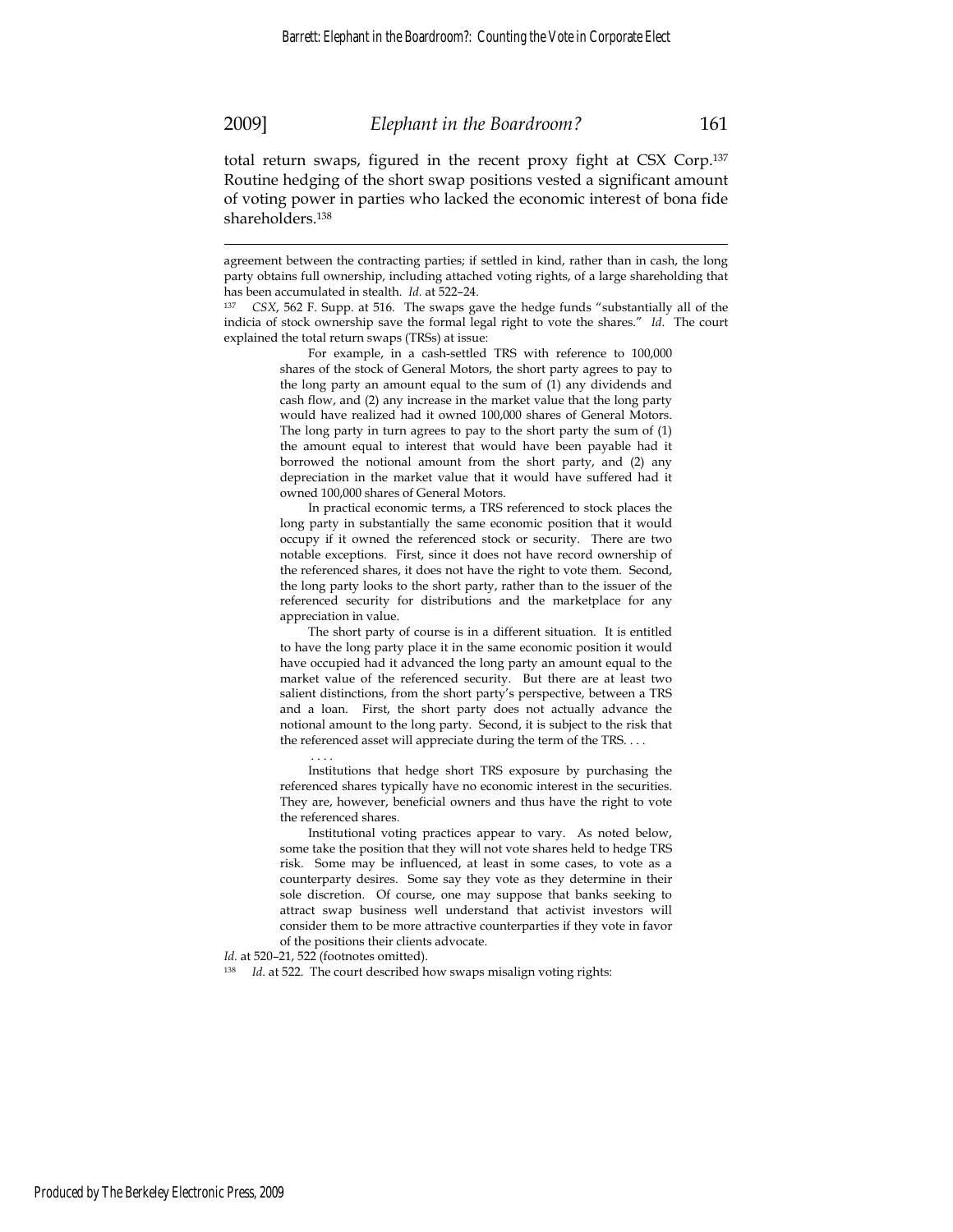A shareholder is allowed to revoke or supersede a previously submitted proxy at any time before the polls close.<sup>139</sup> In a contested election, especially a close one, beneficial owners commonly receive repeated proxy solicitations; either through confusion or because of a change of mind, some return voting instructions multiple times for the same shares.140 When an overvote or obvious duplication of proxies occurs, the tabulator or inspector of election should eliminate prior proxies and count only the last one.141 Multiple proxies create confusion that, if not resolved, can disqualify all of them.142

Adding to the confusion, brokers and banks commonly return partial proxies that represent only some of the shares they are entitled to vote, submitting them incrementally as they receive voting instructions from their customers; because they represent the voting instructions of many beneficial owners, these proxies typically include combinations of For, Against, and Abstain votes.<sup>143</sup> These proxies count cumulatively, but may include repetitive votes, or may, because of share lending, total more votes than the intermediary is entitled to vote.144 An intermediary must reconcile any overvote with the tabulator by making adjustments that remove votes from the final aggregated proxy—but the beneficial

> [T]he accumulation of substantial hedge positions *significantly alters the corporate electorate*. It does so by (1) eliminating the shares constituting the hedge positions from the universe of available votes, (2) subjecting the voting of the shares to the control or influence of a long party that does not own the shares, or (3) leaving the vote to be determined by an institution that has no economic interest in the fortunes of the issuer, holds nothing more than a formal interest, but is aware that future swap business from a particular client may depend upon voting in the "right" way.

Id. (emphasis added, footnotes omitted).

 The court reviewed evidence that the hedge funds' counterparties bought and sold CSX shares immediately before and after record dates in a pattern clearly calculated to secure dividend and voting rights *Id.* at 544. Although legal, these transactions contributed to an overall impression of manipulative conduct. *Cf*. *id.*

139 Magill v. N. Am. Refractories Co., 128 A.2d 233, 237 (Del. 1956) (stockholder may change his vote until the polls close).

140 Obara, *supra* note 33, at 10-14 to 10-15 (it is not unusual for five proxies to be returned for a single position in a contested corporate election).

 $\overline{a}$ 

<sup>144</sup> *See supra* notes 120–123 and accompanying text.

<sup>141</sup> *Id*. at 10-16. 142 Williams v. Sterling Oil of Okla., Inc., 273 A.2d 264, 265 (Del. 1971) ("the inspectors of an election must reject all identical but conflicting proxies when the conflict cannot be resolved from the face of the proxies themselves or from the regular books and records of the corporation"). *Accord* Concord Fin. Group, Inc. v. Tri-State Motor Transit Co. 567 A.2d 1, 15–16 (Del. Ch. 1989).

<sup>143</sup> Obara, *supra* note 33, at 10-13. Where the total eligible vote is not exceeded, all such proxies are counted. *See also* Schott v. Climax Molybdenum Co., 154 A.2d 221, 223 (Del. Ch. 1959) (stating same).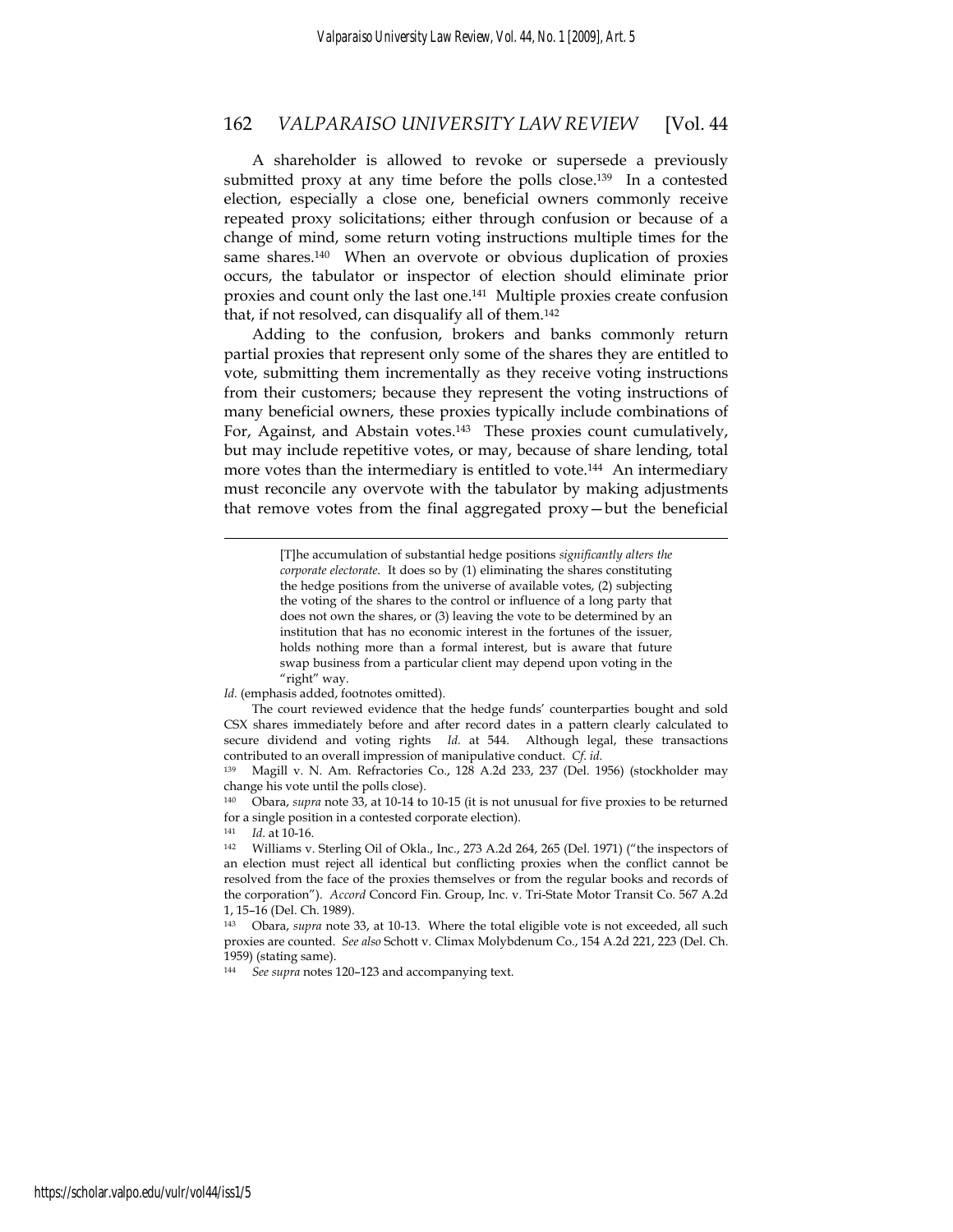#### 2009] *Elephant in the Boardroom?* 163

owners will never know that some of their shares did not count, and if double-counting is offset by an undervote, it may go unremarked.145

Although both the records at Cede & Co. and beneficial owners' account statements purport to track a definite number of shares, and although counting votes requires definite numbers of shares, the underlying reality is that custodial accounts hold *pro rata* interests in a fungible mass of shares—shares that are in continual motion, being bought, sold, lent, and borrowed without being traceable to particular accounts.146 Reconciling vote counts to *pro rata* shares of a fungible mass is pointless, and nobody really tries.147 Because the net settlement system creates intraday discrepancies between a broker's total holding at DTC and the sum of shares in its internal accounts, brokers have to adjust the number of shares their customers vote, in order to reconcile the total vote to whatever number of shares DTC held for the broker at the instant selected as the record date for the meeting.148

Finally, ignoring the complex reality of voting, by law inspectors of election may examine only the legal proxy documents, as if they represented shareholders' actual votes rather than votes that one or more intermediaries have aggregated and adjusted.149 Delaware law consistently considers inspectors' powers and duties "purely ministerial, not quasi-judicial," and emphasizes the value of an expeditious result over its accuracy.150

These factors evidence a voting system and a process that is susceptible to both accidental and intentional miscounting of shareholders' votes.

<sup>145</sup> SEC, *supra* note 88 (in principle intermediaries are obliged to vote as instructed, but their diligence in doing so cannot be monitored). *See supra* note 127 (stating same). If a broker or bank fails to reconcile an overvote or conflicting proxies, the inspector of election may disqualify some or all of the associated proxies, in effect disenfranchising multiple beneficial owners whose voting instructions were aggregated by the broker or bank. *See supra* note 125 and accompanying text.

<sup>146</sup> *See supra* text accompanying notes 93–94. 147 *See supra* note 94.

<sup>&</sup>lt;sup>148</sup> See supra text accompanying notes 93–94, 121.<br><sup>149</sup> Cf. DEL. CODE tit. 8 § 231(d) (2009). Inspectors may use only information on the face of the proxy or the envelope and must accept anything that reasonably purports to be a valid proxy; they may not consider extrinsic evidence as to a proxy's authority except to resolve broker overvotes. *Id*.

<sup>150</sup> *Williams v. Sterling Oil*, 273 A.2d at 265 (describing duties of inspectors); DEL. CODE tit. 8 § 225(a) (2009) (judicial inquiry into proxies and voting is reserved to the chancery court, upon suit by a shareholder with standing); *Blasius Indus., Inc. v. Atlas Corp.,* 564 A.2d 651, 668 (Del. Ch. 1988) (inspectors' duties are conditioned by administrative need for expedition and certainty).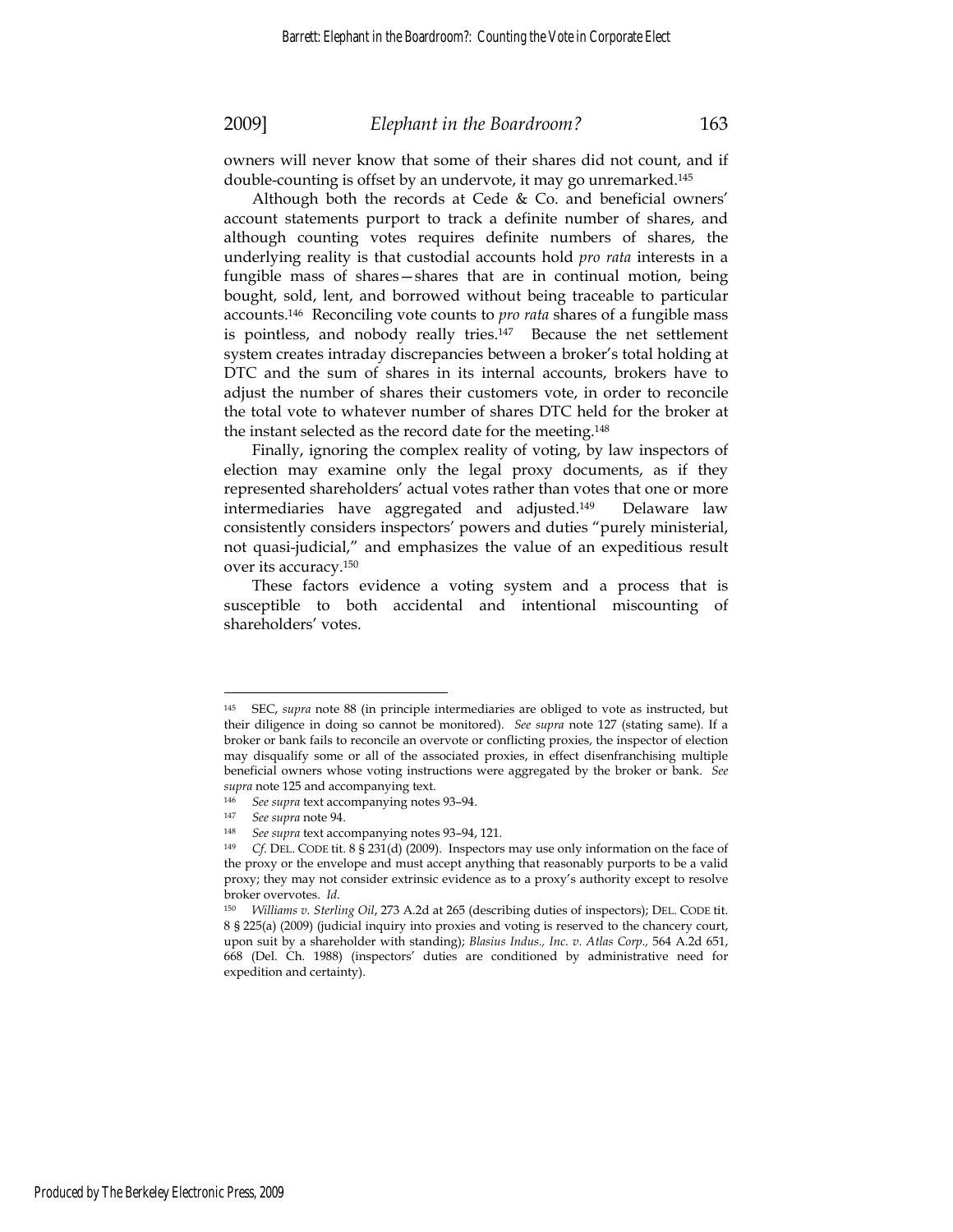#### *F. Direct Communication, Direct Registration*

 $\overline{a}$ 

In 2004, the Business Roundtable, in collaboration with Georgeson Shareholder Services, proposed changes to SEC rules, made possible by exploiting available technology that would alleviate problems in the current system of proxy communication.151 The proposed changes would enable proxy information and voting rights to move directly from issuers to beneficial owners, rather than "cascading down through successive layers of custodians" as is currently required for shares held "in street name."152 Benefits to investors would include vote confirmation, an audit trail on votes cast, and eliminating the practice of brokers voting shares that they do not own; in addition, reducing complexity would eliminate some unnecessary costs.153

An enabling infrastructure for eliminating (not merely immobilizing) paper stock certificates already exists and could be used to avoid the complexities of custodial relationships: the Direct Registration System

<sup>151</sup> *See* Bus. Roundtable, *supra* note 111, at 3, 10 (proposing changes to SEC rules); Georgeson Shareholder Communications, Inc., *Re: Rule No. 4-493*, Letter to SEC, 1–4 (May 3, 2004), http://www.sec.gov/rules/petitions/4-493/georgeson050304.pdf (supporting the Business Roundtable's request for rule changes). The proposal by the Business Roundtable and Georgeson related to a then-pending SEC rule change that would have enhanced shareholders' access to the corporate proxy process. SEC Release No. 34-48628, 68 Fed. Reg. 60784, 2003 WL 22350515 (Oct. 14, 2003). This Rule 14a-11, not adopted then but newly re-proposed, would, under certain circumstances, require publicly traded companies to include shareholder nominees for director in the companies' proxy materials unless state law or a company's governing documents prohibit shareholders from nominating directors. SEC Release Nos. 33-9046, 34-60089 (June 10, 2009), http://www.sec.gov/ rules/proposed/2009/33-9046.pdf. In a related development, Delaware revised its General Corporate Law, effective August 1, 2009, empowering Delaware corporations to limit through bylaws shareholders' ability to nominate director candidates, reimbursement of proxy expenses, etc. DEL. CODE tit. 8 § 112 (2009).

*See also* Broadridge Financial Solutions, Inc., *2008 Proxy Season Key Statistics*, http://www.broadridge.com/investor-communications/us/2008ProxyStats.pdf (over 79% of shares voted in the 2008 proxy season were voted via the internet-based ProxyEdge® service, which attests to investors' ability and willingness to use electronic infrastructure in communications and transactions related to their shareholdings).

<sup>&</sup>lt;sup>152</sup> Georgeson, *supra* note 151, at 1; Bus. Roundtable, *supra* note 111, at 12.<br><sup>153</sup> Georgeson, *supra* note 151, at 3. Vote confirmation would provide a safeguard against

mistakes and fraud, and would allow fiduciaries to document how they have voted shares held in trust. *Id.* Audit trails would enable sorting out complexities of voting stock that has been loaned, and are essential if voting results are challenged legally. *Id.* The justification for broker discretionary voting—companies need it to avoid failed quorums even though it is patently anti-democratic—would vanish with effective direct communication to shareholders. *Id.* Benefits to issuers include reduction in the cost and time that proxy communication requires, and transparency as to who the shareholders are (although it eliminates the OBO/NOBO mechanism, the proposal allows for beneficial owners who require privacy to arrange nominee ownership at their own expense.) *Id.* at 3– 4.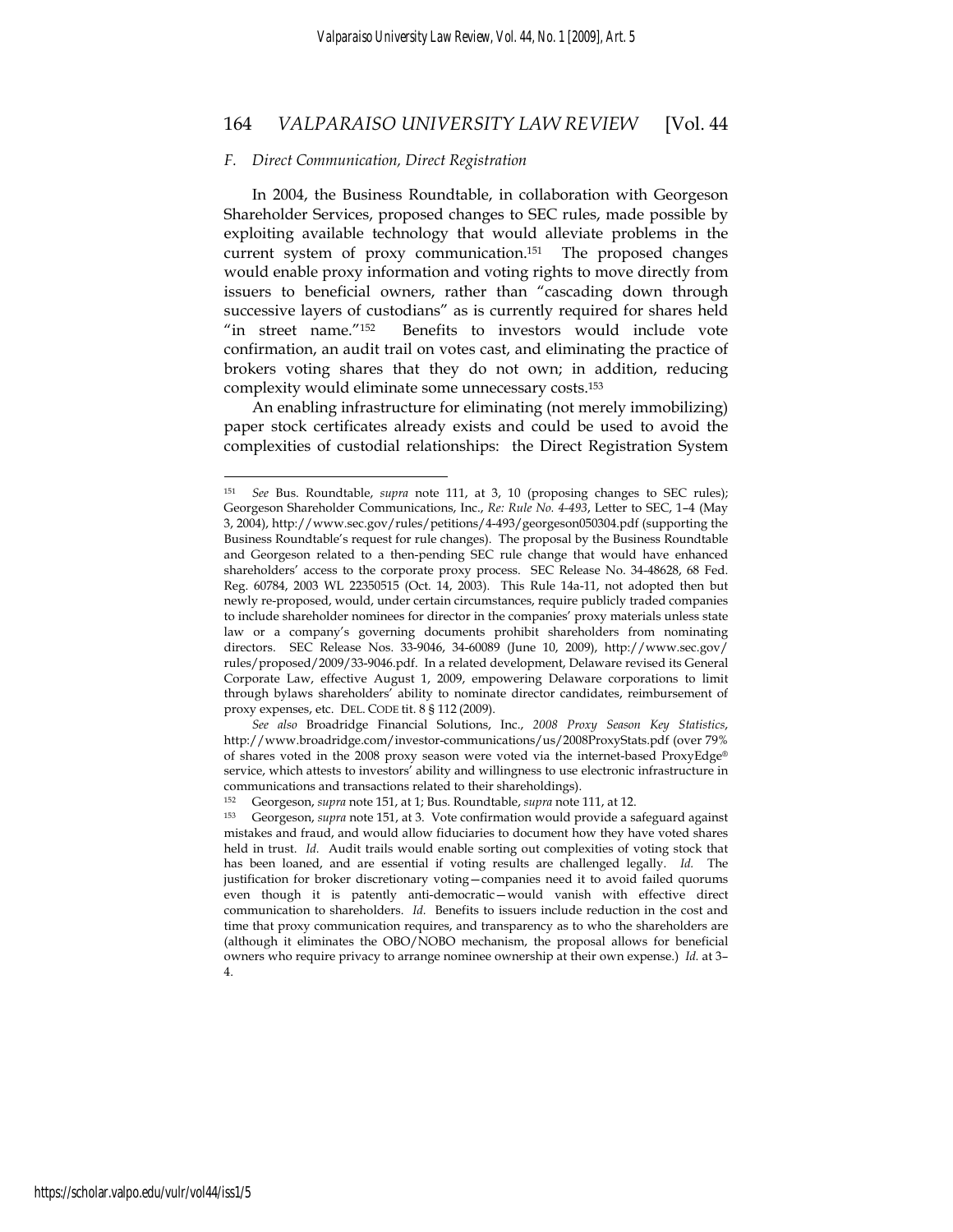#### 2009] *Elephant in the Boardroom?* 165

("DRS"), operated by DTC, allows beneficial owners to register their shares electronically on the books of an issuer or its transfer agent, and to transfer them using DRS transactions.154 Registration of the shares assures direct communication between issuers and beneficial owners, and eliminates broker voting as well as the need for "fungible mass" accounting of shareholdings that leads to errors, discrepancies, and adjustments to voting instructions.155 However, for investors who trade frequently, or if prompt execution of trades is important, holding shares in DRS is less advantageous than holding "in street name"; brokers' internal systems better meet their needs.156 DRS has been available since 1996; all states' laws now allow corporations to issue shares without paper certificates, and all U.S. stock exchanges require issuers to be capable of participating in the DRS; yet, despite the opportunity DRS offers to reduce complexity and errors, it is little used.157

<sup>154</sup> *See* SEC, *Holding Your Securities—Get the Facts*, http://www.sec.gov/investor/ pubs/holdsec.htm; Securities Industry & Financial Markets Assn., *Direct Registration System Educational Webinar*, June 24, 2008, http://events.sifma.org/uploadedFiles/Events/2008/ DRSwebinar/DRSEdWebinar6-24-08.pdf ("DRS webinar"). *See also* Joseph Trezza, *Going Paperless in the Securities Industry: Benefitting Issuers and Investors*, CORP. SEC. & GOVERNANCE PROFESSIONAL 2–3 (newsletter, June 2007) (U.S. markets are catching up; dozens of countries' securities markets have eliminated paper certificates over the last twenty years). Even with the vast majority of share certificates now immobilized, the current volume of issuance and transfer of certificates costs the industry about \$350 million annually, including \$50 million to replace lost or stolen certificates; certificates worth \$16 billion were lost in the 9/11 World Trade Center disaster and had to be replaced at a cost of \$300 million, whereas electronic records were preserved. *Id.* at 3–4. Securities Indus. & Fin. Markets Ass'n [SIFMA], *Securities Industry Immobilization & Dematerialization Implementation Guide* 18–22 (2008), www.sifma.org/services/techops/pdf/SIFMA-Dematerialization-Guide.pdf-2008-10-27 (summarizing the costs of processing certificates and the benefits of DRS).

<sup>155</sup> *See supra* Part II.D.2 (indicating why DTC, owned by member firms in the securities industry, is unlikely ever to develop functionality in DRS that would compete effectively with brokerage firms' street-name shareholding arrangements); *see also* SIFMA, *Dematerialization Guide, supra* note 154, at 32 (noting that brokerage firms prefer their clients to hold shares in street name).

<sup>156</sup> SEC, *supra* note 154. Trading requires that shares first be transferred and re-registered to a broker, then traded; even though it is accomplished electronically, in a fast-moving market the time required by this extra step could have significant financial impact. *Id.* Although issuers can buy and sell shares held in DRS, timing and price of transactions is entirely outside the investor's control. *Id.* 157 September 157 SEC Release No. 37931, Order Granting Approval to Establish DRS (Nov. 7, 1996),

<sup>[</sup>File No. SR-DTC-96-15] (approving establishment of DRS to provide cost-efficient transfers, prompt settlement of trades, and reduction in problems related to lost or stolen certificates); SEC Release No. 34-54289, Order Granting Approval to Mandate Listed Companies Become Eligible to Participate in DRS (Aug. 8, 2006), 71 Fed. Reg. 47278 (Aug. 16, 2006) [File No. SR-NYSE-2006-29] (setting DRS implementation deadlines for issuers and exchanges, including final deadline for all listed stocks to achieve DRC compatibility by Jan. 2008, later extended to Mar. 2008). *See also* SIFMA, DRS webinar, *supra* note 154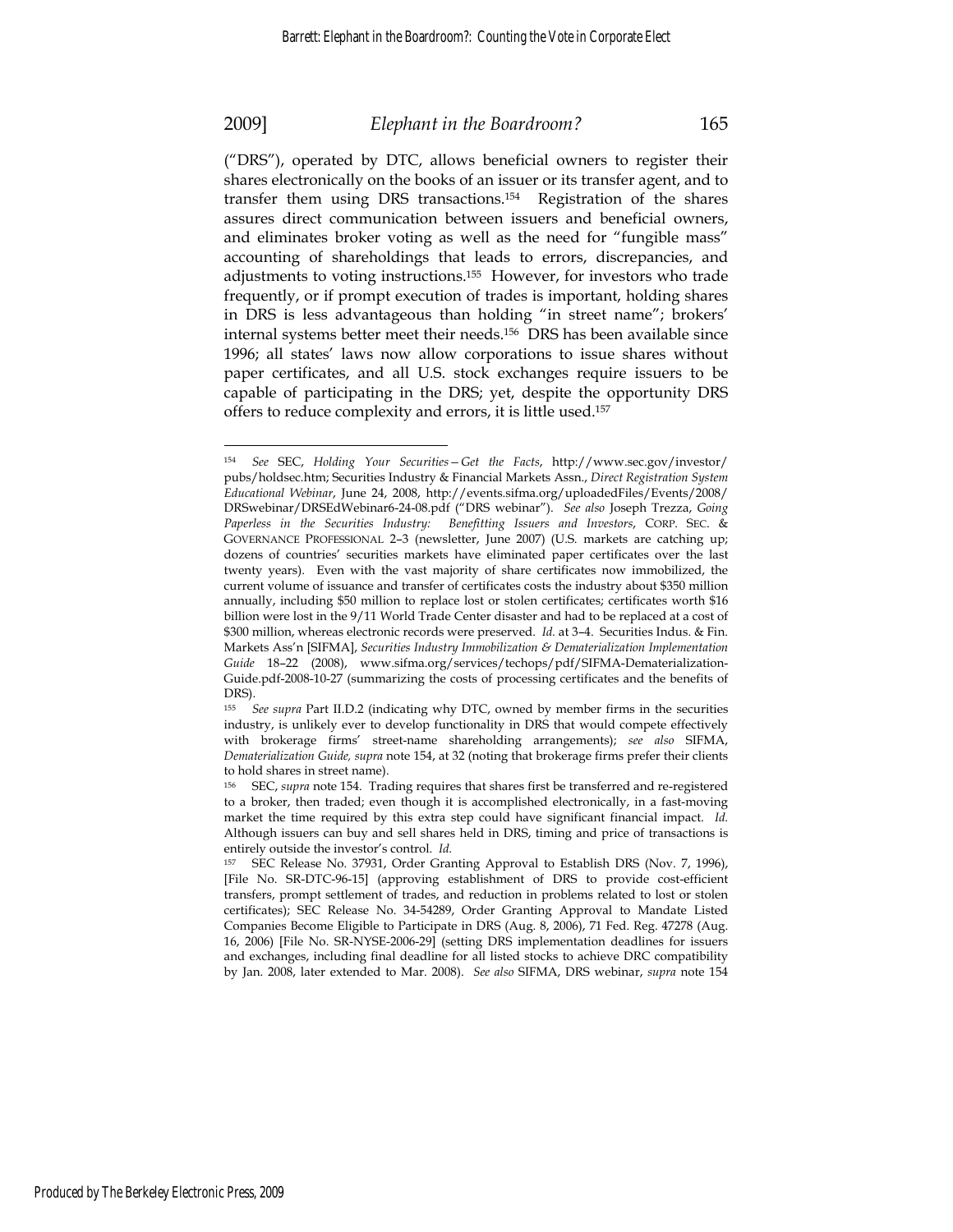This Part reviewed the increasing incidence of contested corporate elections and the legal rules that govern the conduct of those elections rules based on presumptions about shareholding that clash in part with present-day realities. Complex arrangements arose to relate actual share ownership and trading practices to legal presumptions and to enhance the efficiency and liquidity of securities markets, but the multiplicity of players and handoffs of information increased susceptibility to errors when law requires a shareholder vote. Corporate directors have fiduciary duties to shareholders, but in relation to elections, those duties are enforced only by exception, to sanction blatant manipulation of the election process.

#### III. ANALYSIS

Delaware law presumes a form of corporate election that once was common but today is obsolete for all but the smallest corporations: an election with registered shareholders, simple proxy arrangements, inperson attendance at the annual meeting, and an ability for shareholders to hold directors accountable.158 If the law's presumption matched reality, counting the vote fairly and accurately would be simple; however, because most shares are today held "in street name" (which is essential to the efficiency and liquidity of today's securities markets), the mechanisms provided under Delaware law are not conducive to an accurate vote count.159

Part III.A focuses on the reasons why accurately counting shareholders' votes matters. Part III.B reviews how the street-name holding system's complexity opens it to errors in counting the vote. Part III.C reviews how technical solutions could reduce errors. Part III.D focuses on the governance issues that determine confidence in corporate

<sup>(</sup>detailing progress in dematerialization, cost savings, and the securities industry's further goals for DRS).

<sup>158</sup> Greenwood, *supra* note 54; Dallas, *supra* note 28. 159 Kahan & Rock, *supra* note 45, at 1248–49.

The complexity of the custodial ownership system, combined with the pressure of numerous shareholder votes, creates a system that is far more complex and fragile than the one anticipated by the Delaware legal structure. There are somewhere around 17,000 reporting companies. Most of these companies are subject to the SEC proxy rules when they solicit proxies. Finally, annual meetings are seasonal, with most taking place during the second quarter of the calendar year. Broadridge delivers more than one billion communications to investors per year. It is an accident waiting to happen.

*Id*. [footnotes omitted]. *See also* Prefatory Note to UCC § 8-101 (summarizing concisely differences between current reality and the shareholding and trading environment presumed by corporation law).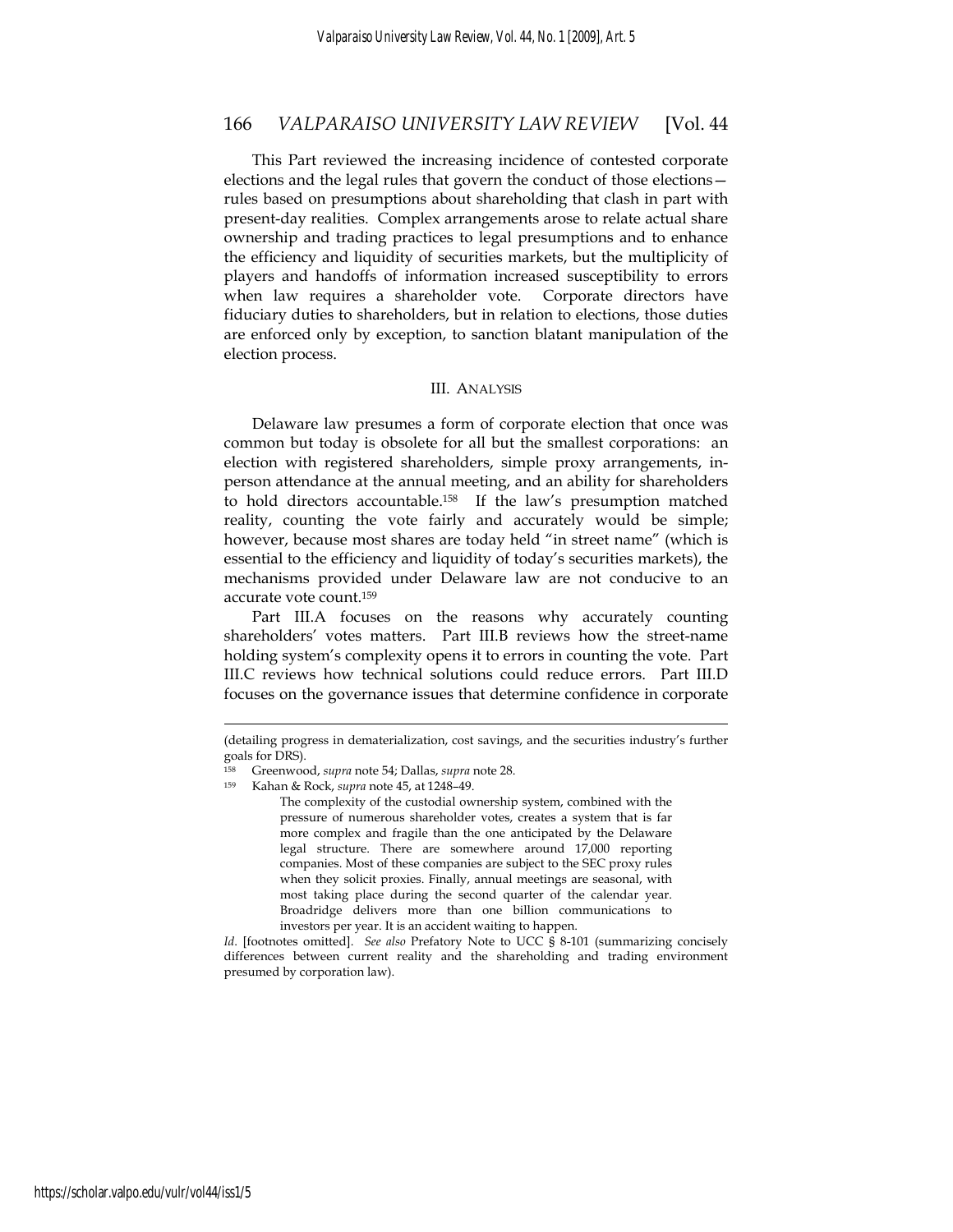enterprises and the extent to which the courts have found any enforceable duty to count the vote accurately in corporate elections.

#### *A. The Importance of the Shareholder Franchise*

In *Blasius*, Chancellor Allen stated that the shareholder franchise "is critical to the theory that legitimates the exercise of power by some (directors and officers) over vast aggregations of property that they do not own"160 and that "the prospect of losing a validly conducted shareholder vote cannot . . . constitute a legitimate threat to a corporate interest, at least if one accepts the traditional model of the nature of the corporation that sees shareholders as 'owners.'"161 Specifically, the shareholder franchise is crucial to a balance of power between the board of directors and shareholders.162 In theory, shareholders' economic interest as owners (or as residual claimants on the corporation's earnings and assets) assures that this allocation of governance power is appropriately placed, but this alignment is by no means assured.163

<sup>160</sup> *Blasius Indus., Inc. v. Atlas Corp.*, 564 A.2d 651, 659 (Del. Ch. 1988); Allen et al., *supra* note 15, at 1311 ("[T]he shareholders' right to elect the corporation's governing body is a

fundamental, cardinal foundation of Delaware corporation law.").<br><sup>161</sup> Stahl v. Apple Bancorp, Inc., 579 A.25 1115, 1124 (Del. Ch. 1990) (board's deferral of annual meeting in response to shareholder's intent to conduct a proxy contest was reasonable to allow time for informing shareholders of issues). The traditional view is that the law permits directors' independence solely for the benefit of the true owners, shareholders, and limits directors' autonomy by fiduciary duties, requirements that shareholders approve some decisions, and the right of shareholders to elect the directors. Julian Velasco, *The Fundamental Rights of the Shareholder*, 40 U.C. DAVIS L. REV. 407, 442 (2006). In contrast, the contractarian view is that the law assigns legitimating governance power to shareholders (among all interested constituencies) because as the residual claimant the shareholder has most at risk and thus has the strongest interest in assuring that directors will perform to maximize the wealth of all constituencies. *Id.* at 446–47.

<sup>162</sup> *See* MM Cos*.* v. Liquid Audio, Inc., 813 A.2d 1118, 1127 (Del. 2002) (discussing a proper balance in the allocation of power between the stockholders' right to elect directors and the board of directors' right to manage the corporation); Allen et al., *supra* note 15, at 1311 ("When directors intentionally act to thwart the right of the shareholders to remove them at the polls, they intrude upon basic statutory rights of the shareholders and upset the careful balance of power created by the Delaware General Corporation Law."). Some commentators view the shareholder franchise as a mechanism for correcting errors. *See supra* note 14.

<sup>163</sup> Unitrin v. Am. Gen. Corp., 651 A.2d 1361, 1380–81 (Del. 1995) ("[S]tockholders are presumed to act in their own best economic interests when they vote in a proxy contest."). However, short selling, vote-buying, and derivative instruments and broker discretionary voting allow parties to vote shares without economic interest. *See supra* notes 136–38 and accompanying text; *supra* note 131 and accompanying text.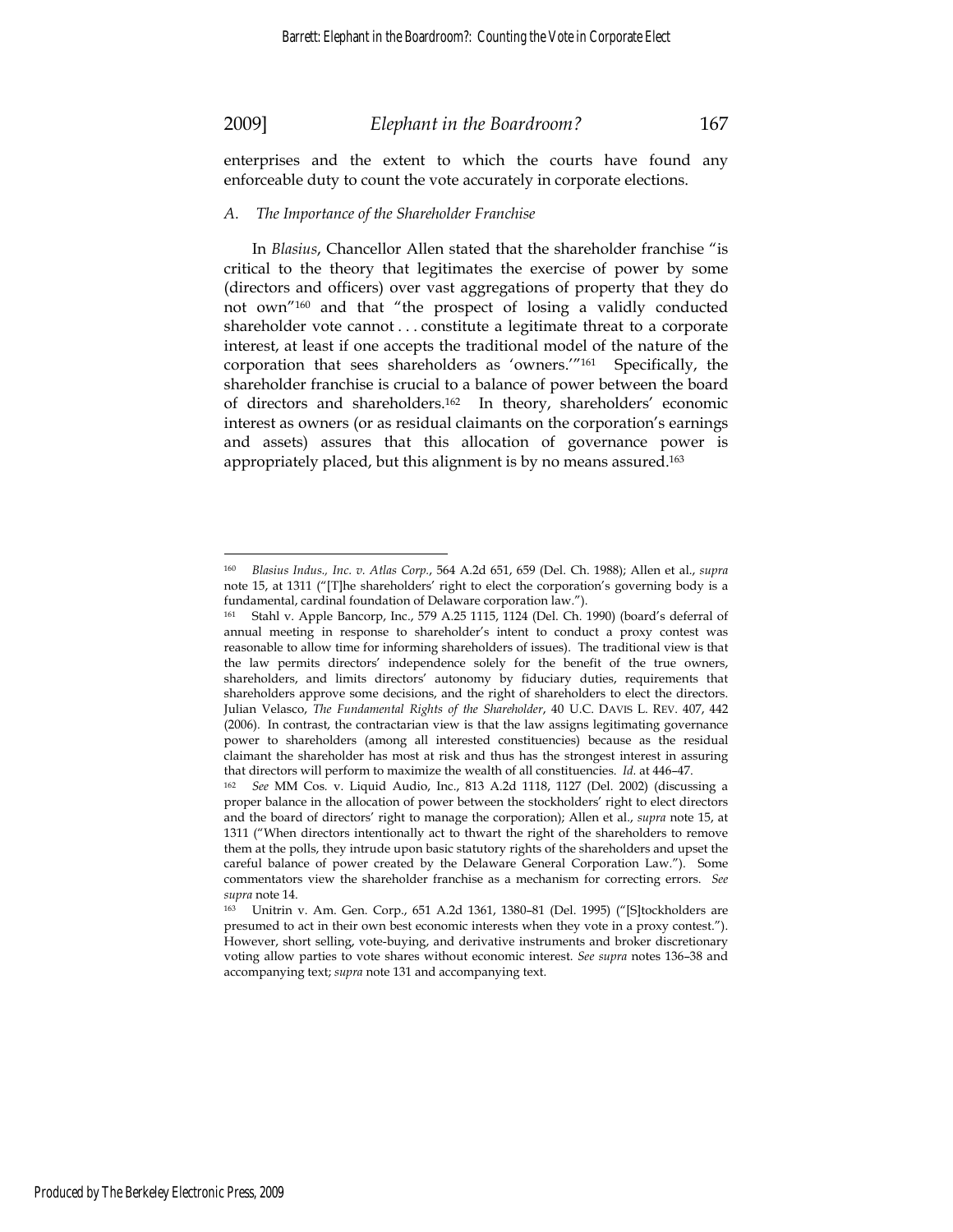#### *B. The Current System Produces Errors*

Even though tabulation errors in corporate elections only rarely become the object of litigation, it is indisputable that the existing proxy system is error-prone—its complexity, the need for behind-the-scenes adjustment of the vote, and lack of verification assure a significant incidence of errors, and they create opportunities for abuse.164

A number of key reasons follow:

- Complex custodial relationships require multi-layer communication of proxy information and voting instructions.165
- The collection and aggregation of voting instructions proceeds with no verification or audit trail, and is subject to adjustment in any case; unconstrained by law, custodians' policies and practices differ.166
- Over- and under-voting produce discrepancies that sometimes need to be resolved and sometimes mask disproportionate allocation of voting power.167
- Because net settlement of transactions produces transient discrepancies in share counts, custodians assign and adjust votes (at least in part arbitrarily because verifiable facts are unavailable), and sometimes vote without instructions, to make the total vote count conform to the record total of shares they hold on behalf of various beneficial owners.<sup>168</sup>
- Although common law obligates custodians to follow beneficial owners' voting instructions, the inability to verify execution of voting instructions renders enforcement of fiduciary duty mostly infeasible.169
- Legal vote-buying arrangements, derivative instruments, and short selling separate voting rights from economic interest and obscure who has voting rights.170
- Rules for inspectors of election favor expeditious determination of the result over accuracy; but in close elections accuracy is crucial to the outcome.171

<sup>164</sup> *See supra* notes 2–13 and accompanying text. *See also* Kahan & Rock, *supra* note 45, at 1249 (cataloguing three categories of voting "pathologies"—caused by complexity of the system, by confusions about ownership of shares, and by misalignment between voting rights and economic interests).

<sup>165</sup> *Supra* Part II.D.

<sup>&</sup>lt;sup>166</sup> Supra note 119 and accompanying text.<br><sup>167</sup> Supra notes 120, 23, 139, 42 and accomp

<sup>167</sup> *Supra* notes 120–23, 139–42 and accompanying text. 168 *Supra* notes 90, 122–23 and accompanying text. 169 *Supra* notes 118–19 and accompanying text.

<sup>170</sup> *Supra* notes 132–38 and accompanying text. 171 *Supra* notes 149–50 and accompanying text.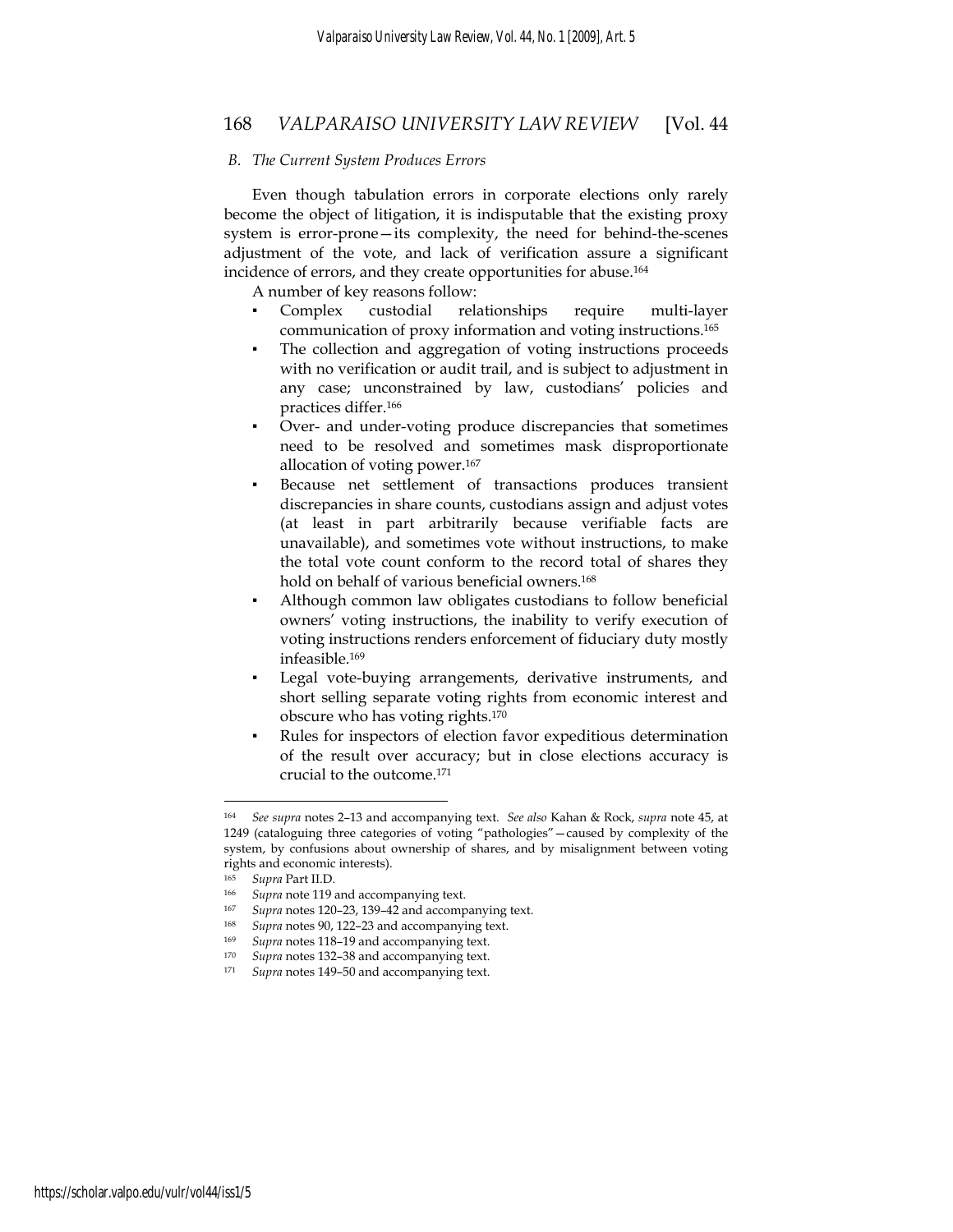#### 2009] *Elephant in the Boardroom?* 169

The vote count that tabulators and inspectors report in corporate elections is the sum of *pro rata* shares of multiple fungible masses held by custodians, arbitrarily adjusted by the custodians, who may untraceably add or subtract votes to fill any gaps. In a close contest, could a reasonable person have confidence that such a tally accurately represents shareholders' intent? Delaware law does. Rather than assuring a fair and accurate election process, it seems the law disregards manifest flaws in the corporate voting process—tolerating systematic bias and gross miscounts as mere errors, regrettable but insignificant.

The dearth of case law concerning accuracy in counting the vote in corporate elections may relate to the presumption, noted above, that counting is a simple matter.172 Although errors in counting votes sometimes have figured in litigation, Delaware courts' decisions have yet to define how or whether directors' (or proxyholders') fiduciary duties apply to obtaining an accurate vote count; although it is possible to glean or infer some principles from dicta, cases have been decided on other issues.173

It is fair to ask: how much accuracy is it reasonable to expect in elections conducted largely through proxies? No definitive answer is possible, but it is germane to observe that modern corporations have many millions of shares outstanding, often held by shareholders large and small, in widely scattered accounts. As in a civil election, every vote should count, but achieving perfect accuracy is neither feasible nor affordable.174 Delaware courts explicitly recognize the need for expeditious conclusion of elections and finality of results, and weigh

<sup>172</sup> *Supra* note 158. *But cf. In re* Transkaryotic Therapies, Inc., 954 A.2d 346, 374–79 (Del. Ch. 2008) (plaintiff's claim that incorrect tabulation of votes meant shareholders had not validly approved a merger withstood defendants' motion for summary judgment).

<sup>173</sup> E.g., Blasius Indus., Inc. v. Atlas Corp., 564 A.2d 651, 663–67 (Del. Ch. 1988) (reciting problems counting consents and revocations, the court found inspectors made errors in counting, and concluded that both sides in the contest nevertheless must accept as final the totals the inspectors had announced); *In re Transkaryotic*, 954 A.2d at 355–56 (discussing problems in eliminating possible duplicate proxies, finding a question of material fact sufficient to defeat summary judgment motion).

In a criminal prosecution of tampering with a union election, the court commented: In any election, public or private, involving more than a minimal number of voters or ballots, a rule requiring the government to prove that an alternative outcome would have ensued had the election been untainted would render the victors' offices and emoluments virtually invulnerable . . . There are simply too many variables, and it would give the defendants the benefit of too many unknowns that are truly unknowables. Proof beyond a reasonable doubt has never required proof to a mathematical certainty.

United States v. DeFries, 909 F. Supp. 13, 17 (D.D.C. 1995), *rev'd on other grounds,* 129 F.3d 1293 (D.C. Cir. 1997).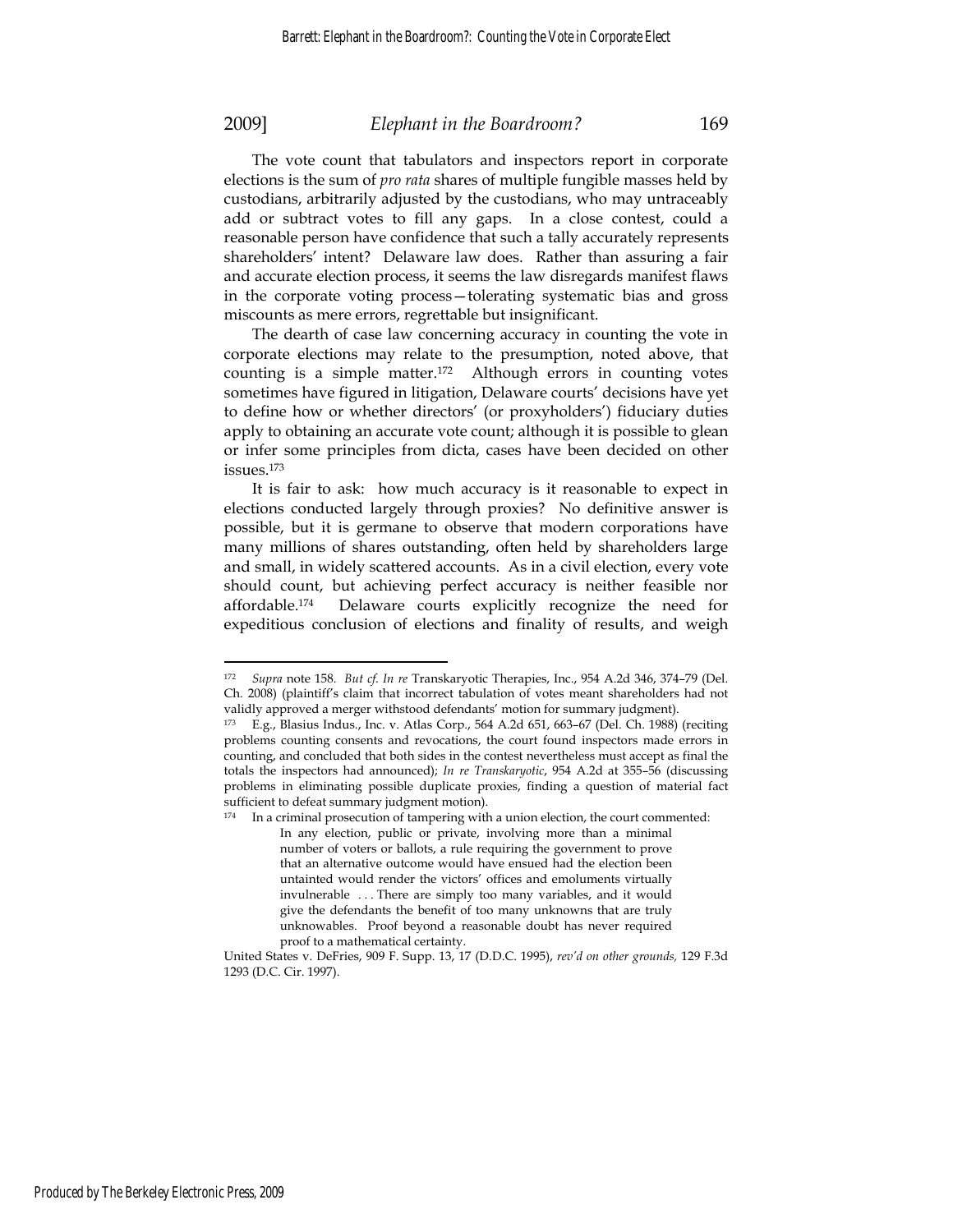these goals against protection of the franchise—redounding usually to the advantage of incumbent directors and management.175 Even allowing that some margin of error is unavoidable in practice, a system that can produce a miscount amounting to 20% of the total vote—as in the 2008 Yahoo annual meeting—intuitively is not sufficiently accurate.176 And the view articulated in *In re Transkaryotic*, that a court can by definition offer no remedy once an irreparable harm has occurred, leaves shareholders without either equitable or legal relief.177

#### *C. Technology Could Help—a Little*

Technology-enabled changes to the proxy voting process, along the lines proposed in 2004 by the Business Roundtable and Georgeson Shareholder Communications, could improve accuracy and streamline the process.178

Transparency of ownership would open direct communication between issuers and beneficial owners, enabling issuers to better understand who the owners are.179 Direct communication would eliminate most of the handoffs in proxy dissemination and voting, reducing delays.180 Every handoff eliminated removes an opportunity to lose or distort information; the proposed change would significantly reduce errors.181 Reducing or eliminating handoffs that now occur between the beneficial owner and the inspector of election would enable confirmation of votes as well as direct validation of proxies, providing a safeguard against mistakes and fraud.182

By eliminating intermediaries' aggregation and adjustment steps, the process of reconciling multiple proxies from the same beneficial owner

<sup>175</sup> *Supra* note 150 and accompanying text; *see, e.g.,* Concord Fin. Group, Inc. v. Tri-State Motor Transit Co. 567 A.2d 1, 6 (Del. Ch. Sept. 6, 1989) (policy against shareholder disenfranchisement is counterbalanced by need for finality in corporate elections). *But cf.* Allison v. Preston, 651 A.2d 772, 777 (Del. Ch. 1994) (upholding the policy against disenfranchising beneficial owners, for the benefit of incumbent directors whom election had ousted, by reversing election inspectors' routine proxy-counting decisions because obligatory rather than voluntary nominee ownership of pension fund's shares, required by ERISA, meant beneficial owners did not accept risk of agent's misfeasance ordinarily associated with nominee ownership).

<sup>176</sup> *See supra* note 25 (describing expectations surrounding a democratic vote). 177 954 A.2d at 361 (Del. Ch. 2008) (granting summary judgment to defendant directors where plaintiffs alleged disclosure violations tainted the vote that narrowly approved a merger).

<sup>178</sup> *Supra* Part II.F.

<sup>&</sup>lt;sup>179</sup> Georgeson, *supra* note 151, at 2; Bus. Roundtable, *supra* note 111, at 7–9, 12.<br><sup>180</sup> Georgeson, *supra* note 151, at 1–2; Bus. Roundtable, *supra* note 111, at 9.<br><sup>181</sup> Georgeson, *supra* note 151, at 3; Bus. Roun

note 85, at 33.

<sup>182</sup> Georgeson, *supra* note 151, at 3; Bus. Roundtable, *supra* note 111, at 12.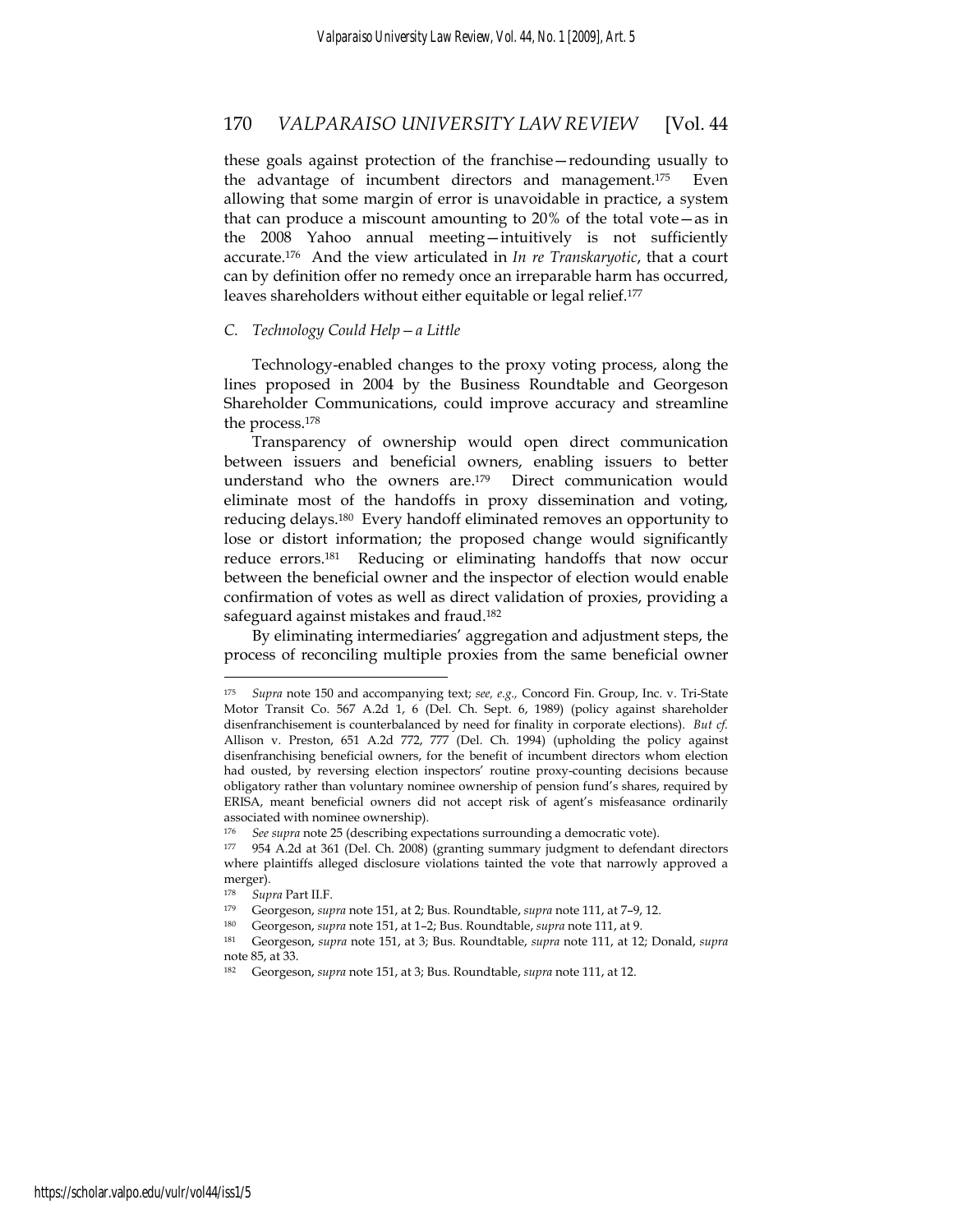(both partial proxies and proxies revoking earlier ones) would be simple, traceable, and verifiable—rather than being untraceable after being aggregated with others; voting would be auditable, although some adjustment to discrepancies in the fungible mass might still be required.183

Discontinuation of discretionary broker voting, which the Business Round Table and Georgeson recommended and which soon will be in effect, means the vote count will better reflect the true wishes of voting shareholders who have a genuine economic interest.<sup>184</sup> The changes proposed by the Business Round Table and Georgeson would reduce overall system cost by allowing elimination of some back-office work at many intermediaries.185 The changes also would allocate the cost burden of OBO confidentiality to those investors who desire and benefit from it.186 The further step of linking beneficial owners' accounts to DRS (which might be accepted if implemented with powers of attorney for brokers) would simplify custodial relationships, but would remove share lending as a revenue source for brokerages.187

Certain significant obstacles would need to be overcome. Various parties—brokers, Broadridge, and others—collect fees for performing the services that make the current complex system work, and stand to lose significant revenue.<sup>188</sup> Because custodians have no incentive to give up their control over account information or proxy voting, but exercise significant influence over rules set by self-regulating organizations like DTC and stock exchanges, there is little prospect of change to the *status quo ante*. 189 Finally, although applying technology could alleviate errors, could reduce opportunities to manipulate the vote, and could improve efficiency, it has no bearing on whether anyone has legal accountability for accurately counting the vote.

#### *D. Suspect Motives and Biased Procedures*

Plainly, in any contested election or change-of-control decision, and sometimes even in uncontested director elections, the board is an interested party for whom the temptation to exploit any advantage is

<sup>183</sup> Georgeson, *supra* note 151, at 3. 184 Georgeson, *supra* note 151, at 3; Bus. Roundtable, *supra* note 111, at 7; SEC, *supra* note 101.

<sup>185</sup> Georgeson, *supra* note 151, at 2. 186 *Id.*

<sup>187</sup> *Supra* notes 154–57 and accompanying text.

<sup>188</sup> Donald, *supra* note 86, at 63–64. 189 *Supra* text accompanying note 128; note 155.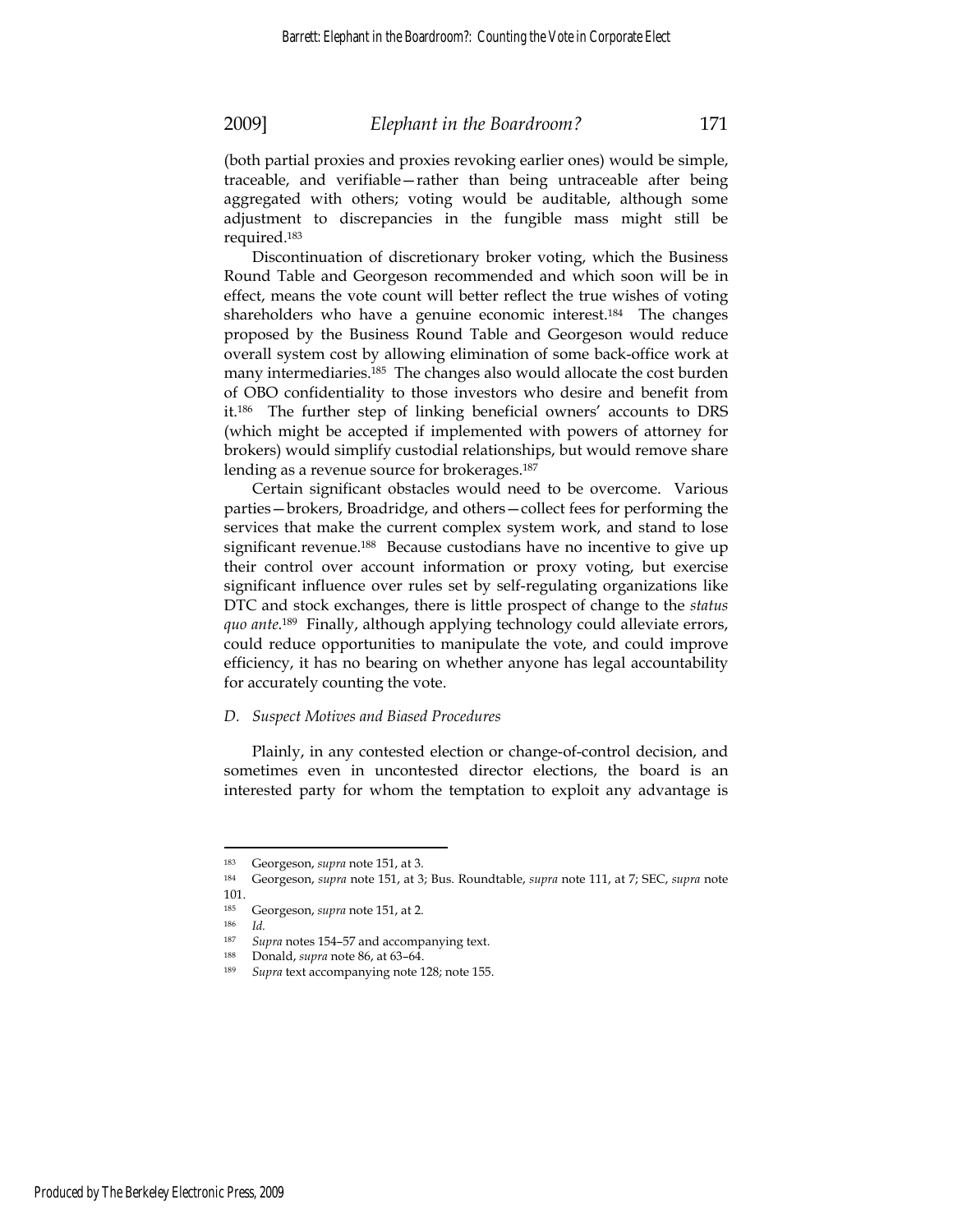present.190 Regardless of whether we believe the shareholder franchise legitimates the separation of control from ownership, or merely acknowledge that statutes call for shareholders to vote, it is an unfortunate practical necessity that an interested party, the board of directors, conducts the process by which shareholders exercise their voting powers.191

Courts have nullified or formally rescinded legal board action when it was taken for an inequitable purpose.192 If board action effectively thwarts shareholders' right to vote, a court can apply *Blasius* scrutiny but the plaintiff must first prove the board's primary purpose was to impede the vote, a difficult burden that plaintiffs seldom can overcome.193 The courts set aside elections if overt intentional manipulation of election machinery is proven, but seldom have they held an individual accountable for having a role in such manipulation.<sup>194</sup>

<sup>190</sup> *Supra* note 26. Short of purposeful manipulation of the vote, a contested election or change-of-control transaction allows directors' motives to be questioned but does not invoke conflict-of-interest treatment as in cases involving usurpation of corporate opportunity or freeze-out mergers.

<sup>191</sup> *See supra* note 84; *see also* Velasco, *supra* note 27, at 659 (arguing that courts should respect the balance of power established in corporate law and disallow protection of the business judgment rule if board action impinges on shareholders' rights). Although DEL. CODE tit. 8 § 141(a) (2009) authorizes the board of directors to manage the corporation's business and affairs, the routine conduct of business affairs does not encompass the election of directors or fundamental decisions concerning disposition of shareholders' property; it seems incongruous that the board of directors, having a potential conflict of interest in such matters, should enjoy control over the voting mechanism.

<sup>192</sup> *Lerman*, 421 A.2d 906 (Del. Ch. 1980) (inequitable conduct does not require an evil or selfish motive).

<sup>193</sup> *See supra* notes 71–75 and accompanying text on the *Blasius* standard and its relation to *Unocal* analysis. *See also* Giuricich v. Emtrol Corp., 449 A.2d 232, 239 (Del. 1982) (willful perpetuation of a shareholder deadlock, resulting in board's entrenchment, frustrated a 50% shareholder's voting rights and justified court's appointment of a custodian); *accord* MM Cos. v. Liquid Audio, Inc., 813 A.2d 1118, 1127 (Del. 2003) (board that enlarged its membership to impede proxy fight for control was held to *Blasius* standard of compelling justification); Velasco, *supra* note 27, at 617 (noting the superficiality of the *Unocal* test in practice—nearly anything counts as a threat and nearly any response, if not preclusive or coercive of the vote, is deemed reasonable).

<sup>194</sup> *See supra* notes 71–72; *see also* Williams v. Geier, 671 A.2d 1368 (Del. 1996) (shareholder vote may be invalidated if wrongfully coerced, i.e., if shareholders were led to vote on some basis other than the merits of the transaction); Linton v. Everett, No. Civ. A. 15219, 1997 WL 441189 (Del. Ch. July 31, 1997) (setting aside election where directors issued new shares to themselves and effectively precluded opportunity for nomination of an alternative slate of board candidates). *But cf.* Portnoy v. Cryo-Cell Int'l, Inc*.*, 940 A.2d 43 (Del. Ch. 2008) (holding incumbent board's secret vote-buying arrangement and manipulative conduct of annual meeting were inequitable conduct, the court set aside corporate election and ordered a new election with expense to be borne by defendant incumbents). The newly-enacted amendment to § 225 grants the Court of Chancery power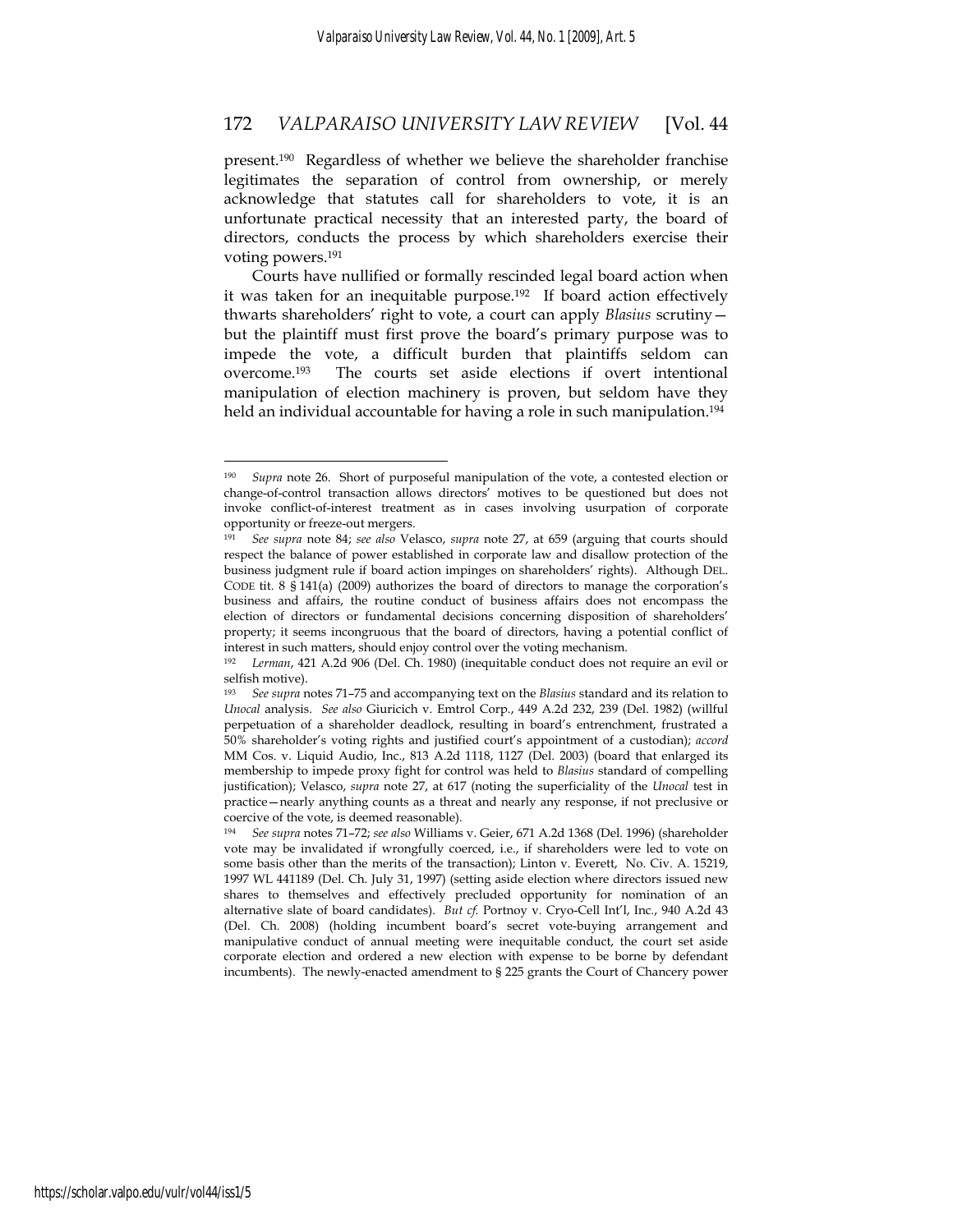#### 2009] *Elephant in the Boardroom?* 173

Sometimes the courts shield management from the limited statutory power of shareholders in ways that seem to "upset the careful balance of power."195 Arguably, the fact that the law allocates to shareholders the power to vote on certain questions entails shareholders' legal right to expect an accurate count of the vote, a right that should be enforceable on those who are entrusted with conducting the election and counting the vote.196 In *In re MONY Group, Inc. Shareholder Litigation*, Vice Chancellor Lamb noted that in the context of elections, directors' duties are largely ministerial, and in *Malone v. Brincat*, the Delaware Supreme Court emphasized that directors' fiduciary duties include the duty to deal with shareholders honestly, not only in required disclosures but in all things—which presumably includes all aspects of conducting a corporate election.197 Even when a court enforces shareholders' unimpeded right to vote effectively, the decision means little without an assurance that shareholders' votes will be counted accurately: without an accurate count, the vote is not effective.198

to remove directors to avoid irreparable harm (but only after a felony conviction or breachof-loyalty judgment related to directorial misconduct). 77 Del. Laws ch. 14 § 10 (2009).

<sup>195</sup> Allen et al., *supra* note 15, at 1311. *See, e.g.,* Paramount Commc'ns, Inc. v. Time, Inc*.*, 571 A.2d 1140 (Del. 1990) (upholding board's action when, facing threat of a hostile tender offer, it restructured a pending merger as an acquisition to obviate need for shareholders' approval); Unitrin v. Am. Gen. Corp*.*, 651 A.2d 1361 (Del. 1995) (the court found substantive coercion, essentially shareholders' inability to recognize or understand their true economic interest, a sufficient reason to justify denying a vote to shareholders). A striking recent example is the Delaware Chancery Court's decision to allow a New York court to rule on a question of Delaware law in *In re* Bear Stearns Cos., Inc. S'holder Litig., No. Civ. A. 3643-VCP, 2008 WL 959992 (Del.Ch. Apr. 9, 2008) (allowing a merger to proceed where issuance of new stock to the acquirer transparently eliminated shareholders' statutory right to an uncoerced vote on the merger); *see* Marcel Kahan & Edward Rock, *How to Prevent Hard Cases from Making Bad Law: Bear Stearns, Delaware, and the Strategic Use of Comity*, 58 Emory L. J. 713 (2009) (arguing that allowing a New York court to decide left Delaware case law undisturbed and avoided a "showdown" with powerful federal government officials who had brokered the deal).

<sup>196</sup> *See supra* note 25 (discussing the expectation of an accurate vote count in any democratic process).

<sup>197</sup> *In re* MONY Group, Inc. S'holder Litig., 853 A.2d 661, 675 (Del. Ch. 2004); Malone v. Brincat*,* 722 A.2d 5, 10 (Del. 1998); *supra* note 38 and accompanying text. In *Malone* the court reasoned that "directors have definitive guidance in discharging their fiduciary duty [of disclosure] by an analysis of the factual circumstances relating to the specific shareholder action being requested and an inquiry into the potential for deception or misinformation." *Id.* at 12. By similar reasoning, if fiduciary duties extend to fairness in the manner of conducting an election, directors could obtain definitive guidance by analyzing circumstances relating to the proxy-handling and voting process and inquiry into the potential for bias or error in counting the votes.

<sup>198</sup> *MM Cos.*, 813 A.2d at 1127 (Del. 2003); SEC, Unofficial Transcript of Roundtable on Proxy Voting Mechanics 3 (May 24, 2007)), http://www.sec.gov/news/openmeetings/ 2007/openmtg\_trans052407.pdf (in opening remarks, SEC Chairman Christopher Cox stated that voting is of little value if the vote is not counted accurately).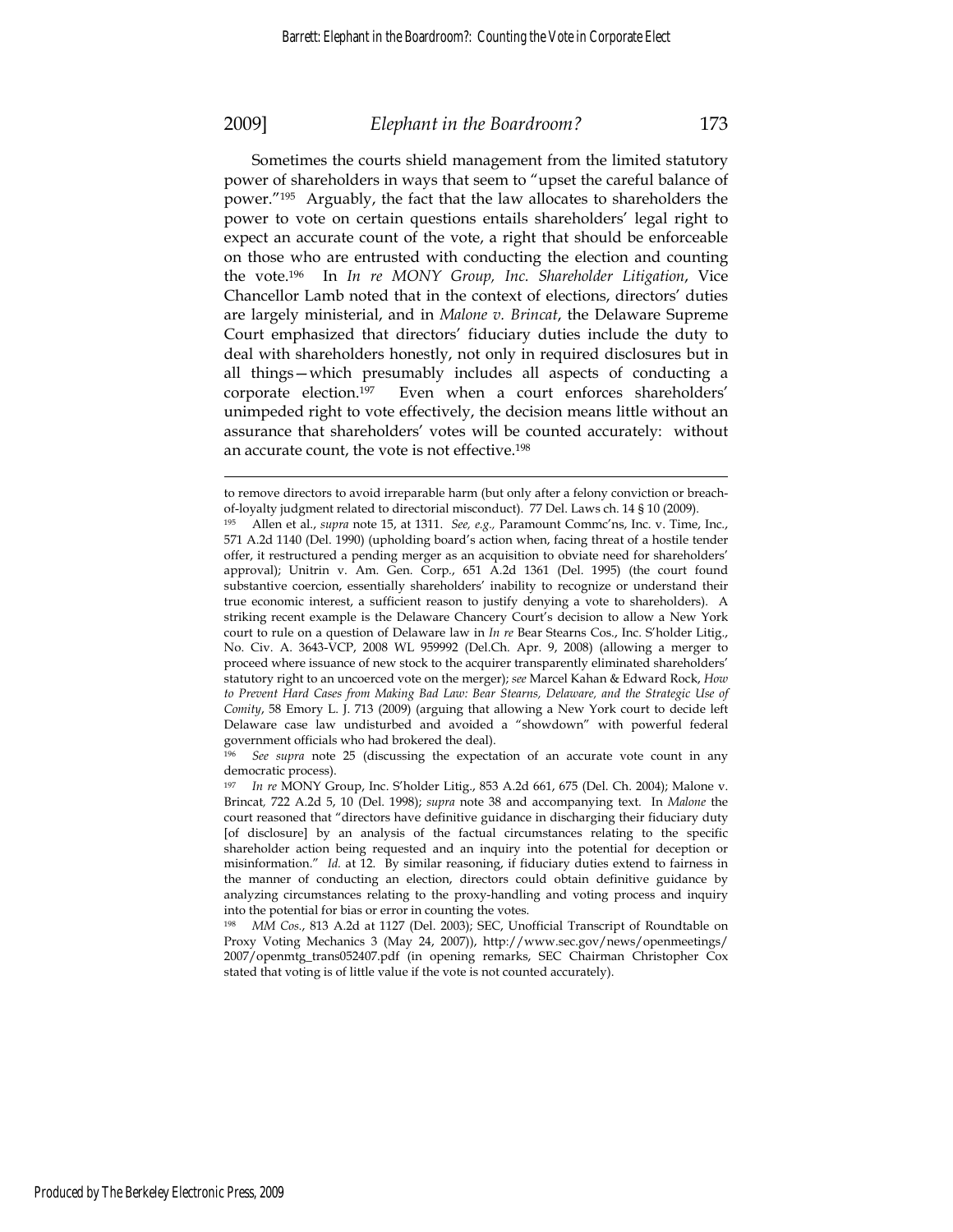In a quantitative empirical study of corporate elections, Professor Yair Listokin found that proposals sponsored by management are "overwhelmingly more likely to win . . . by a very small amount than to lose by a very small amount—to a degree that cannot occur by chance."199 This pattern apparently results because management, using the significant advantage conferred by real-time information from Broadridge and its control over when to close the polls, is able to engage in last-minute proxy campaigning just sufficient to obtain the outcome it wants.200

This Note detailed the many ways in which customary practice and the law confer significant advantages to a corporation's incumbent board of directors in any contest, and how meager are the means available to shareholders to assert or defend their statutory governance rights.201 Because the frailties and design of the proxy communication and voting process tend to favor incumbent boards over other interests, built-in bias may impair the legitimacy of an election even in the absence of overt manipulation by the board.202 As Chancellor Allen observed in a different situation of built-in bias, "it is hard to imagine that a valid corporate purpose is served by perpetuating a structure that removes from the public shareholders the practical power to elect directors other than those supported by management."<sup>203</sup>

Ought the courts enforce a stricter standard of fiduciary duty when the integrity of the voting process is at stake, including the not-assimple-as-it-seems counting of the vote? By judicial interpretation, the duty of care pertains to diligence in making business decisions and so is not germane to assuring integrity of the vote.204 The duty of loyalty is implicated only in overt self-dealing for pecuniary gain, and would not apply to conducting an election.205 Among the three primary fiduciary duties, the partly-defined duty of good faith remains as the only likely means of protecting the voting process.206 According to Professor Stone's view of the context-dependency of the duty of good faith:

<sup>199</sup> Listokin, *supra* note 37, at 4.

<sup>200</sup> *Id*. at 25–26, 29. For examples of such manipulation, see *supra* notes 36–37 and accompanying text.<br> $201 \quad \text{Surra Parts II}$ 

<sup>201</sup> *Supra* Parts II.A, II.C. 202 *Supra* Part III.B.

<sup>203</sup> Speiser v. Baker, 525 A.2d 1001, 1012 (Del. Ch. 1987) (denying motion for judgment on the pleadings where plaintiff director sought to vote shares, held by a subsidiary, sufficient to control the parent corporation).

<sup>204</sup> *Supra* Part II.C.1.

<sup>205</sup> *Supra* Part II.C.2. 206 *Supra* Part II.C.5.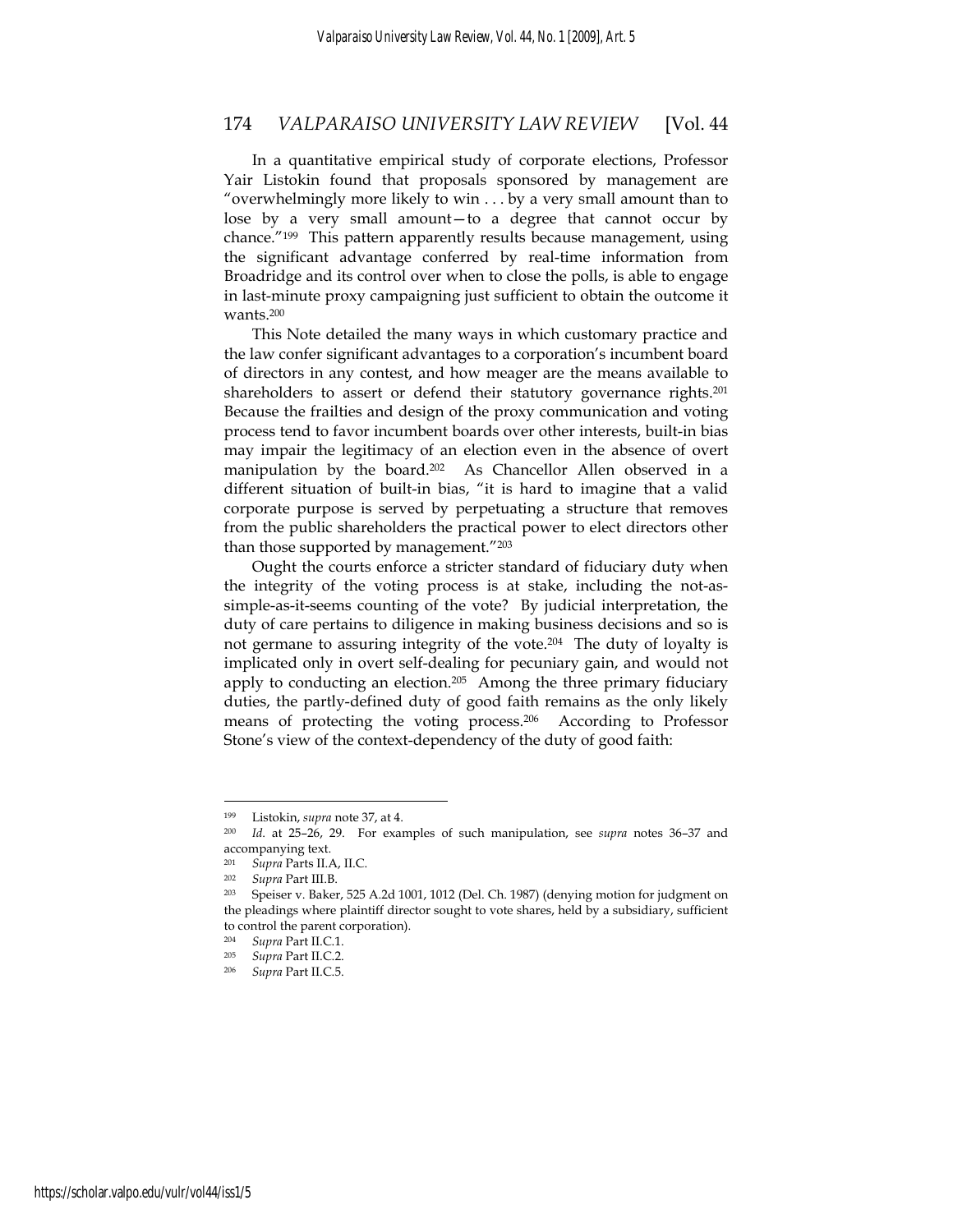#### 2009] *Elephant in the Boardroom?* 175

[T]he board subverts the purpose of its coordinating power if it uses that power to determine the outcome of decisions allocated to collective shareholder action. The board holds that power to facilitate decisions that express the shareholders' preferences, not to manipulate the voting to achieve predetermined results. Actions taken for the purpose of manipulating the outcome of a collective shareholder action are, in this context, taken in bad faith.207

In Delaware jurisprudence, a failure in the duty of good faith removes protection of the business judgment rule and other exculpatory provisions, exposing directors to potential liability.208 What is needed to protect the integrity of elections is an affirmative duty that—like the duty of disclosure—is triggered when a board requests shareholder action and has responsibility to administer the process by which shareholders' rights are exercised.

In some cases courts have focused attention on the *effectiveness* of the shareholder vote rather than inquire into the board's subjective purpose, subjecting even board inaction to judicial scrutiny.<sup>209</sup> An effectiveness standard—a duty to assure that election mechanisms allow shareholders' votes to have full effect—would comport well with the statutory reservation of certain decisions to shareholders' vote and the view that directors have a duty to deal honestly and with scrupulous fairness toward shareholders.210 If a court may nullify an otherwise valid vote because an overt purposeful action caused shareholders to vote in a certain way for reasons other than the merits of the issue, the court presumably may equally nullify a vote if something in the voting process

<sup>207</sup> Stone, *supra* note 54, at 926. *Cf*. Blasius Indus. v. Atlas Corp., 564 A.2d 651, 659 (Del. Ch. 1988) ("[M]atters involving the integrity of the shareholder voting process involve consideration not present in any other context in which directors exercise delegated power.").

See supra notes 76-78.

<sup>209</sup> *See* Lerman v. Diagnostic Data, Inc., 421 A.2d 906 (Del. Ch. 1980) (court held invalid a bylaw, otherwise lawful, that prevented a shareholder from waging a proxy contest); Giuricich v. Emtrol Corp., 449 A.2d 232, 239 (Del. 1982) (willful perpetuation of a shareholder deadlock, resulting in board's entrenchment, frustrated a 50% shareholder's voting rights and justified court's appointment of a custodian); Hubbard v. Hollywood Park Realty Enters., Inc., No. Civ. A. 11779, 1991 WL 3151 (Del. Ch., Jan. 14, 1991),(when an advance-notice bylaw kept a competing slate of director candidates off the election ballot, court ordered waiver of the bylaw, applying *Schnell* and *Lerman* rather than *Blasius*; the court equated inaction with action in the circumstances and commented "occasions do arise where board inaction, even where not inequitable in purpose or design, may nonetheless operate inequitably"). *Id.* at \*10. *See also supra* note 42. 210 *Supra* Part III.A.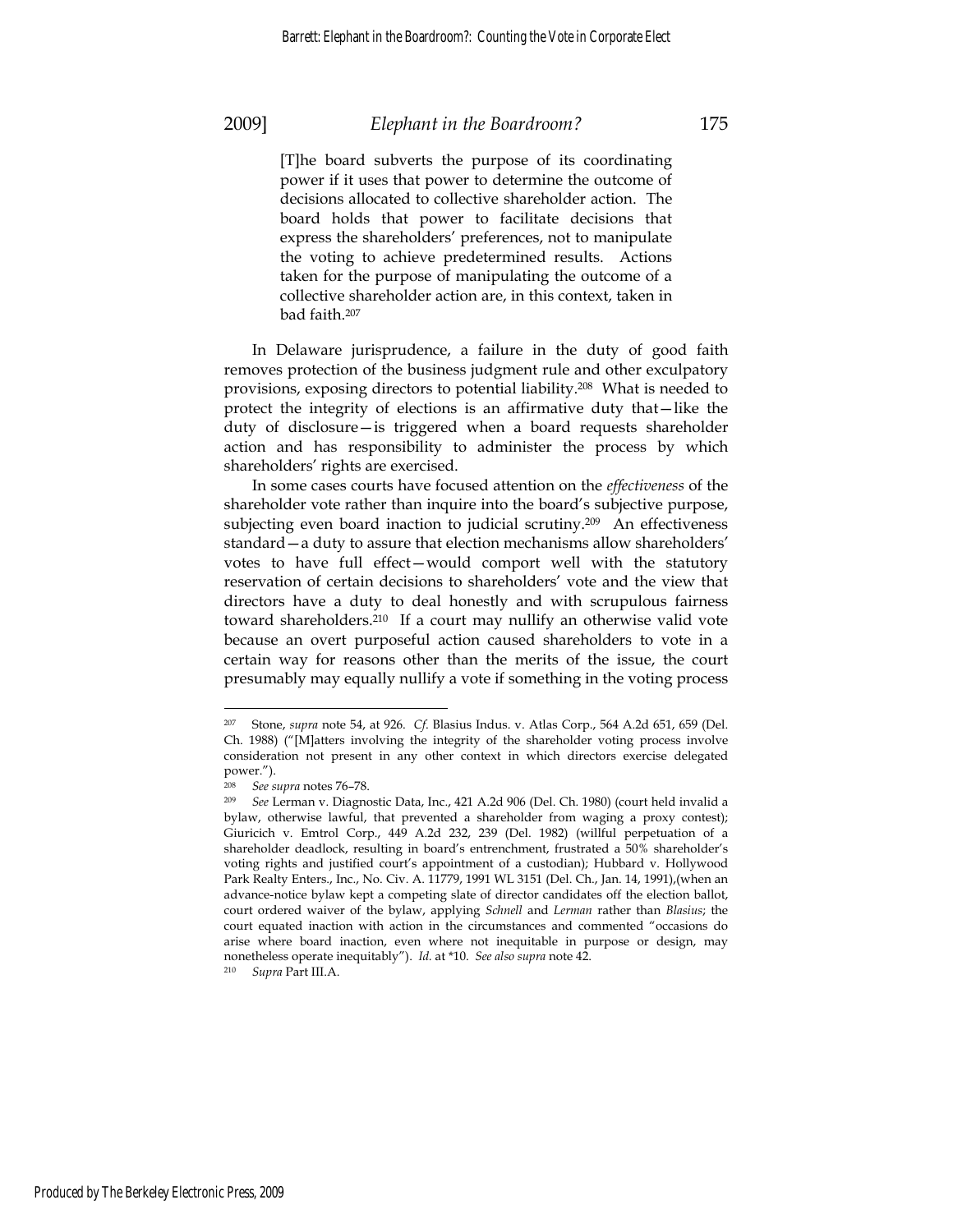*has the effect* of causing votes to be counted other than the way shareholders actually voted on the merits of the issue.211 In this context, where directors' contextually-defined role is (in contradistinction to making business decisions) solely to effectuate shareholders' governance rights, their passive acquiescence in an inequitable effect or result cannot properly fulfill an affirmative fiduciary duty.212 In conducting the election, it matters not at all what (disputable) vision the directors have of the corporation's best interest: the right to decide belongs to shareholders. And so it is reasonable to argue that if corporate directors fail to mitigate known faults in the election process—faults that foreseeably may, and sometimes do, produce an inaccurate and possibly inequitable result—a court could find they consciously disregard a known responsibility, they fail to act in the face of a known duty to act; that is, they breach their duty of good faith.<sup>213</sup>

#### IV. CONTRIBUTION

This Part proposes an Effective Voting Rule—complementary to the business judgment rule—that would protect shareholders' statutory power to make informed decisions in specified circumstances. Like disclosure duties, the Effective Voting Rule would apply any time a board requests shareholder action.

First, this Part reviews the rationale and legislative intent of the corporate governance scheme embodied in Delaware's General Corporation Law, concluding that stronger protection for the powers allocated to shareholders would enhance legitimacy without weakening directors' allocated powers. Second, it describes the force of the Effective Voting Rule, the conditions that trigger its application, and its consistency with other rules of law. Third, it projects how the rule would stimulate development and implementation of methods for handling and counting proxies that would improve accuracy and perceived legitimacy of corporate elections. Fourth, it addresses

<sup>211</sup> Williams v. Geier, 671 A.2d at 1382–83. *See supra* note 42, discussing decisions in which the court intervened to nullify boards' actions taken without specific manipulative intent or to enjoin board action where inaction produced an inequitable result.

<sup>212</sup> *Hubbard*, 1991 WL 3151. *See also supra* notes 82–84 and accompanying text on the purpose of a board's coordinating powers.

<sup>213</sup> *See supra* notes 76–77. Following *Linton*, scienter need not be proved. Linton v. Everett, No. Civ. A. 15219, 1997 WL 441189, at \*9 (Del. Ch. July 31, 1997). *Contra* Brehm v. Eisner, 746 A.2d 244, 256 (Del. 1998) (holding that aspirational ideals of corporate governance are not required by law). This principle is recognized in New York law: "[A director] shall not be considered to be acting in good faith if he has knowledge concerning the matter in question that would cause . . . reliance [on officers, employees, outside experts, or board committees] to be unwarranted." N.Y. Bus. Corp. Law § 717(a)(3) (2003).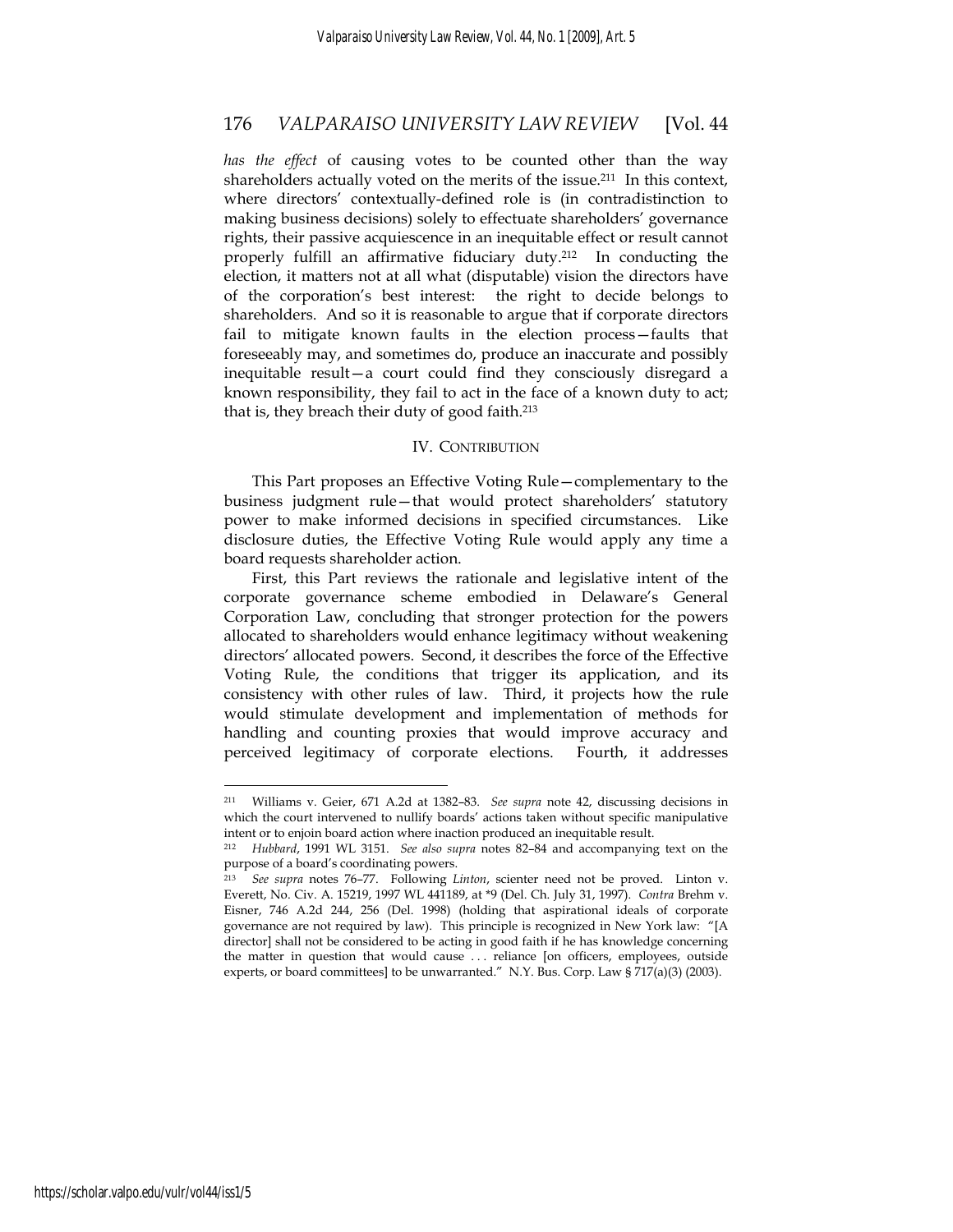#### 2009] *Elephant in the Boardroom?* 177

corollary matters that would require attention to optimize potential benefits from the Effective Voting Rule.

Delaware's General Corporation Law reserves routine business decision-making exclusively to the board of directors, but reserves to shareholders collectively the power to elect directors and approve fundamental changes.214 The evident legislative (or contractual) intent of this implied bargain, in which shareholders' power to elect or remove directors legitimates the directors' control over corporate resources, is that directors and shareholders should each exercise their respective powers without interference.215 Case precedent promises to shareholders the "unimpeded right to vote effectively"; this right demands more comprehensive protection than merely sanctioning actions taken with the "primary purpose" to thwart the vote (with the burden placed on aggrieved shareholders to prove directors' subjective—and primary—intent).<sup>216</sup> Just as the business judgment rule protects directors' and managers' autonomy in exercising their allocated powers, a complementary legal doctrine should protect the power allocated to shareholders. Then-Vice Chancellor Jacobs observed in *Hubbard* that "[t]o allow for voting while maintaining a closed candidate selection process . . . renders the former an empty exercise";<sup>217</sup> if so, then surely it is likewise an empty exercise to allow for voting while maintaining a demonstrably unreliable vote-counting process.

Born of practical necessity, boards play a ministerial role when shareholders exercise their powers.218 To protect shareholders' allocated powers, a proposed Effective Voting Rule would impose on directors an affirmative duty, when conducting a corporate election, to ensure the

<sup>214</sup> *Supra* section II.A. 215 *See supra* section II.A. The statutes that allocate powers to shareholders and to directors presumably are of equal dignity and independent legal significance.

<sup>216</sup> Velasco, *supra* note 27, advocates applying *Blasius* scrutiny to any intent, not only a primary purpose, to interfere with voting rights. *See* Blasius Indus., Inc. v. Atlas Corp., 564 A.2d 651, 652 (Del. Ch. 1988) (board action having "primary purpose" to impede shareholders' action breached fiduciary duty); MM Cos. v. Liquid Audio, Inc., 813 A.2d 1118, 1127 (Del. 2003) ("unimpeded right to vote effectively"). As noted *supra* note 81, enforcement of the disclosure duty under SEC Rule 14a-9, forbidding false or misleading information in proxy statements issued in anticipation of shareholder voting, does not require proof of knowledge or intent.

<sup>217</sup> *Hubbard*, 1991 WL 3151, at \*6.

<sup>218</sup> The duty of arranging for and conducting meetings of shareholders is assigned to boards not because this function benefits from directors' discretionary judgment about the best interests of the corporation but because collective shareholder action cannot occur without coordination and nobody else is positioned to provide it. To apply the business judgment rule in these circumstances invites the board to intrude on shareholders' powers with a promise of impunity. *See supra* notes 84–86 and accompanying text.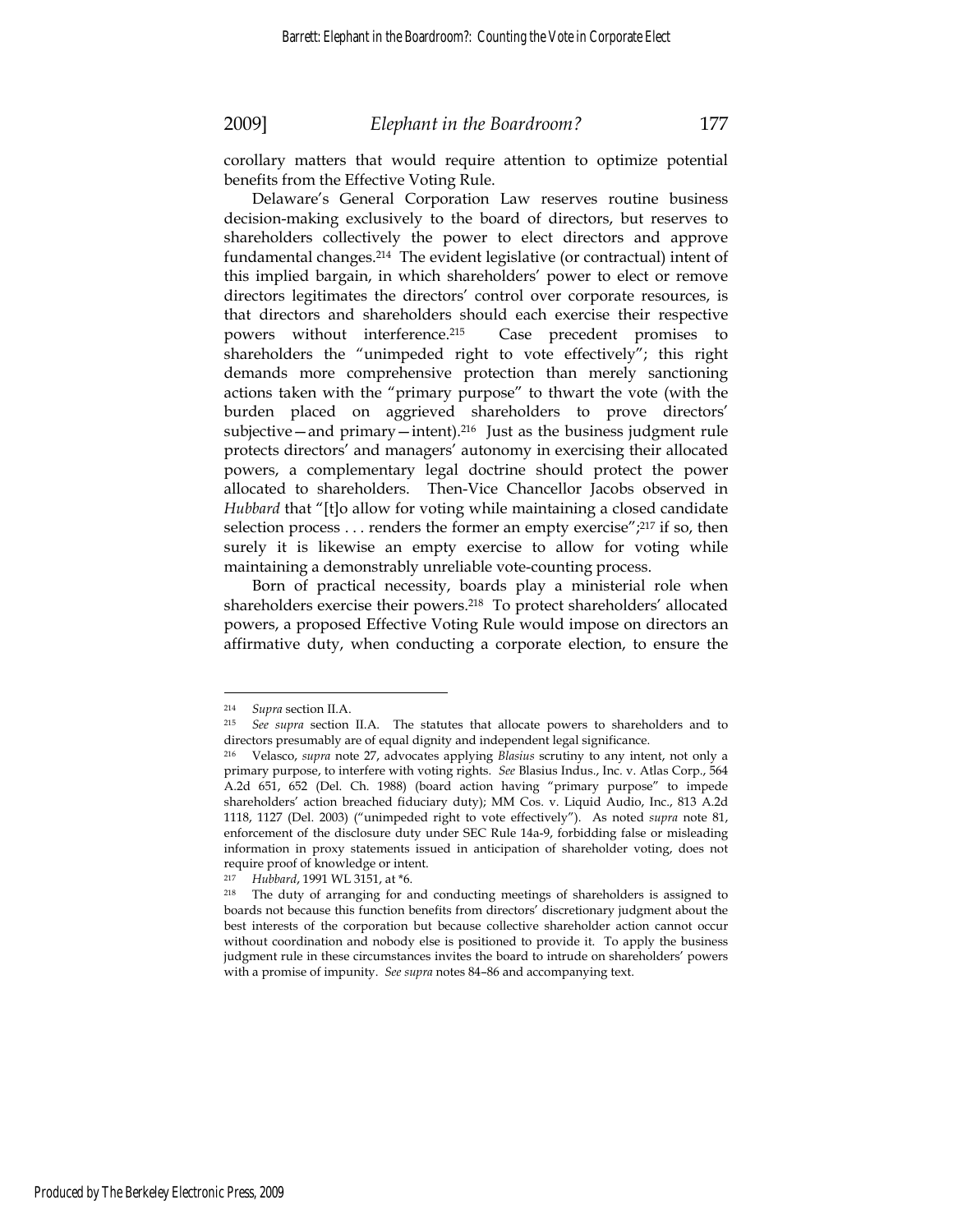unimpaired effectiveness of shareholders' voting power.<sup>219</sup> Effective voting is defined as voting that is (1) *informed* by appropriate disclosure of material information, (2) *fair* in providing a reasonable opportunity for competing candidates or proposals to be considered, and (3) *accurate* in tabulating votes rightfully cast by beneficial owners. Like the disclosure duty, the proposed Effective Voting Rule applies any time a board requests shareholder action. It obligates directors to arrange all procedures that are material to effective shareholder action with honesty and scrupulous fairness; because proxy tabulation procedures can determine the outcome of a close contest, their materiality is beyond dispute. The rule supplements the board's duty to disclose all available material information and partakes of the same rationale: that statutory shareholder action should be an *informed decision*—that is, both informed and a decision.220 Grounded in the duty of good faith—action or inaction that impairs the fairness and accuracy of the vote count would demonstrate conscious disregard of a board's responsibilities—the Effective Voting Rule removes from ministerial acts in conducting an election the protection of the business judgment rule and any exculpatory bylaw under section  $102(b)(7)$ .<sup>221</sup> Depending on factual circumstances, remedies could include injunctive relief or monetary damages.

The Effective Voting Rule doctrine would in no way diminish a board's ability (or duty) to inform or persuade shareholders in anticipation of the vote, but it would require due care and good faith in providing for a fair and accurate voting process—which shareholders cannot provide for themselves and which the board oversees as a ministerial duty.

The Effective Voting Rule significantly strengthens protection of shareholders' statutory powers, but is consistent with key decisions in

<sup>&</sup>lt;sup>219</sup> The Delaware Supreme Court promised in 1982 that "careful judicial scrutiny will be given a situation in which the right to vote for the election of successor directors has been effectively frustrated and denied[.]" Giuricich v. Emtrol Corp., 449 A.2d 232, 239 (Del. 1982); *see also* Stone, *supra* note 54 at 924. The board needs flexibility for making business decisions, but conducting corporate elections is not part of business decision-making. In this context, strict enforcement of fiduciary duty is consistent with statutes that prevent abuse (for instance, strict rules regulating the frequency of calling annual meetings, determining eligibility to vote, and the timing and content of required disclosures). *Id.* at 919.

<sup>&</sup>lt;sup>220</sup> See supra section II.C.6 on the duty of disclosure.<br><sup>221</sup> Stone v. Ritter, 911, A 2d 362, 369-70 (Del. 200

<sup>221</sup> Stone v. Ritter, 911 A.2d 362, 369–70 (Del. 2006) (if directors act not in good faith, protections of an exculpatory charter provision do not attach); *see* DEL. CODE tit. 8 § 102(b)(7) (2009) (allowing charter provisions exculpating directors for duty-of-care liability); *see also id.* § 145 (2009) (allowing indemnification of directors, officers, and others, but not if they act in bad faith).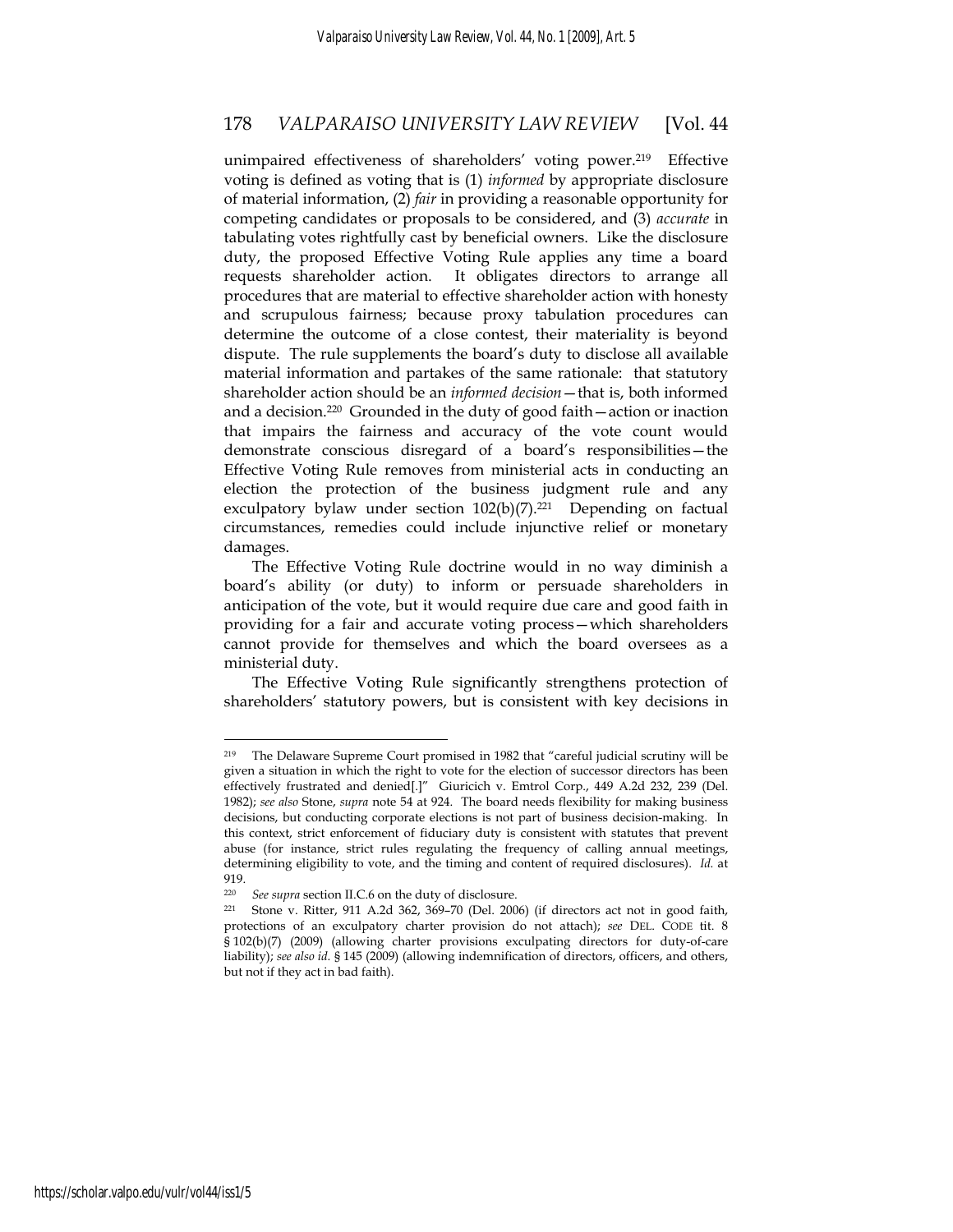#### 2009] *Elephant in the Boardroom?* 179

which Delaware courts have analyzed directors' fiduciary duties to shareholders. The *Moran v. Household International, Inc.*, decision announced that Delaware Law would not countenance "subversion of corporate democracy by manipulation of corporate machinery."222 In both *Aprahamian* and *Blasius,* the court declined to apply the business judgment rule where purposeful board action impaired shareholders' voting rights.223 In *In re Topps Co. Shareholder Litigation*, the court invalidated board actions that biased the voting process.224 In *Hubbard v. Hollywood Park Realty Enterprises*, the court did not allow a board to take passive advantage of a bylaw that operated inequitably against insurgent shareholders.225 In *In re Walt Disney Company Derivative Litigation* and in *Stone v. Ritter*, the courts stated that deliberate indifference and inaction in the face of a duty to act can constitute bad faith, removing protection of the business judgment rule.226 Finally, in *Mercier v. Inter-Tel* the court held that postponing an election to allow shareholders to consider new information and the board's advice was consistent with fiduciary duties so long as it did not impede or coerce the shareholders' vote.227

Implementing the Effective Voting Rule would create an incentive for directors to contract with Broadridge (or other providers) for verifiably fair and accurate proxy-handling and tabulation services. Even without difficult-to-measure damages, an increased risk of having to repeat the expensive proxy and election process would encourage accuracy; and courts could require directors who fail in their duty to assure a fair and accurate vote count to bear the cost of a new election, as the court did in *Portnoy v. Cryo-Cell International, Inc*. 228 Under such pressure the securities industry undoubtedly would implement hitherto neglected technical and procedural improvements. And if Delaware implements the rule, its direct jurisdiction and indirect influence practically ensure that fair and accurate proxy voting will become the industry standard.

<sup>222 490</sup> A.2d 1059, 1080 (Del. Ch. 1985); *see supra* note 42 and accompanying text. 223 Aprahamian v. HBO & Co., 531 A.2d 1204, 1206–07 (Del. Ch. 1987); Blasius Indus., Inc. v. Atlas Corp., 564 A.2d 651, 659 (Del. Ch. 1988). *See supra* Section II.C.4 on anti-takeover defenses.

<sup>224</sup> 926 A.2d 58, 84–93 (Del. Ch. 2007). *See supra* Section II.A. 225 Hubbard v. Hollywood Park Realty Enterprises, No. Civ A. 11779, 1991 WL3151 (Del. Ch. Jan. 14, 1991).

<sup>226</sup> 907 A.2d 693, 754–55 (Del. Ch. 2005); 911 A.2d 362, 369, 372 (Del. 2006). *See supra* note 76 and accompanying text; section II.C.5 on the duty of good faith.

 $^{227}$  929 A.2d at 813.<br> $^{228}$  Portnov v Cry

<sup>228</sup> Portnoy v. Cryo-Cell Int'l, Inc., 940 A.2d 43 (Del. Ch. 2008) (holding incumbent board's secret vote-buying arrangement and manipulative conduct of annual meeting were inequitable conduct, the court set aside corporate election and ordered new election with expense to be borne by defendant incumbents).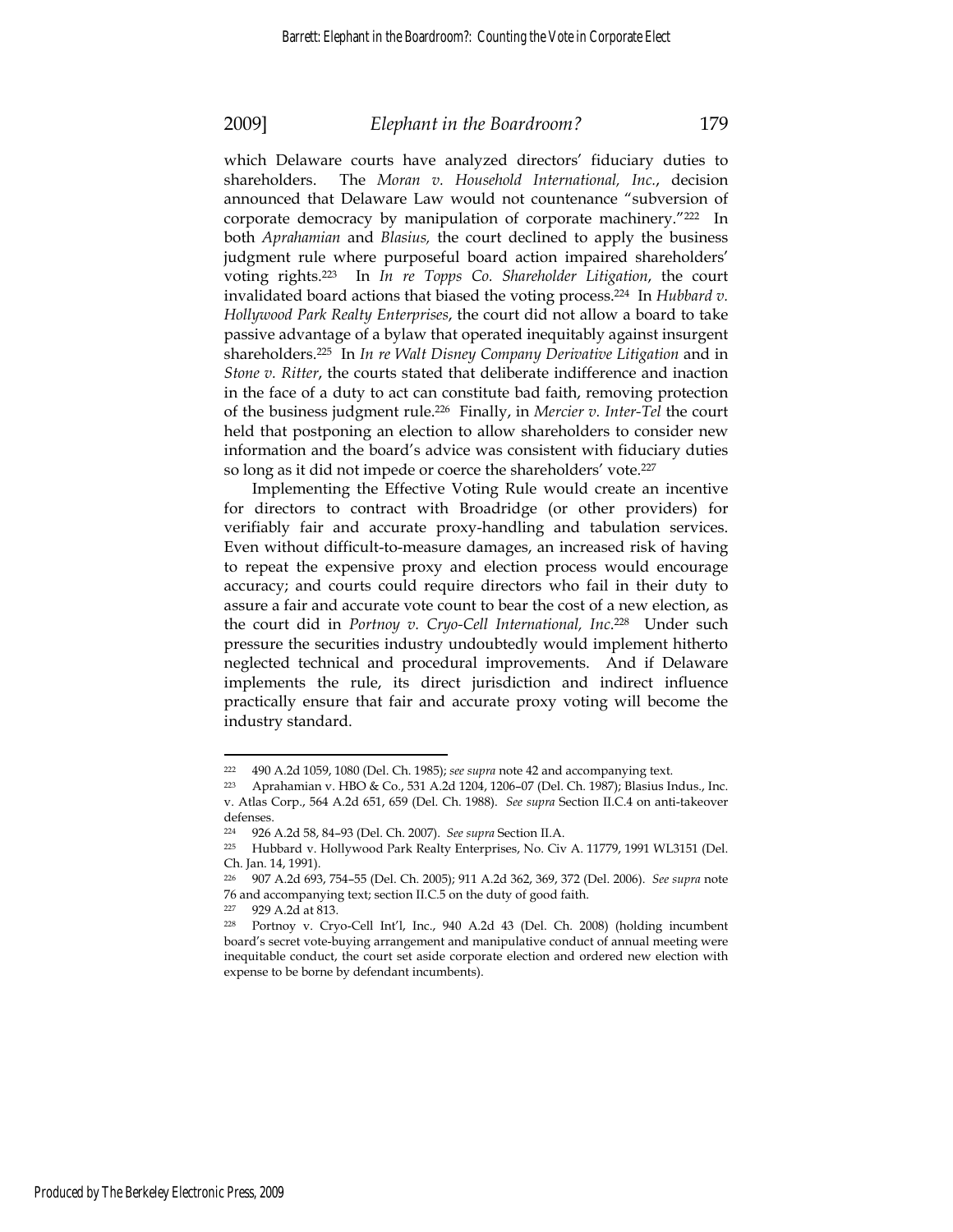As a corollary matter, the Effective Voting Rule may require narrowing the application of section 141(e) of the General Corporation Law, which protects directors from liability when they rely on reports or information from persons they reasonably believe to have expert or professional competence.229 Although such protection is appropriate when directors make business decisions, a board should not escape accountability for ministerial acts merely by relying on outside service providers to administer portions of the election process.

A second corollary matter is the current unenforceability of the proxyholder's duty, as agent for the beneficial owner, to vote according to instructions. Current law affords no remedy for such failure, regardless of the reason, treating it as a voluntarily incurred risk. Because street-name shareholding is the predominant practice, courts should acknowledge that most beneficial owners must vote their shares through proxies. Given this factual reality, courts should enforce proxyholders' duty under agency law to vote according to the beneficial owner's instructions, reversing the voluntary-assumption-of-risk precedents. As with directors under the Effective Voting Rule, if proxyholders faced potential liability, the securities industry would promptly hold Broadridge accountable to provide verifiable and auditable proxy voting—or a competing service provider would emerge to satisfy the need.230

#### V. CONCLUSION

Until recent years close corporate elections were rare; voting usually was so lopsided that any errors in the count were of no consequence. But since the 1980s, defensive responses to hostile takeovers and shareholder activism have generated frequent proxy contests, often with close decisions. Boards are interested parties in proxy contests, and they are able to influence the vote through scheduling of elections, control of the annual meeting's agenda and chair, and other measures that disadvantage an opposing faction.

Intentional miscounting of proxy votes (or ballot box stuffing) by a board, if proven, would not be a reasonable or proportionate defensive measure under *Unocal/Unitrin* doctrine, and would not find a compelling justification under *Blasius*. However, despite the statutory allocation to

<sup>229</sup> *See supra* note 61.

Because it is conducted through extensive use of mail and electronic communications, the proxy process obviously is within the purview of federal mail fraud and wire fraud statutes. In an extreme case it is conceivable that facts could arise that would support racketeering charges against directors or parties handling proxies on an "honest services" theory—as has occurred in the case of tampering with union elections. *See supra* note 43.